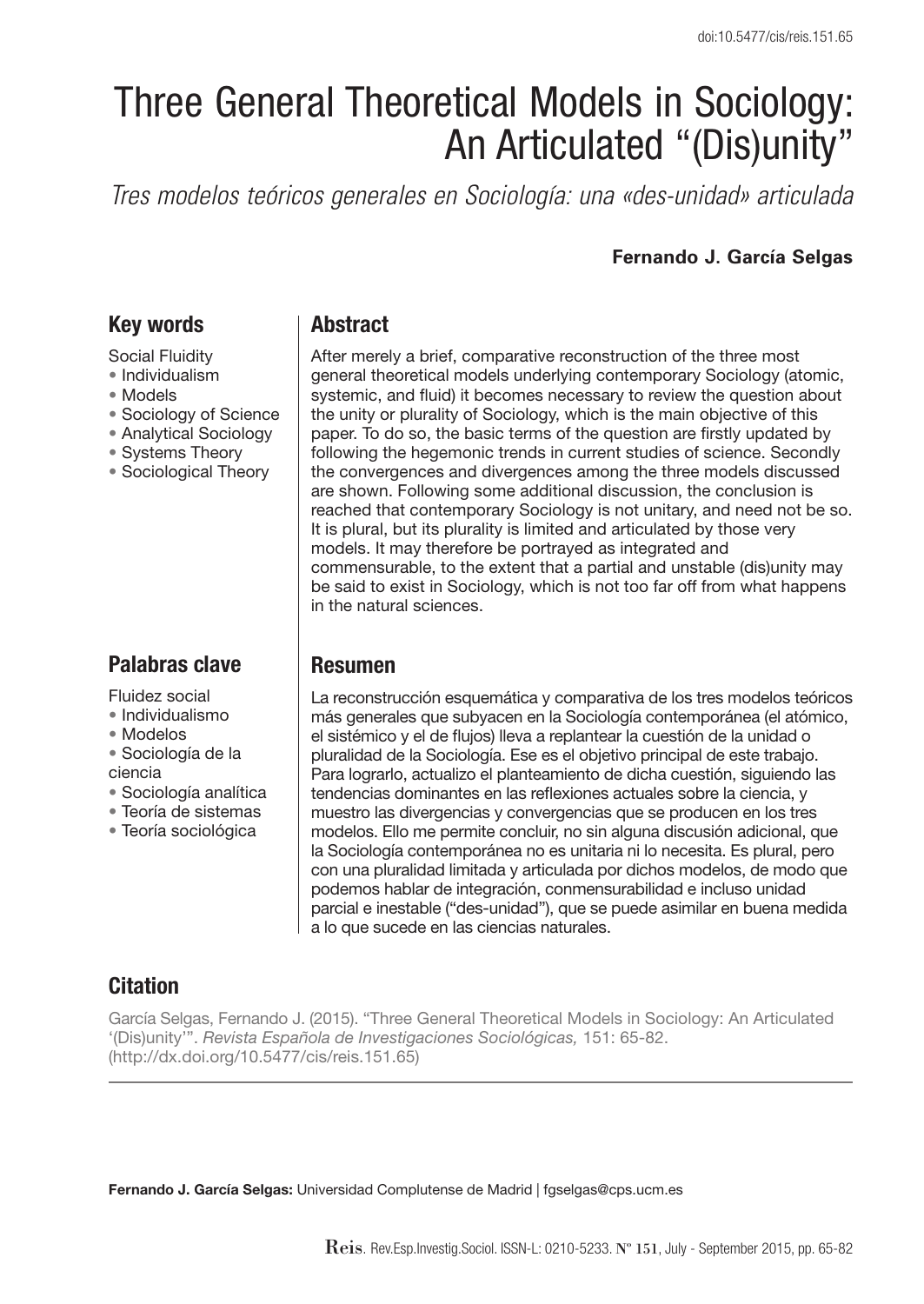#### **INTRODUCTION**

For various reasons, such as the recent marking of the fiftieth anniversary of the publication of The Structure of Scientific Revolutions by T.S. Kuhn (1977, O.E. 1962) and the power struggles in the field of Sociology in Spain in the last decade, the issue of unity in Sociology has been reintroduced for discussion, especially by those focusing on its potential scientific nature. This is why I intend is to readdress this matter here, starting by considering the shifts that have occurred in how it is approached (from philosophical apriorism to meta-theoretical reflexivity); in its expectations (from the claim of unity to the managing of "dis-unity"); and in hegemonic terms (from paradigms to theoretical models). Later, taking the "theoretical model" as an analytical concept, I shall reconstruct the three general models that underlie contemporary sociology (the atomic, the systemic and the fluid). By identifying the divergences and convergences among them it will be seen that sociology is now a plurality of partially of scientific practices that is partially restricted and articulated by these models, which is why we talk of a limited plurality, a partial and unstable unity or articulated "dis-unity".

#### **TERMS OF AND APPROACH TO THE ISSUE: FROM PARADIGMS TO THEORETICAL MODELS**

The aforementioned work by Kuhn did not portray the socio-historical dimension of science as a mere context of discovery or an organisational system of science, but as one of its most fundamental internal constituents. This involved a sceptical shake-up of rationalism and of the dream of a unified science which existed within the preceding Philosophy, History and Sociology of Science; a shake-up that would be reinforced by the constructivism of the social studies of science and technology conducted by, among others, Barnes (1986), Knorr-Cetina (1981) and Woolgar (1991) which, with certain corrections, would result in discussions about the "disunity" of science (Galison & Strump, 1996).

In this transition, Sociology has had two specific, and partially contradictory, impetuses. First, the doubt raised by Kuhn (1977: 40), who argued that Sociology and other social sciences do not have sufficient paradigm unity. This has precluded them from being mature sciences, and has led many sociologists to try to save their scientific nature by calling them "multi-paradigmatic", as opposed to others who tried to force a unity. Both have subjected Sociology to the supposed demands of the natural sciences. Second, the new social studies of science have inverted that relationship by arguing that all science is determined by a social reality that is known and represented by the social sciences. This position, in addition to surpassing the expectations of a naturalised epistemology (à la Quine), came to reaffirm the nature/society dichotomy and develop a historicist sociologism as unilateral as the rationalist naturalism that it was intended to oppose (Latour, 1993: 137-168, Hacking, 2001). However, what matters most here is to briefly recall the first impetus and the problems involved in assuming the confrontation that it led to.

Masterman (1975, O.E. 1970), in his famous critique of the concept of paradigm, held that a normal science could be multiparadigmatic and that this was the case of Sociology, which would set to rest the doubts laid by Kuhn. Simultaneously Friedrichs (2001, O.E.1970), who applied Kuhn's ideas to a historical overview of Sociology after the Second World War, came to reaffirm this thesis, as shortly after did Ritzer (1975), who even tried to turn it into tool for meta-theoretical analysis. Later, this thesis<sup>1</sup> was main-

<sup>1</sup> This should not be attributed, as does Noguera (2010: 32-35), to all those who discuss theoretical pluralism and its possible unification.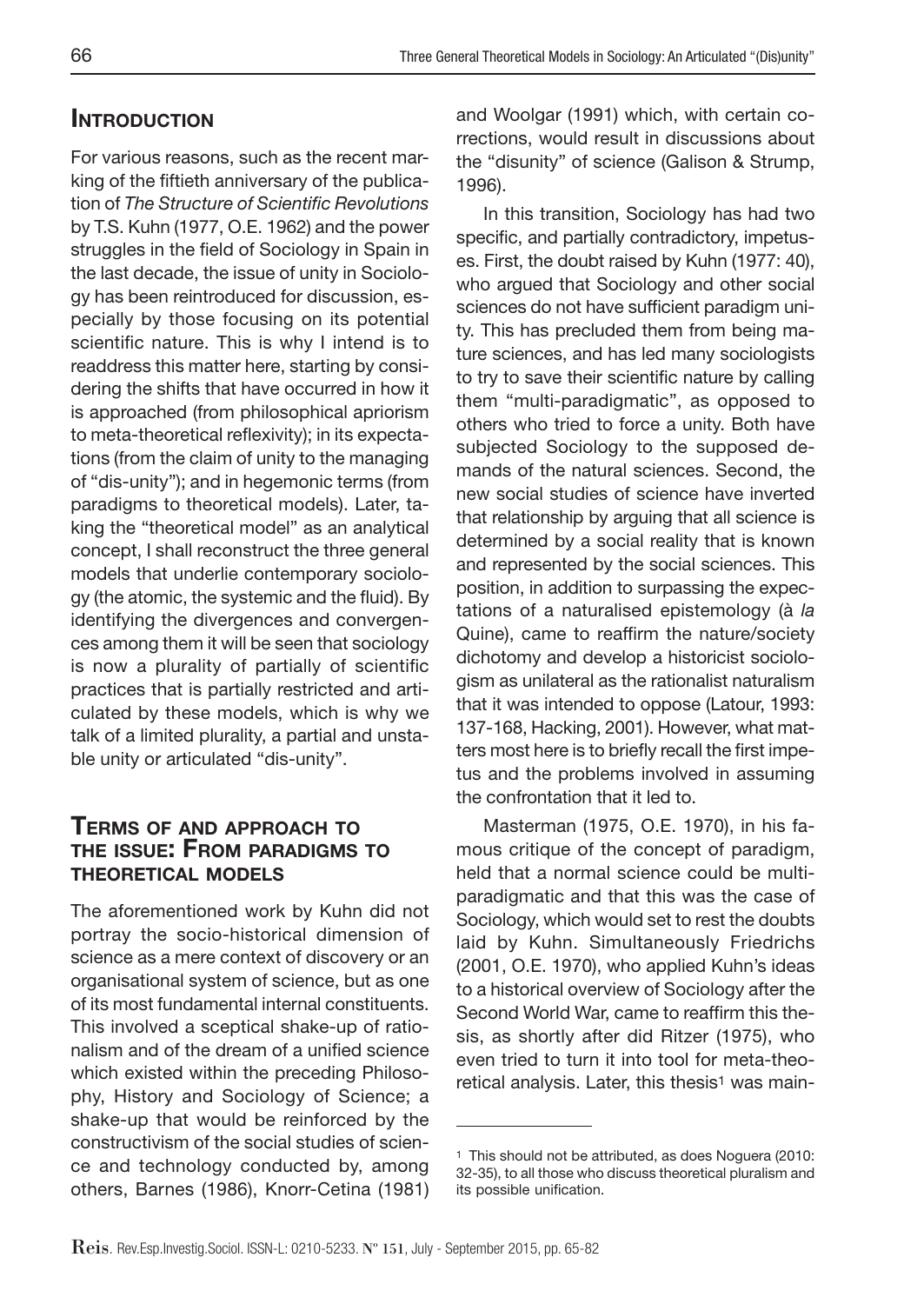tained by theorists such as Thomas (1979), Garcia Ferrando (1978), Habermas (1996) and Gómez (2003).

Most of the arguments that support this thesis ultimately refer to the ambiguous Kuhnian concept of paradigm, and, to a large extent, to the social conditioning factors demanded of a fully mature or scientific discipline within this concept. This is how Masterman (1975: 179-182) was able to argue that the plurality of paradigms in a discipline does not necessarily have to lead to a revolutionary or pre-paradigmatic state, but that it can give it the required unity as a multi-paradigmatic discipline, as in the case of Sociology. This also enabled Thomas (1979: 166-169) to say that the existence of more than one moral vision of society and the indeterminacy of the theories regarding the facts make plurality necessary, and support the multi-paradigmatic status of Sociology. Ritzer (1993: 598-612) in turn was then able to organise three "paradigms" as sets of elements referred to by the histories of the theoretical traditions in Sociology (basically, exemplary works, image of the object, methods and the theories that apply them). He then intended to integrate these three "paradigms" into a fourth one, which was rather an ad hoc construction built around the notion of "levels of analysis" as a way to reduce, that is, to simplify and order "the complexity of the social world" (1993: 605) while maintaining its ontological unity. This is how Gómez (2003: 265-267) was able to state that the plurality of paradigms is not incompatible with rationality and objectivity, provided that each of these paradigms can define its own concepts, problems and solutions.

It should therefore not be surprising that the best counter-arguments are those which criticise the ambiguity and vagueness of the concept of paradigm, either those who promulgate disciplinary unity (Noguera, 2010), or those who defend theoretical plurality (Beltran, 1979). Nevertheless, it is a different thing to reject the concept of a multi-paradigmatic status because it alludes, even though by connotation, to a (mono-)paradigmatic future, evident in Ritzer (Beltrán: 1979: 302), than to reject it because it would prevent the "integration" of a genuine and necessary theoretical pluralism by not establishing a minimum set of "rules of the game" for competition and becoming entrenched in each paradigm with the excuse of its incommensurability (Noguera, 2010: 38-40; Goldthorpe, 2010: 27-34). The opposite directions of these criticisms show the tensions that exist between preaching of unity and defending a plurality of Sociology. This contradiction could be overcome using the following argument: by advocating, in Kuhnian terms, that a scientific community has multiple paradigms, a claim is made that within it there are many incommensurable and uncommunicated communities, and therefore it cannot be said to be one scientific community, or one science. But this only refers, once again, to a review of the concept of the paradigm, which will be addressed after discussing its total rejection by those who intend to establish unity at any cost.

The attempt to reduce some sociological theories or perspectives to others, and the rejection that ensures are not derived from the study of scientific practice, but from an a priori conception of the unity of science that surpasses the proposals made by its main supporters2 and refers to an almost obsolete view of science is thus committed to reducing of complexity (Noguera, 2010: 43-44). Complexity is thus compromised by redu-

<sup>2</sup> The proposed unity of science by Carnap is more a preference for coherence than the imperialism of Physics (Creath, 1996: 168-169). Davidson's arguments (1984) regarding the notion of a "conceptual framework" show that commensurability, and even unification, is not logically impossible, but the terms in which this might occur remain to be seen, whether it is desirable, and whether it in fact takes place, which is the bottom line. Not to mention the lack of univocity and unity found in the different conceptions (metaphysical, practical and methodological) of the unity of science (Hacking, 1996: 43-52).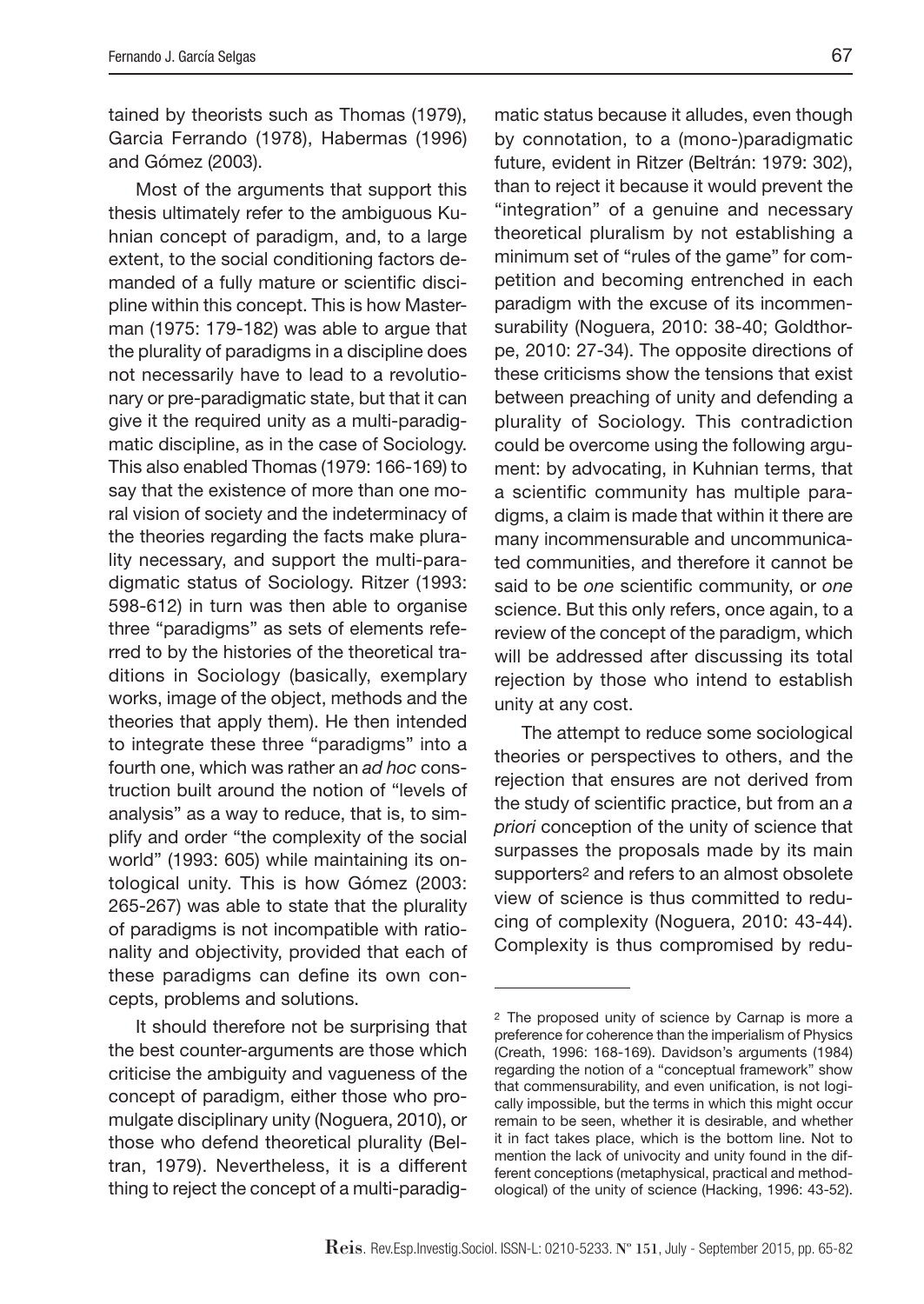cing some theories to others, by way of simplification and identification of basic processes and mechanisms (rational action, an aggregate of individual actions, social regularities, etc.) that could explain (social) phenomena and the establishment of a "logic of inference" (Goldthorpe, 2010: 34-47, 264- 266). All of the above is contrary to the fact that most sciences that deal with complex phenomena, from chemical kinetics to theoretical biology, to sociology, have chosen to promote the application of analytical tools (mathematical, graphic, computational, etc.) which are able to assume that complexity and the non-determination that accompanies it, without forcing reduction or integration (Érdi, 2008; García Olivares, 2000).

The alternative to this stubborn belief in the unity of sociology and science in general cannot be an ambiguous concept of the paradigm that can lead to unrestricted relativism (as is the case with Feyerabend). It is a misleading dichotomy that can be dismantled by updating the conception of science (as opposed to that held by Unitarians) and by critically reviewing Kuhn's heritage (as opposed to that of relativists). These two tasks are not separate, as it was largely the impact of the work conducted by Kuhn and his various successors (Sneed and Moulines, Lakatos, and Toulmin, McCloskey, etc.) that prompted a new philosophy of science which was more holistic in nature, and less separated from the social studies of science, which tended to accept, analyse and manage the lack of unity in science. The contributing factors to this shift were, on the one hand, findings made in the studies of sciences, such as those by Knorr Cetina (1999) for some cutting-edge experimental sciences, such as high energy physics and molecular biology, which have very different epistemologies; and on the other hand, the current apparent fragmentation being experienced in biology between genetic-molecular and organicecological, as much as the impetus of general historical processes such as the defence of the autonomy of subcultures, the respect of differences and the vitality of multilateralism versus the trends towards homogenisation (Galison & Stump, 1996: 1-8, 32-33)3. But what interests us here is to remember that the critical review of the concept of paradigm has also led to this, which also helps to further qualify the concept of "theoretical model". With this we can conduct a metatheoretical study of the convergences and divergences between the main theoretical trends in Sociology and appreciate their limited and articulated plurality.

The revision of the concept of paradigm became inevitable after the immediate realisation of its vast ambiguity and polysemy. This is something that Kuhn himself recognised and tried to solve by proposing, in his famous Postscript: 1969, the replacement of the concept of paradigm with that of "disciplinary matrix". This referred to an ordered set of factors, shared by a community or scientific discipline that is constituted by it, and includes: symbolic generalisations, analogical or ontological models, exemplary or paradigmatic cases of problem resolution, and selection values and criteria (1977: 279- 287)4. For this reason, and because a dangerous polysemy has continued to exist in the use of the term "paradigm'5, it is does not make sense to keep it as the bone of conten-

<sup>3</sup> The ideal of the unity of science has also been supported internally within epistemology (the attribution of universality to scientific laws or the causal conception of explanations) and within the socio-cultural realm (its continuity with the process of German, Soviet and European political unification or its progressive nature as opposed to traditionalism).

<sup>4</sup> This last factor later disappeared (Kuhn, 1978: 16-17).

<sup>5</sup> It is still possible to identify in Kuhn's work, as well as in his followers' and in different applications of their ideas, four basic meanings of the word "paradigm": (1) exemplary case to identify and solve problems, (2) that which, by being shared, defines and constitutes the scientific community, (3) a constellation of beliefs and techniques shared within a discipline (= the disciplinary matrix) and (4) a set of dominant theoretical and methodological assumptions (Thomas, 1979: 161-163; Gómez, 2003: 257-263; Winther, 2012: 631-632).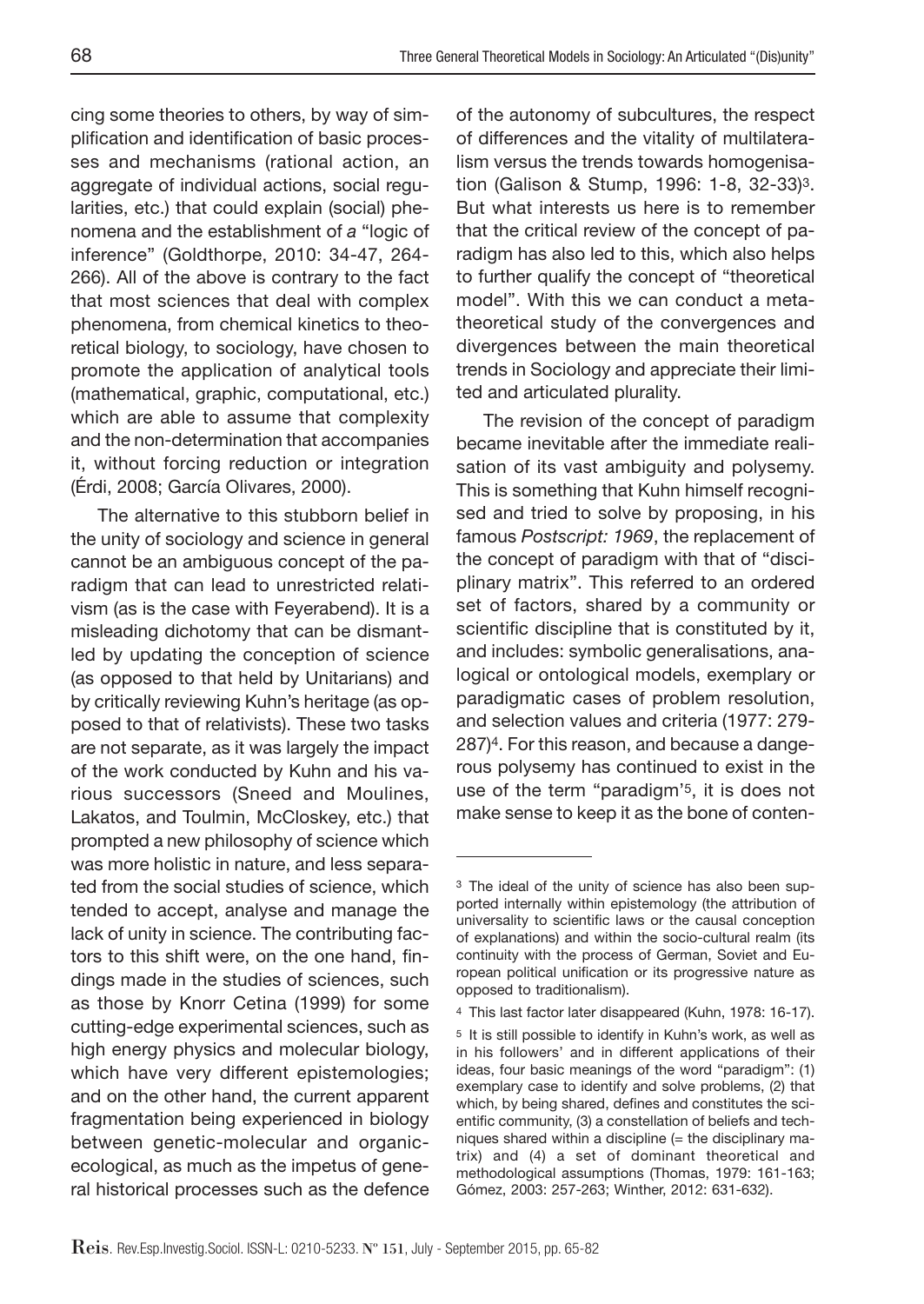tion in the debate on the unity or plurality of Sociology. Once the basic Kuhnian intuition that there are shared cognitive elements in a scientific community that enable their work has been accepted, it is more operational to follow the example of most studies of science which find that it is hardly justified, and contrary to the evidence shown by the sociohistorical studies of science, to propose a "complex theoretical integration" based on universal processes of argumentation, correction and discussion, such as those postulated by the traditional philosophy of science (Álvarez, 1997). They consider it excessive to demand that all the factors of a disciplinary matrix ought to be shared in order to affirm the normalisation of a scientific community or discipline. Hence their adoption of Kuhn's idea (1977: 275) that what matters is not what is shared, but that it allows enigmas to be identified, provides guidelines for their solution and ensures success for the intelligent practitioner. But while some have chosen to use the notion of "styles of reasoning", a methodologically focused concept that is particularly useful for analysing historical or diachronic continuity inside and outside of the same science6, others have preferred to concentrate on models, as the fundamental factor of the disciplinary matrices<sup>7</sup> that they are. This facilitates the analysis of synchronous convergences and divergences of different theoretical constructs in the "same" discipline. This, among other reasons, is what led me to choose this option.

As Kuhn said (1977: 282-283), models "supply the group with preferred or permissible analogies and metaphors", with a "power" that goes from the heuristic to the ontological, and from the particular to the general, adopting the most varied mathematical, graphic, analogical, theoretical forms, etc. Models are basically the way in which a theory, a group of theories, or an entire science, conceive of, assume or depict the objects or issues of their consideration. Their fundamental contribution to scientific knowledge can be exemplified by two classic cases: the double helix as a model of DNA structure (Watson and Crick) and the solar system as a model for the atom (Bohr). But what I want to emphasise here is what makes them particularly suitable for addressing the issue of the (dis)unity of a discipline, namely their ability to show the theoretical and conceptual cores that the activities of a science cluster around; their rejection of a syntactic or logical foundation of science, which feeds the basic myth of the unity of science; their proximity to scientific activity, by always taking place as one side of the model/applications pair; their way to simultaneously embody the need to restrict the search and the assumption that the things studied are not strictly unique and incomprehensible; and their variability, which makes them sensitive to the dynamic, changing and historical nature of science.

There are also specific reasons to apply this to the case of Sociology, a discipline in which, beyond the particular models necessarily incorporated into empirical research and the obvious historical nature of the social, there has been an overriding concern about a general theoretical model specifying its nature. This has not been merely a sporadic philosophical question (e.g. Searle, 1997), but a seminal concern identified by its

<sup>&</sup>lt;sup>6</sup> "Styles of scientific reasoning and argument" have been understood in most cases (Hacking, 1982 and 1994; Crombie, 1994, vol.1; Good 2012) as procedural traditions of selection, interpretation and verification of evidence for scientific knowledge. Following Crombie, a number of different styles have been identified, such as the axiomatic, experimental, probabilistic or statistical, taxonomic, hypothetical or analogical and the historicalgenetic, to which, when considering some social sciences, one might add the hermeneutic or interpretive style. See the discussion in the monographic issue of Studies in History and Philosophy of Science 43, 2012.

<sup>7</sup> This has been happening both within the strictest semantic conceptions of science, whether structural (Balzer, Moulines and Sneed, 1987) or pragmatic (Fraassen, 1989), and within the reflections by some Sociology theorists (Deutch, 1980; Friedrich (2001: 68-69); Beltrán, 1979).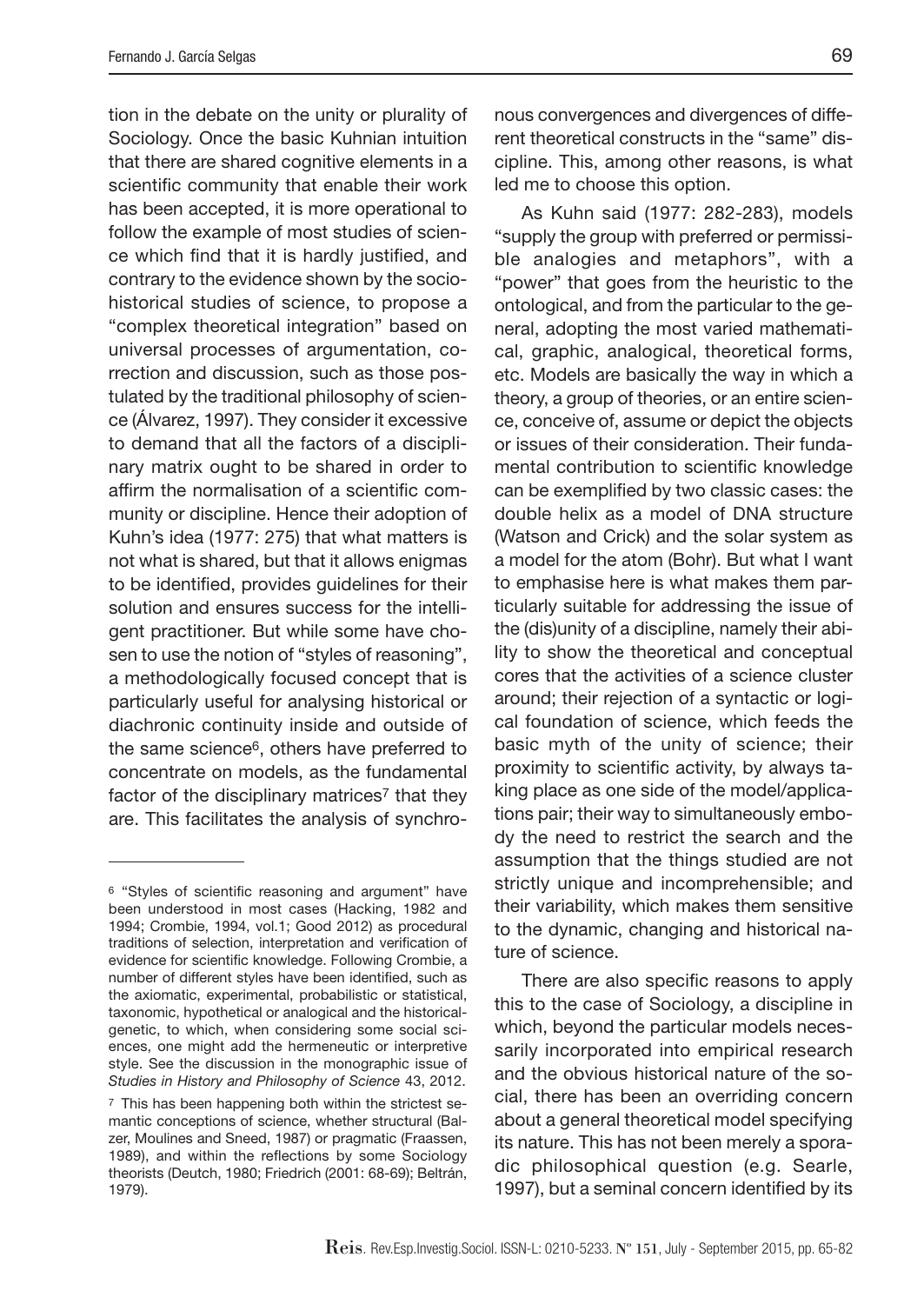founders. The transition from traditional society to modern society led them to speak of the social as a set of (antagonistic) relations of production (Marx), a structural fact (Durkheim) and an action with shared meaning (Weber). This concern has re-emerged with the questioning of modernity (Latour, 1993), the progress of various constructivisms (Hacking, 2001), the evidence of its own performative power (Alexander, 2006) and the finding of a large dispersion in the sociological knowledge which reaches the definition of the social actor (Dubet, 2010: 12). This is combined with the fact that these same authors ended up referring to some general theoretical model in their own work. Such is the case of Dubet (2010) with the atomistic model, of Alexander (2006) with the structural model, and of Latour (2005) with the fluid model. Precisely this fact reminds us that the plurality of sociology does not prevent it from being a discipline with an active international association (ISA), regular international conferences and a vast number of international journals and publications, which bring together authors from different theoretical models. This raises disputes that sometimes seem reasonable and others a witch hunt, but they are usually understandable both from within and from the outside. Thus it becomes evident that there is a certain articulation and a limitation on the dispersion or possible incommensurability expressed, and perhaps supported, by the existence of a limited number of general theoretical models. In fact, by showing the co-existence of these, both the "unity" and the "anything goes" of sociological theories will be denied; while at the same time the limited pluralism, partial and unstable unit or "disunity" that now governs them will be made apparent8.

#### **THE THREE GENERAL THEORETICAL MODELS OF CONTEMPORARY SOCIOLOGY**

I intend to show that current Sociology, both inside and outside Spain, is articulated by three general theoretical models: the atomistic, the structural or systemic, and the fluid. It would be helpful to make two initial notes in this regard. First, it is true that such models have emerged successively in the development of social thought and research (the first was outlined by Aristotle, the second arose as a confrontation with his ideas during the Romantic period (Hegel), and the third emerged from the collapse of the certainties and solidification surrounding modernity). However, this does not imply a straight progression from one model to another, as, despite Kuhn, they have been accumulating on a conflicting basis. Second, my analysis will be meta-theoretical, that is, it will be confined to the theoretical movements, proposals and practices, seeking to establish what lies at the core of each model, its basic conception of the social being and its main characteristics, which is what makes it possible to entagle the various different theorisations fed by each model. For example, the interweaving, within the atomistic model, of symbolic interactionism, ethnomethodology and rational choice, among others, is possible because in scientific practice the nuclear theoretical model is always complemented by a series of conceptual tools (basically symbolic generalisations, exemplary cases and established ways of solving problems). These may vary, allowing the application, development and specification of the model and, together with the deployment of different research techniques and their implementation in relation to dominant themes, and leading the same model to be able to nourish different scientific theories and practices<sup>9</sup>.

<sup>8</sup> Hacking (1996: 64-74) drew a similar conclusion after applying here the category of "styles of reasoning."

<sup>9</sup> The same is true today within the structural model for neo-functionalism, genetic structuralism, structural functionalism and morphogenesis, among others.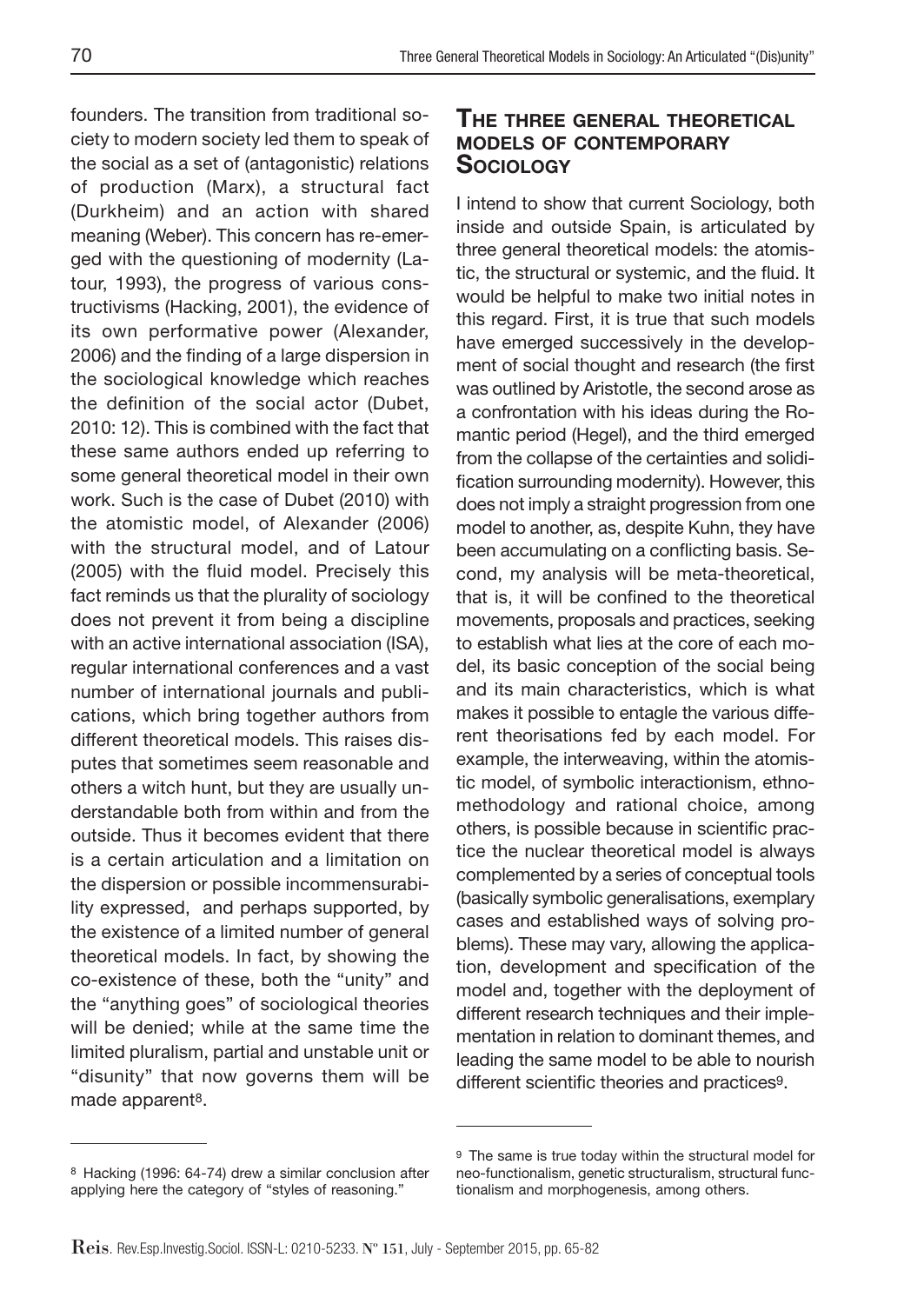#### **The atomistic model: the social as an aggregate**

The oldest and most long standing model is the atomistic model, which can be traced back to Aristotle's Nicomachean Ethics and its identification between the social and the "communal, political and social nature" of individuals, and relates to the individual's dependence on (material, communicative and functional) exchange with other human beings. The individual, easily identifiable as a human being, would be the (sociologically indivisible) atom that constitutes the social. Therefore we can say that the centre of this model asserts an individualist substantialism in which the social ultimately refers to the individual substance, the in-dividual. Hence its collusion with modern humanism, evident in Giner (1977). In this case it does not matter whether that human substance is identified with a volitional, linguistically-laden mind (the I-me) or associated with a "rational preferrer" which, at the crossroads of preferences, opportunities and calculations prior to action, tends to maximise its own situation (homo economicus), because it remains the absolute centre of reference.

The most classic form of atomism has been constituted by a methodological individualism, with hermeneutic-Weberian roots or directly linked to the postulates of marginalist economics. It maintains that social facts and actions can only be known on the basis of the aggregate effects of the actions of individuals, and that the macro-social is explained (in causal or comprehensive terms) based on micro-social interactions. This, in principle, makes it different from an ontological individualism that claims that individuals are the only real entities, while society, classes and the social in general are an effect, a residue or an abstraction of interactions among individuals. This individuals; and, thus, allows it to declare its commitment to the procedures of the empirical sciences and its opposition to any metaphysical approach that involves unobservable social entities (Noguera, 2003).

But this entails either renouncing all forms of realism, or assuming an atomistic ontological model in which the basic elements or "what actually exists" are human individuals. This can be clearly seen in the work of J. Elster and other proponents of so-called analytical sociology. The renowned Norwegian author holds (1989: 3-12) that social facts (e.g., the nationalist majority in the Catalan elections of 2012), which he conceives as snapshots in a flow of events, are explained on the basis of these, and that "in the social sciences, the elementary events are individual actions" (individual votes in the referred elections). This is because he is firmly committed to the existence of "causal mechanisms" or chains of elements that cause social phenomena and account for them, ultimately referring to the beliefs, desires and interactions of individual actors.

In some cases an attempt to reinforce the atomistic conception has been made by appealing to the supposed requirements of scientific explanation that it fulfils. This has been done by relying on two aspects. First, on the economic theory of rational choice, which reached its peak with J. Coleman's claim that allocating individual actors full sovereignty allows sociology to assess the functioning of social systems (1990: 531- 532)10. Second, on the consideration of unwanted consequences and cooperative mechanisms, such as collective action and institutions, which still derived from individual (rational) action (Boudon). It is true that addressing causal mechanisms has enabled them to overcome the limitations imposed by neo-positivism (Elster, 1990: 14-16), but it

<sup>&</sup>lt;sup>10</sup> Coleman confirms the thesis that the macro-social phenomena that are specific to Sociology should be explained by micro- or individual phenomena, both for methodological reasons (that is where observation occurs) and for political reasons (that is where social intervention is possible). The most basic social system is composed of two actors who control a set of resources (1990: 29), and from this corporate actors are formed or constituted.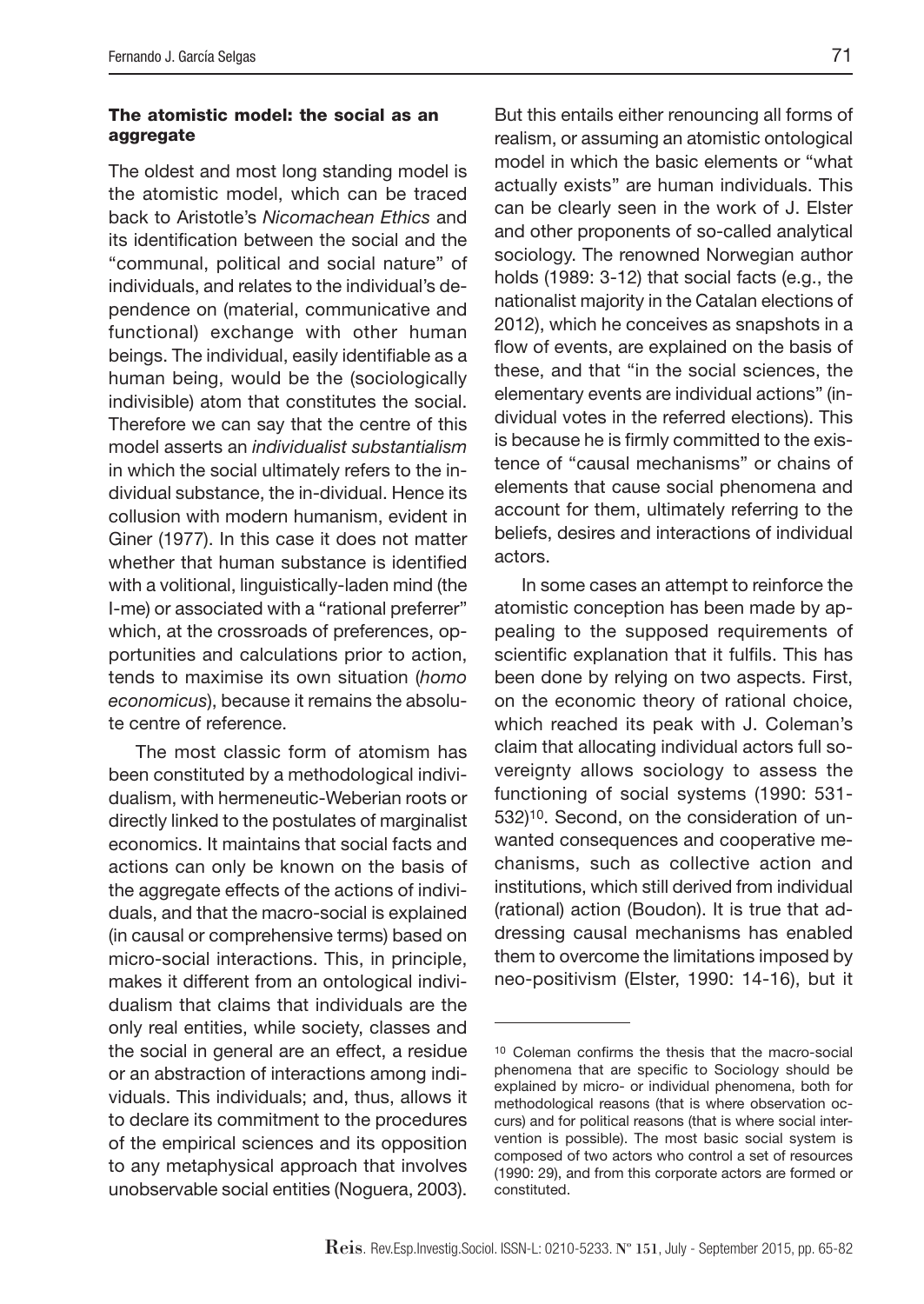has confined them to the horizon marked by enlightened positivism, with its full confidence in the success of the procedures of a particular model of natural science, as can be seen among our more irate analytics, who have produced numerous monographs (Papers 80, 2006) and debates (RIS 67 (2), 2009) in recent years. The commendable desire to remain within the parameters of a rigorously scientific approach has led them to maintain a rather Newtonian conception of the natural sciences. It justifies their criticism of the concept of emergence, but it does so at the expense of limiting them to a world fraught with uncertainties, complexities and paradoxes, and leaves them blind to the growing importance of the complexity theories in many sciences.

In other cases, such as in ethno-methodology and symbolic interactionism, naturalism is replaced by a hermeneutic path, in which the centrality of the individual and even the idea of a constitution of the social are developed through theorisations in which "social mechanisms" are armed with intentions, empathy, frames of meaning, dialogism, etc. and individuality is ultimately referred to the black box of the mind and its intentionality11. However, this is another limitation to the applicability of this model, as the black box came to paper over the cracks of the research into the very content of that intentionality. As Searle (1992) himself helped demonstrate, that intentionality can only be established on a network of shared attitudes and a background of practices and embodiments, that is, concrete and, to a large extent, supra-individual materialities (García Selgas, 1994).

It is therefore not surprising that some of today's most sophisticated developments of

this model point to possible connections with other models. Randall Collins's insistence that every macro phenomenon is simply the addition and repetition of micro phenomena, which can always be reduced to "patterns of repetitive micro-interaction"—now called "interaction ritual chains"—clearly coincides with the ideas of Coleman and his radical empiricism. In his last major work (2009) these interaction ritual chains continue to emerge as the elementary protocols for the construction of social reality, and the production of emotional energy for which we are naturally gifted and to which we are inclined. However, individuals are presented as transitory precipitators of such rituals, which might suggest that the constitutive, foundational piece of the social shifted from individuals and their interactions to the flow of those rituals that bind and disperse somato-emotional energy and depict situations (Iranzo 2009: viii). This would be evidence of the existence of lines of continuity with the other models (in this case, with that of fluidity) $12$ .

#### **The structural model: the social as a system**

The structural model is centred on the view of society as an autonomous reality that constitutes a totality or a system which must be explained by itself. This model can be identified with what, from its enlightened outset (Saint Simon, Comte), constituted a distinctive vision of sociology, which would take shape in the different structuralisms and functionalisms. It probably originated from, and was supported by, both the holist viewpoints of Hegel and Adam Smith and the

<sup>11</sup> This mentalism also appears in rational choice theorists (Goldthorpe, 2010) who, following Searle (1997: 63-68), understand that social facts result from a collective intentionality applied by individuals to procedures, facts, objects, etc.

<sup>&</sup>lt;sup>12</sup> This could also be seen as a further refinement of the atomistic model, similar to that promoted by Coleman and Collins when they argue that the preferences or the emotional burdens of individuals emanate largely from interactions and social institutions, although they go on to say that these are ultimately an effect of the aggregation of individual activities. However, there might be a certain closeness to the structural model in this case.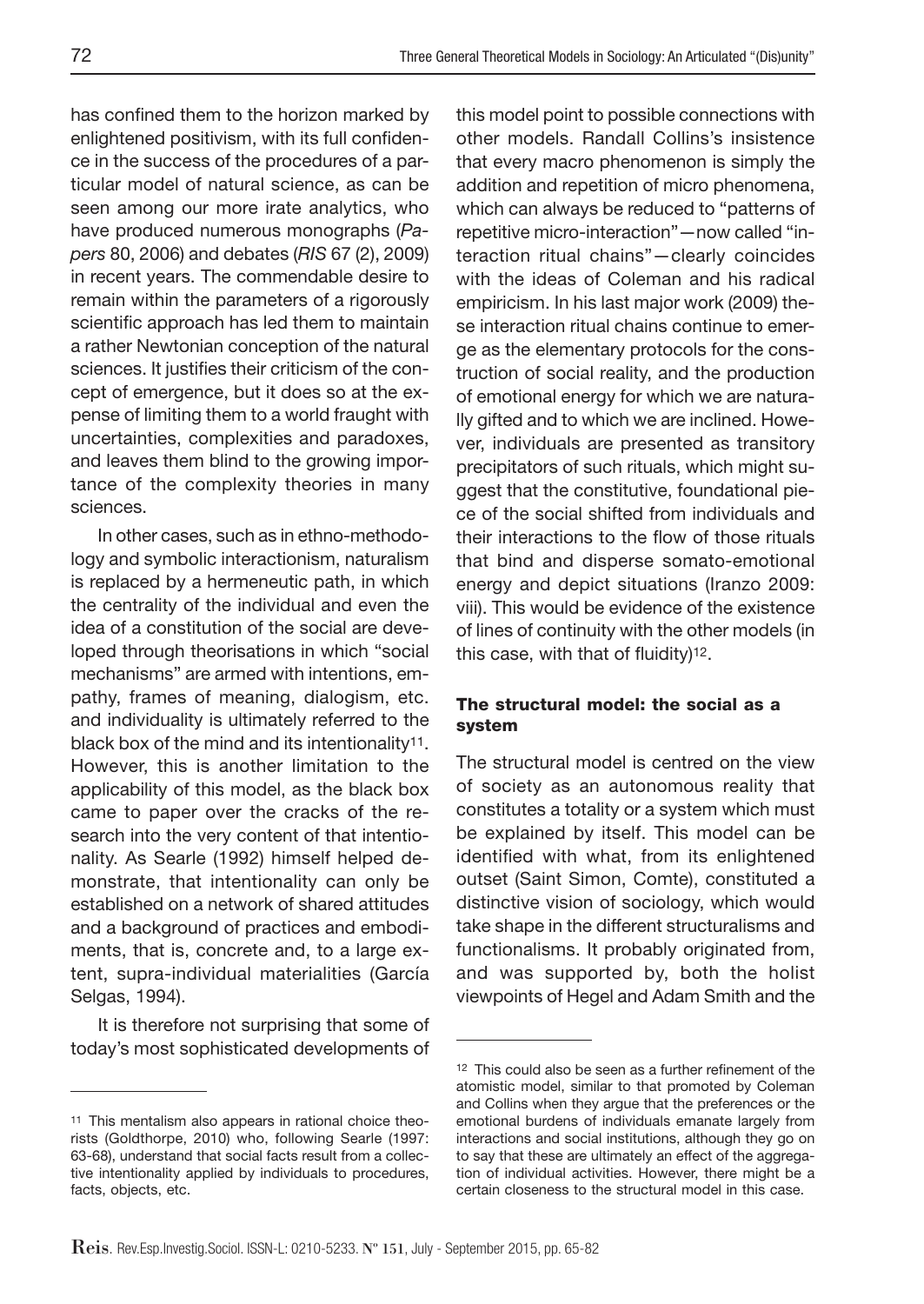concept/metaphor of organism, and the gradual prevalence of "the masses" and the establishment of modern democracy within nation states. All this provided impetus to identify the social with a particular order that defines the positions and possibilities of individuals and other social agents. Hence this model tended to perceive society as a system, a nation state and an institutional whole (Dubet, 2010: 18).

In the decades after the Second World War, the hegemony of structural-functionalism and historical materialism suggested that it was only possible to think of the social by considering that it is a structure, that is, by dealing with its constitutive form. The social was located beyond, but not separate from individuals, rather as their determinant. From capital as a structural subject of capitalism to the analyses of networks and Luhmannian autopoietic systems, through the hardness of the Durkheimian "social thing" and the unintended consequences of the functionalists, the history of sociological theory is fraught with this type of responses<sup>13</sup> which could be classified as structuralisms or abstract formalisms. The reason is that within them the social comes to be identified with the structure, system or form of relationships, positions, oppositions, distinctions or differentiations, which conditions and enables both the social and the individual.

To endow this formalism with content, it has been supplemented with different theoretical anthropologies: in the classic versions, with the idea of the homo sociologicus, whose socialisation occurs either by the internalisation of social norms (Durkheim, Parsons,

homo moralis, according to Ramos 1999) or by having their behaviour guided by the image reflected by others (Smith, Goffman: homo specularis); in its Luhmannian development, the individual becomes peripheral or the "environment" of the social system, and is contemplated as a psychological or consciousness system that is "conditionally coproduced" with it and with the organic system (Fuchs, 2001: 17-19 , 169-173), and as the personification of the social structuring of expectations (García Blanco, 2008: 24; Dockendorff, 2013: 163-166).

This diversity of anthropologies reflects the enormous variety of expressions that this model has taken which, rather than being caused by the original conflicting confluence of marxists and structuralists, appears to be due to the gradual assimilation of systems theory. A shift has occurred from considering the social system as a whole (which is more than the sum of its parts and subordinates those parts under the axis of the national community), to regarding it as a self-referential system (or a process of reducing the complexity of the world through the distinction system/environment, and communication as a self-organisation operation). That is to say, from structural-functionalism to functional-structuralism (Rodríguez and Arnold, 2007: 88-90 and 116-126). It is an important step that incorporates some of the historical and scientific changes of recent decades, notably including the assimilation of constructivism and of the theories of complexity, and the opening of paths to connect with the model of fluidity. With self-referentialism or communicative autopoiesis, the construction of the system is both the reduction of complexity in relation to the environment, and the increase of complexity within the system, by increasing structurally possible relationships. Complexity has become a basic theme of social theory (Luhmann, 1991: Chapter 1), while at the same time the latter opens up to a hard constructivism that lacks the external shortcut of scientific

<sup>13</sup> In Spain this model has prevailed among the authors of a functionalist or marxist bent, both among those who have developed a distributive-structural-statistical perspective and among those who have given priority to critical-qualitative approaches whose viewpoints are fed by structural semiotics (Levy-Strauss, Greimas, etc.). A very significant case was Jesús Ibáñez, a staunch defender of the second-order systemic or autopoietic version of this model (see Supplement 22 Anthropos, 1990).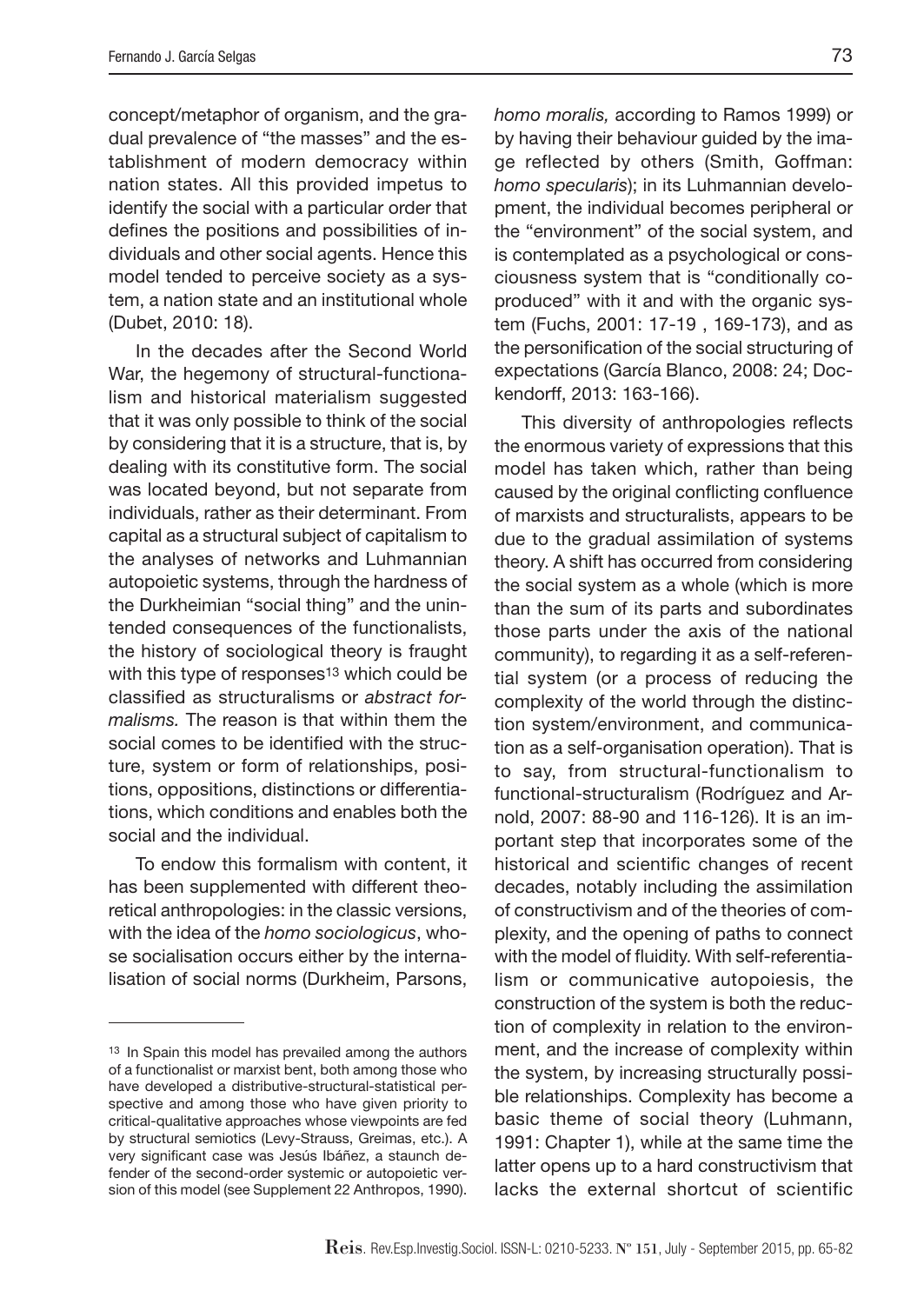methodology and the awareness of the subject, as its cognitive operation is internal to the social and constitutive of it (Rodríguez and Arnold, 2007: xxxii-vi)14. There is here an acceptance of the intrinsic instability of the social. This is later emphasised when the "system" is presented as an effect of the constant differentiating oscillation between itself and its environment, and ends up being considered "a transfer (a transgressio, translatio) of a difference to something simply different", which only an observer can claim to order, making it a metaphor: the basic metaphor open to different definitions (Fuchs, 2001: 15-17 242-246).

But neither these conceptual shifts, nor the productive work of Bourdieu, historicising agents and structures, nor the complement of theoretical anthropologies have been sufficient to prevent the formalism that nourishes this model from seeking to convert, as noted by Elster, Mulkay and Giddens, a methodological principle (a social fact is explained by its function within a system; the homology between habitus and field; the difference system/ environment defines the observed as opposed to the context) into an ontological assumption (that function, the homology or the difference is taken to constitute social systematicity). Nor have they been able to avoid the collision that occurs between making differentiation the guiding principle of social dynamics (so that the various forms of self-referentiality close the (sub-)social systems in upon themselves), and the overwhelming realisation that we inhabit a world literally razed at all levels by processes that dismantle the boundaries and distinctions of any kind and produce a "dedifferentiation" (Lash, 1989). Moreover, the

vast extent and strength of some of these processes has been the main driver for the development of the third model. This has happened with the passing of a historical dynamics governed by the break with the past, to one dominated by the complex and unstable coexistence of the many presents (Berman, 1988); the unstoppable fluidisation of all areas and levels of the social produced by the transit from the Fordist-Keynesian regime of capital accumulation to the flexible regime (Harvey, 1991); and the conversion of flows of capital, information, goods and people into basic materials in a post-industrial, globalised society (Castells, 1997).

#### **The fl uid model: the social as an ensemble of fluids**

The third model is much more recent and immature than the other two. But its precedents can be traced to authors like Heraclitus, Spinoza, Nietzsche, James and Whitehead and their alignment can be noted with certain post-structuralist developments (Foucault, Deleuze, Derrida, Butler). Its impetus resulted from the historical processes that have just been mentioned. It emerged from the imperative need that these processes imposed for a theoretical and methodological renewal (started by the theoreticians of post-industrialism, Bell, Tourtaine, etc.), and seeks to capture these new space-times and social agencies which, with their fluidity and unpredictability, populate our social reality today (García Selgas, 2007). In this way various works have appeared of different kinds and origins which for now simply show, willingly or not, a third kind of vision about what or how the social is. In fact, the main reason for affirming the existence of this theoretical model is that it appears as the subsoil to a whole series of works which, besides those mentioned when noting the processes of change, include the many others that have been generated around actor-network-theory (Latour, Callon, Law, Mol, etc.). These studies continue to discuss an intrinsic instability in

<sup>14</sup> The hermeneutic neo-functionalism of Alexander (2006) is also open to constructivism and, with it, to complexity and the predominance of a cultural-cognitive approach of this model, as it conceives of social reality as a web of facts and theories woven performatively and symbolically.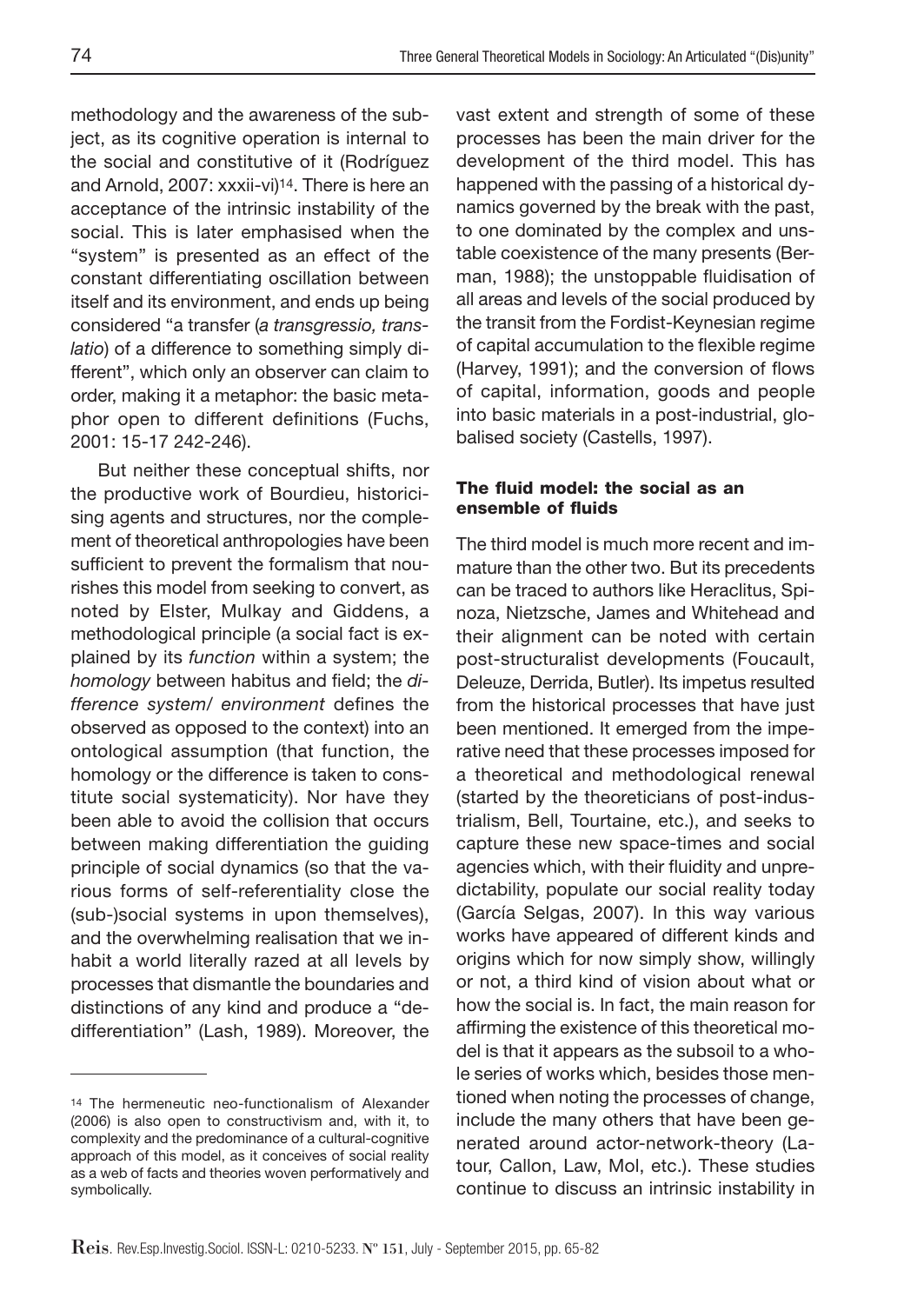the various social phenomena, their increasing fluidisation and, ultimately, they hold that social facts are currently as malleable as fluids, and as such, that they are reluctant to stay in the shape that they are conferred (Bauman, 2000: 8). In this model talking about fluids does not so much emphasise the importance of fluids, understood as exchange sequences of previous elements between different structural positions (Castells, 1997: 445), but it makes apparent a different mode of social existence that makes them similar to turbulence and other complex fluids: sociality as "complex fluidity." It is a theoretical shift that shapes the social from the notion of fluidity and makes untenable the opposition between substantialist individualism and structuralist formalism. The social is thus presented as a material relationality that does not occur between elements that are prior to or independent from it, but rather between components that are constituted as such by the relationality that the social is. This does not speak of relationships between individuals or relational forms or structures, but of open relational processes or semiotic-material ensembles in which different symbolic space-times and agencies are formed beyond the exclusivity of the human. It is a material-semiotic "relationalism".

Affirming the constitutive fluidity of social reality is to declare first, that it does not have an unequivocal or closed composition (either formal or substantial) but is rather made up of an open, heterogeneous and unstable composition of flows of materials (bodies, goods, technologies, etc.), energy (emotions, strength, heat, etc.) and information (meanings, values, software, etc.). The various unstable ensembles of these flows make up our social reality and even the entities which, as agents, processes, institutions, communications and systems, have been considered by the other models as being the constituent parts of the social. Thus the "basic ingredients" of the social are not these entities but relationships, processes, paths,

links, attractions, shifts, etc., which are plotted in the ensemble of flows (Latour, 2005); and the logic of social reality is not so much the reproduction, differentiation, aggregation, the invisible hand or the mobility of these identities, as much as a relationality that shows itself to be both promiscuous and unstable, albeit omnipresent, in its capacity to generate and assemble flows of different natures.

To this we can add some of the implications that this fluidity brings (García Selgas, 2006: 21-28):

- most of the forms and social formations (facts, actors, institutions, etc.) are unstable, since they are dynamic ensembles of a multitude of ingredients, which are not exclusively human;
- the relationship—mutually and materially constituent—between the multiplicity of ingredients is what turns them into such, and sustains everything social; so there are no previous elements, everything remains in (re)construction and the boundaries are open or porous, even between the human and the non-human (cyborg); and
- a minimum stability, shape or social structure is not excluded, but a fluid social form is basically a material-semiotic articulation—which is contingent, open and contested—of relationships that are part and effect of the constant processes of (de)stabilisation.

In short, to the extent that it is fluid, social reality is defined as relational, multiple, heterogeneous and porous, in other words, as a "complex flow". This reaffirms the commitment to link it more with notions of ensemble or articulation than with those of system or network. It also seeks to identify in it the simultaneous and complementary reference to the historical processes of fluidisation and that specific quality of the social that is not a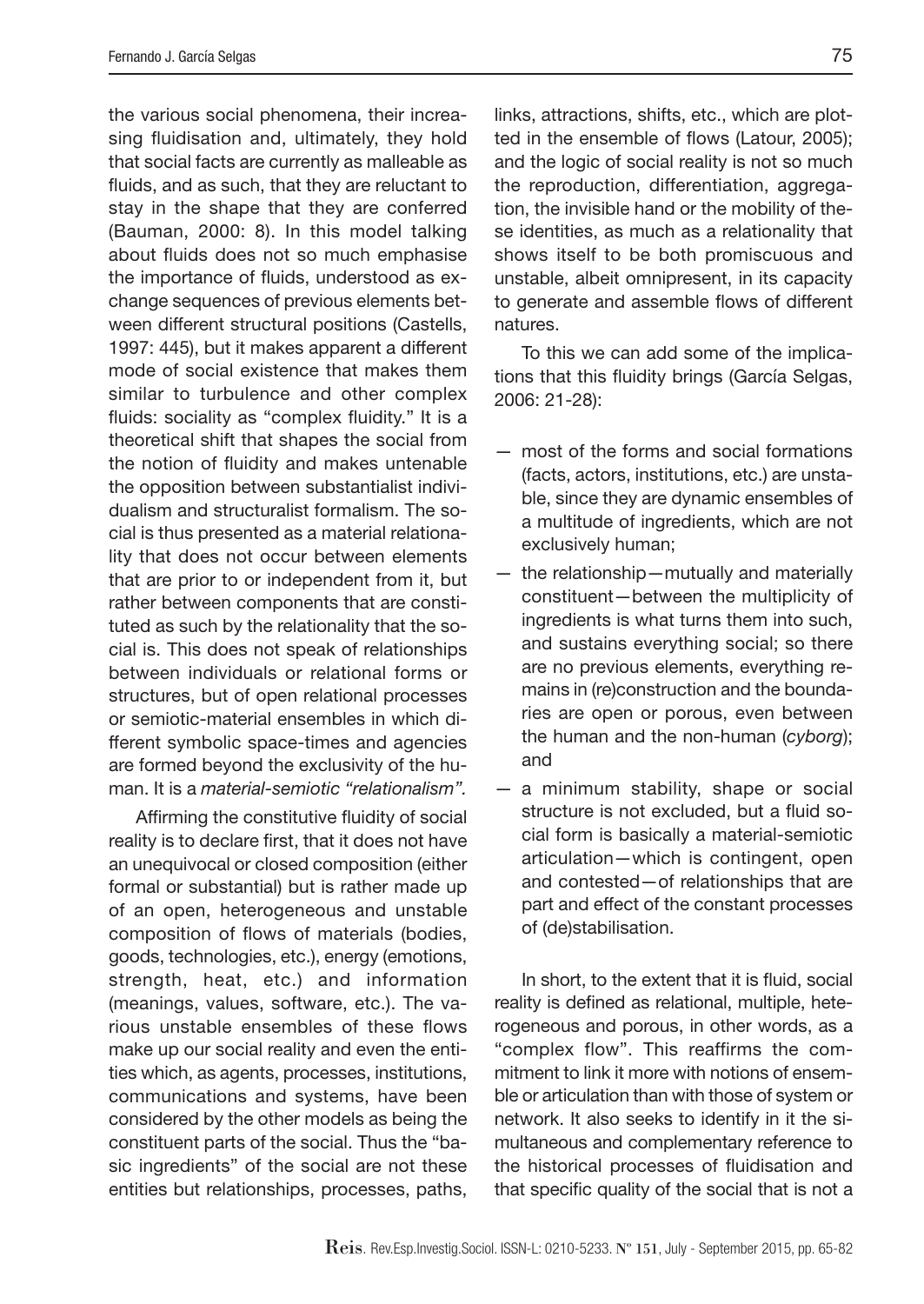(timeless) form or state but a flow, a flowing state, in which "essence is existence and existence is action" (Latour, 1998: 254).

Finally, it needs to be pointed out that the weaknesses of this model lie in its general immaturity. For this model to be strengthened and refined, it needs to be used much more in empirical research, deployed in many different fields, and implemented by different theoretical approaches that stretch and invigorate it, as well as complemented by the development of a methodological apparatus that fits the vision that it promotes. This could be done both by proposing research techniques capable of swimming effectively in this chaotic flow (Law 2004) and by adjusting any possible graphic or mathematical means that would make it possible to build applied models (Gracia Selgas and García Olivares, 2014). The reluctance of a number of scientists to acknowledge they are currently using some version of this theoretical model in their studies and their hesitancy in becoming engaged in these tasks makes it difficult to dispel the ambiguity that exists in the categories of a model that a model that remains in an in an incipient and hesitant state.

#### **CONCLUSION AND DISCUSSION: ARTICULATED "DIS-UNITY"**

The following table allows me to comparatively summarise the main features of each of the three general theoretical models. This clearly identifies the vast differences between them, thus showing that contemporary Sociology is not unified, there is no unity. This is ratified by three additional facts: each model is fruitful enough to persist and sustain various applications; the greatest research strength of them occurs preferably in different fields (resources and decisions, (dis)-orderings, and shifts); and, despite numerous attempts, none of them has succeeded in imposing themselves on any of the others.

As mentioned earlier in this paper, the

most theoretically relevant approaches in sociology are held together by one of these three models, which is a de facto limitation to plurality; each of the three models has arisen from another or against another; and, although confrontations and debates have continued to take place, no other general model has been established. The above clearly shows that this lack of unity does not imply an open and unrestricted plurality but a limited plurality, even another type of unit, which rules out the "anything goes" approach.

These are two well-established conclusions that should be basically assumed to constitute empirical findings<sup>15</sup>. This, coupled with the historicity of the social and with the fact that it is performatively constituted by Sociology, prevents them from being taken as definitive, universal or necessary. It does not mean we can declare them as being unacceptable based on the ideal of scientific unity; an ideal which, as noted, does not reflect the current state of the most developed sciences, or the dominant theses in the studies of science. Among social theorists, only the most recalcitrant analitics advocate this monotheistic ideal in identifying science with reduced complexity by establishing basic mechanisms and a single "logic of inference" (Goldthorpe 2010: 263-265)16. But this identification is rejected outright by most social theorists, who assume that sociology itself generates complexity as the "double hermeneutics" (Giddens, 1984), systemic self-observation (Luhmann, 1991) and disputed and

<sup>15</sup> It may be thought, however, that they are not accidental, given their parallels with the classical models of modern science, including the social sciences: mechanism, organism and process. According to Deutsch (1980: 54-69, 105).

<sup>16</sup> They can also advocate this idea by assuming that is the unicity of the object which would impose unity, but this realism (Elster, 1990) clashes with the constructivism found today in many theoretical approaches, including some within the atomistic model (ethno-methodology, for example).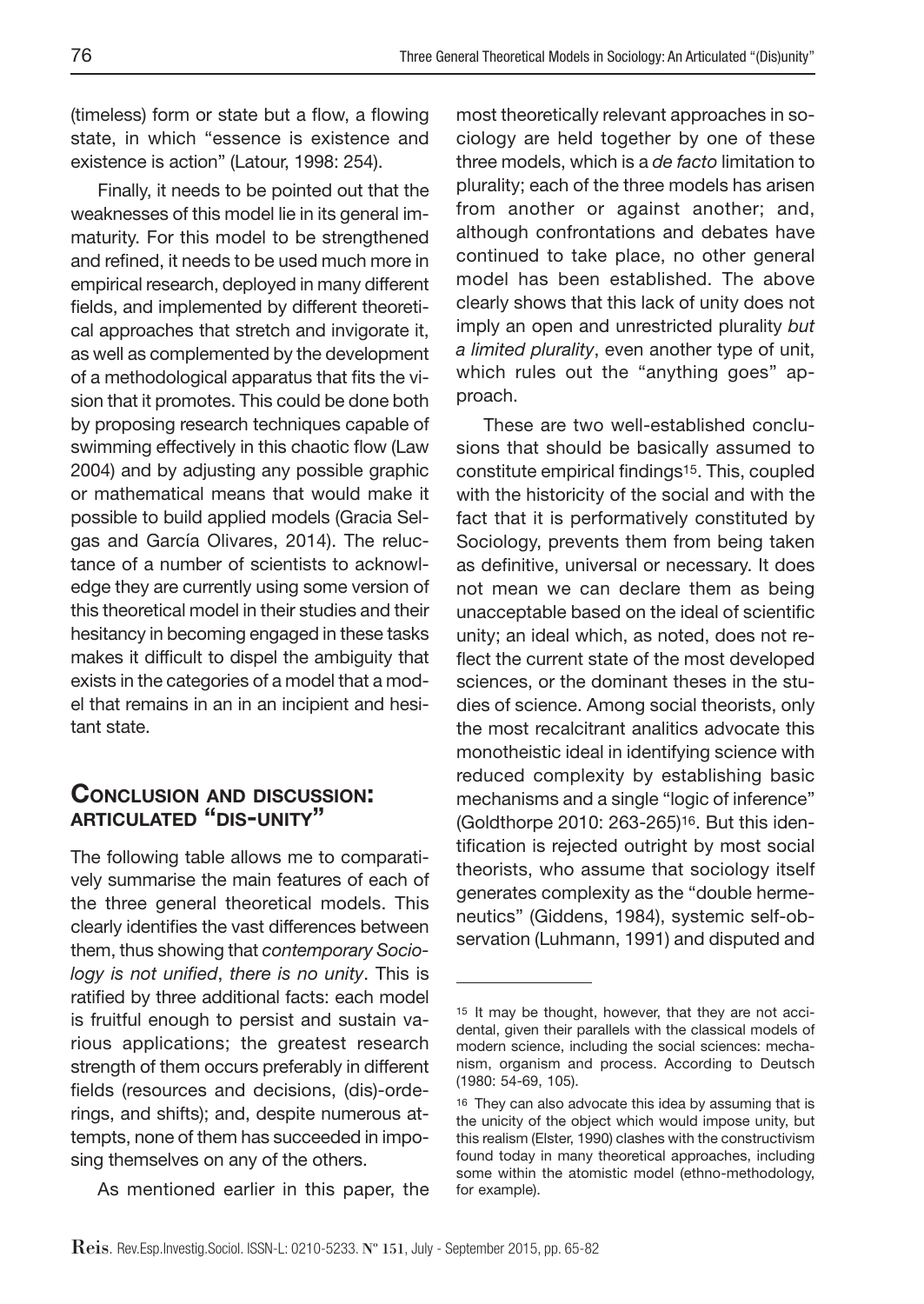|                               | <b>Atomistic or Analytic</b> | <b>Structural or Systemic</b>                                                           | Flow- or process-based    |
|-------------------------------|------------------------------|-----------------------------------------------------------------------------------------|---------------------------|
| Social ontology               | Aggregate of (inter) actions | Structured totality/self-<br>referential system                                         | Ensemble of flows         |
| <b>Basic Metaphor</b>         | Composition of atoms         | Organism/System                                                                         | Complex fluidity          |
| Logic                         | Meaning/rationality          | Functional/social differen-<br>tiation                                                  | Promiscuous relationality |
| Theoretical anthropolo-<br>gy | I-me/homo economicus         | Homo sociologicus/psy-<br>chological system and<br>personalisation of expec-<br>tations | Cyborg (post-humanism)    |
| Dominant approach             | Psychological/economic       | Political/cultural-cognitive                                                            | Semiotic-material         |
| Basic pathology               | Substantialism               | Formalism                                                                               | Ambiguity                 |

**TABLE 1.** Comparison of the three general theoretical models in Sociology

heterogeneous practice (Latour, 2001) that it is. It would not make sense now to declare these conclusions unacceptable because they imply the lack of commensurability, or the absence of a common means of evaluation or measurement between these three models. Besides having rejected the absolute closure entailed by the concept of paradigm, we have questioned whether scientific activity is regulated by a sovereign body (highest judges and paradigm) or by a single logic (Rouse, 1996), and wondered whether it is not rather a dynamic, disseminated, complex, contradictory and contested field of power (Bourdieu, 1999) , in which there is empirical research showing the actual existence of "transition or trading zones " (Galison, 1996) between different theoretical models or even different sciences.

Furthermore, there is neither incompatibility nor complementarity between these three models. The constant debates and criticism among them indicate a permanent and open dialogue that leaves out incommensurability. For example, Bourdieu (1991: 94-111) argued that the alleged rational choice is a "practical strategy" produced in the homology of history, subjectified in dispositions (habitus) and objectified in the institutional distribution of resources and capital; Latour

(2005: 63-79) held that the hardness or durability attributed to such institutionalisation and other structures are in fact a result of a recurrent and unstable  $-$ that is, fluid  $-$  ensemble of human and non-human "actants"; and Dubet (2013: 13-17) claimed that these constant and unique ensembles find in the "social experience" of individuals the elementary atom and in the flows, regulations and representations, the fundamental mechanisms.

The fact that the three models are not totally incompatible is ratified by their coexistence without needing to wait for the arrival of a new model that surpasses and nullifies them, as was initially the case in Biology; or that integrates them, as if they were conceptualisations of different levels of a single social reality (Ritzer, 1993: 604-611). The former remains nothing more than a future possibility that unjustifiably leaves Sociology waiting for its "prince-paradigm". The latter points to a complementary nature which contradicts what has been found, namely that each model is intended to account for the others and subsume them. To take place, either a nonexistent additional model would be required to integrate and organise them, or a level of disciplinary consistency and pragmatic or technological success similar to that which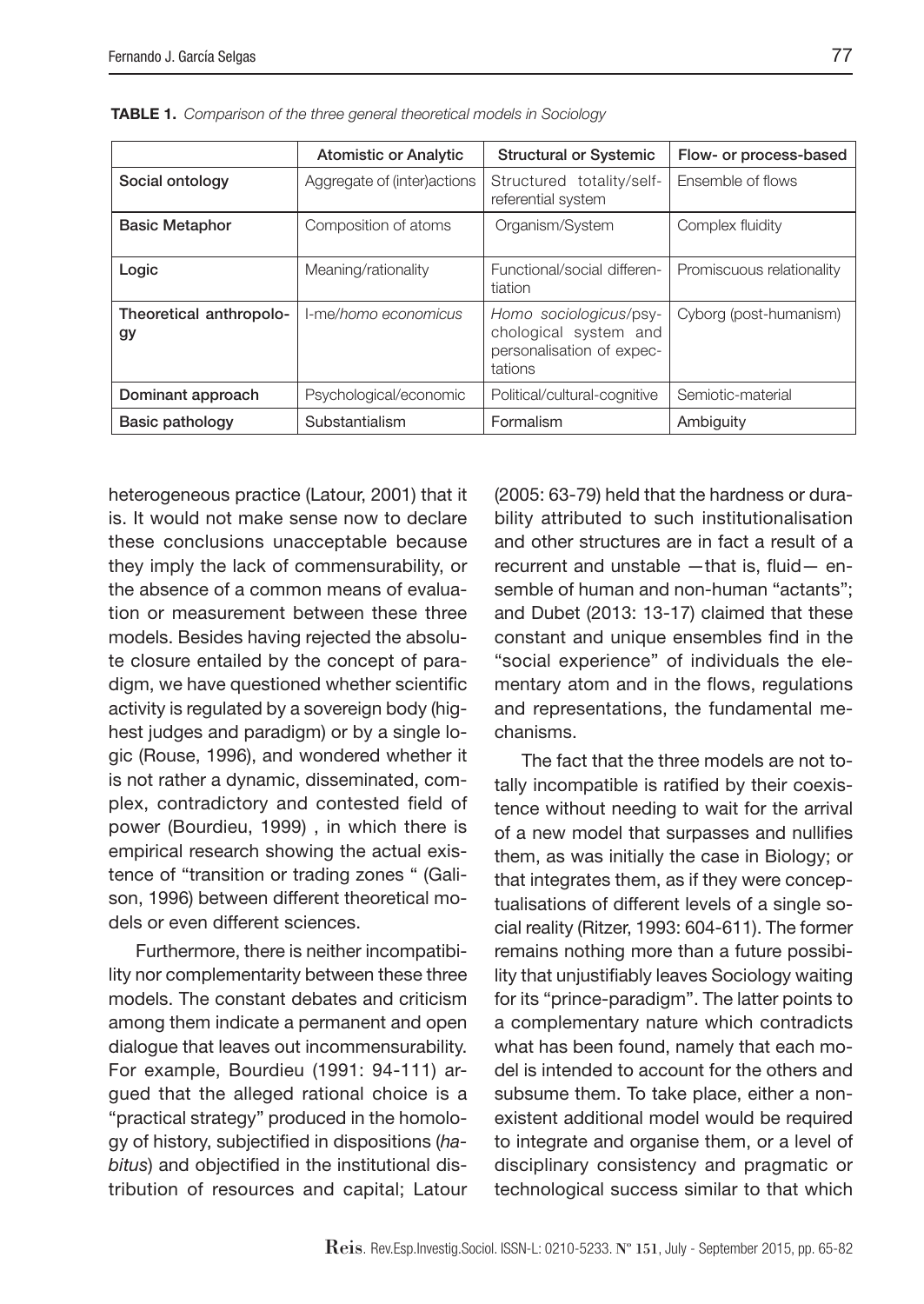allows the tense complementarity of divergent theoretical models in contemporary Physics, which Sociology lacks. Not to mention that this alleged complementarity contravenes two fairly widespread theoretical consensus in Sociology in recent decades: the need to escape dualisms between action and structure, micro and macro levels, etc. (Alexander, 2006; Dubet, 2010; Latour, 2005) and the acceptance that we cannot separate social existence from its representations (Luhmann, 1991; Dubet, 2013; Latour, 2005).

Finally, contrary to the ontological monism of the social which, as a final bastion of unity, prevents us from accepting a dynamic and conflictive compatibility between the three models, we have the notion of multiple ontology or reality propose by Mol. She argued that the existence or reality of something is largely determined by the material and representational practices with which we access it, so:

"…ontology is no longer a monist whole. Ontology-in-practice is multiple. Objects that are enacted cannot be aligned from small to big, from simple to complex. Their relations are the intricate ones that we find between practices. Instead of being piled up in a pyramid, they relate like the pages in a sketch book" (Mol, 2002: 157).

Thus instead of a single social reality ordered as a pyramid of (reducible) levels, we speak of social realities that correspond to different conceptions and practices whose relationships are intricate, changing and conflicting, without necessarily implying a disciplinary war or relativism. We can speak of a multiple interconnected ontology, which accepts the coexistence of different forms of the social and even that "one" entity can belong to several of them, that is, it accepts a "promiscuous realism" (Duprè, 1996) that is compatible with the constructivism in the systemic model (Rodriguez and Arnold, 2007: 86). Renouncing to an essential and closed definition of the social, as well as giving expression to

the feeling of "most professional sociologists [who] consider that the very idea of society is useless and even dangerous" (Dubet, 2013: 11), enables us to appreciate that although the three models are not incompatible, this does not make them complementary, as there is no defined whole to be completed in an orderly fashion; rather, they may coalesce to be perfectly antagonistic, dynamic and, to some extent, articulated, and even harmonious. Precisely the use of the concept of model facilitates this perception. On the one hand, each of the general theoretical models holds an analogy with respect of the "social thing" that will be more or less successful, powerful or plausible in comparison with that of the other models (Beltrán, 1979: 290-291). And on the other hand, this use is part of the "pragmatic turn" that has occurred in the reflection about science (Winther, 2012: 632-633). This allows us to understand that any possible unity of a particular science or of science in general, does not have to involve the subordination of all phenomena to a single principle or language, but it can be the result of a relatively conflicting and harmonious integration of different theoretical models and different research domains (Hacking, 1996: 40-42).Therefore we can speak of a partial and unstable unit, a "dis-unity"17.

The ability to refine and extend these findings from the realm of theory to the rest of sociological practice involves conducting research into:

<sup>&</sup>lt;sup>17</sup> As opposed to a scientific discourse unified by a single language, reality or basic method (as in a book/ manual from the start of the 20th century) a discourse is proposed (as in a magazine, encyclopaedia or sketchbook) that more or less harmoniously integrates with the different treatments of various issues that are not reducible to each other, but may have different levels of success or stabilisation (Hacking, 1996). I refer to the twofold term "research domains" as the different orders to which an individual can belong, with none of them having priority over the other (Dupré, 1996), and the themes that different scientific practices cluster around and prioritise some methodologies or styles of reasoning (Stump, 1996: 449).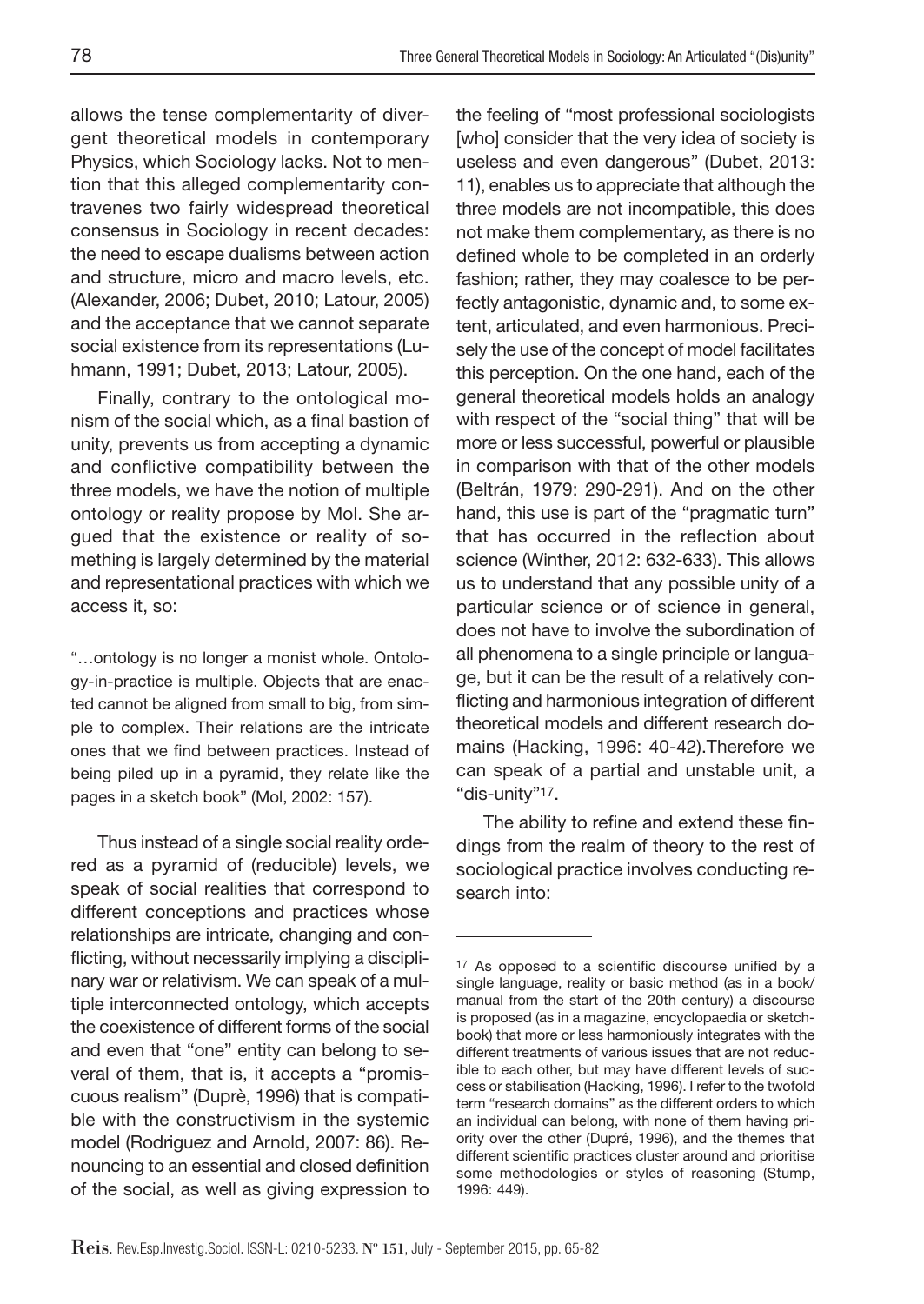- methodological adjustments that occur specifically in each of the models, but also in how in them, and in the different<sup>18</sup> approaches grouped under each of them, different styles of reasoning and different techniques of quantitative and qualitative research converge, while being unevenly distributed;
- the convergences and divergences that could occur in substantive issues; this would include attempts to combine different models, as does Ramos (2012) in the sociology of social sciences with different developments of the systemic model and the fluid model, as well as areas which seem to be more like academic battlefields, as has happened to the sociology of financial markets.<sup>19</sup>
- the possible existence of a basic and common tradition, although open and subject to debate, mainly constituted by classical references (Marx, Weber, Durkheim, Simmel, etc.) and some beliefs (including abstract generalisations20) which contribute, together with the existence of priority issues—gender, employment, inequality, social movements—to the continuous production of one disciplinary community, and
- the possibility that, as the former president of the International Sociological Association (Buroway, 2005: 200-209) noted, sociological practice may be organised into four forms (professional,

critical, practical and public), which divide the work and field of power among themselves, overlap, need each other, and can be combined in the life of a single practitioner.

I believe that research into the above would come to ratify that the internal diversity found in Sociology is sufficiently limited and articulated so that it will have the resources necessary to successfully move through different terrains, without being dissolute or having to subject itself to other sciences or to a monotheistic obsolete unity.

#### **BIBLIOGRAPHY**

- Alexander, Jeffrey (2006). The Civil Sphere. Oxford: Oxford University Press.
- Álvarez, J. Francisco (1997). "Recuperar la retórica: T. S. Kuhn y las ciencias sociales". Éndoxa: Series Filosóficas, 9: 167-186.
- Balzer, Wolfgang; Moulines, Ulises and Sneed, Joseph D. (1987). An Architectonics for Science. Dordrecht: Reidel.
- Barnes, Barry (1986). T. S. Kuhn y las ciencias sociales. México: FCE.
- Bauman, Zygmunt (2000). Liquid Modernity. Cambridge (UK): Polity.
- Beltrán, Miguel (1979). Ciencia y Sociología. Madrid: CIS.
- Berman, Marshall (1988). Todo lo sólido se desvanece en el aire. Madrid: Siglo XXI.
- Bourdieu, Pierre (1991). El sentido práctico. Madrid: Taurus.
- Bourdieu, Pierre (1999). Intelectuales, política y poder. Buenos Aires: Eudeba.
- Bueno, Octavio (2012). "Styles of Reasoning: A Pluralist View". Studies in History and Philosophy of Science, 43 (4): 657-665.
- Buroway, Michael (2005). "Por una Sociología pública". Política y Sociedad, 42 (1): 197-225.
- Castells, Manuel (1997). La era de la Información. Vol. 1 La sociedad red. Madrid: Alianza.
- Coleman, James S. (1990). Foundations of Social Theory. Cambridge (Mas.): Harvard U. P.

<sup>18</sup> Revising, for example, Goldthrorpe (2010), Law (2004) and Osorio (2004).

<sup>19</sup> There is here an open and harsh confrontation, which does not involve lack of communication, as can be seen in the debate between Callon, Miller and others in Economic Sociology, vol. 6 (2 and 3), 2005, or in Preda (2007) and Garcia Blanco (2014).

<sup>20</sup> Perhaps one of the clearest is the concept of "unintended consequences of action", whereby individual action can be linked with the recognition that its effects are the combination of various conditions and occurrences, that is, the complex confluence of a multitude of things and processes.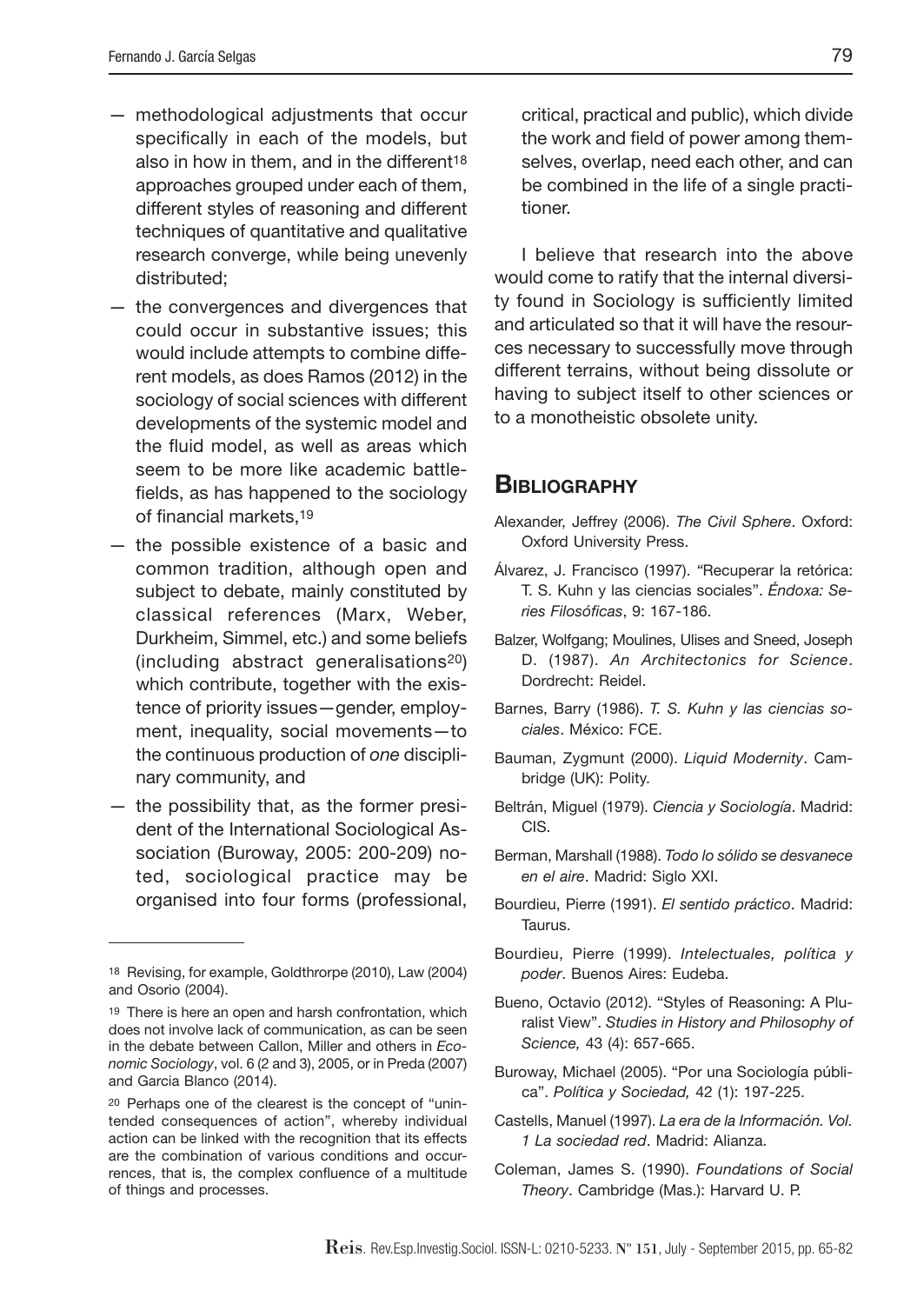- Collins, Randall (2009). Cadenas de rituales de interacción. Barcelona: Anthropos.
- Creath, Richard (1996). "The Unity of Science". In: Galison, P. and Stump, D. J. (eds.). The Disunity of Science. Boundaries, Context and Power. Stanford: Stanford University Press.
- Crombie, Alistair C. (1994). Styles of Scientific Thinking in the European Tradition. London: Duckworth.
- Davidson, Donald (1984 [1974]). "On the Very Idea of a Conceptual Scheme". In: Davidson, D. Inquiries into Truth and Interpretation. Oxford: Clarendon.
- Deutch, Karl W. (1980 [1963]). Los nervios del gobierno. Buenos Aires: Paidós.
- Dockendorff, Cecilia (2013). "Antihumanismo o autonomía del individuo ante las estructuras sociales: La relación individuo-sociedad en la teoría de Niklas Luhmann". Cinta de Moebio, 48: 158- 173.
- Dubet, Francois (2010). Sociología de la experiencia. Madrid: UCM-CIS.
- Dubet, Francois (2013). El trabajo de las sociedades. Madrid: Amorrortu.
- Dupré, John (1996). "Metaphysical Disorder and Scientific Disunity". In: Galison, P. and Stump, D. J. (eds.). The Disunity of Science. Stanford: Stanford University Press.
- Elster, John (1990). Tuercas y tornillos. Barcelona: Gedisa.
- Érdi, Péter (2008). Complexity Explained. Berlin: Springer.
- Fraassen, Bas C. van (1989). Laws and Symmetry. Oxford: Oxford University Press.
- Friedrichs, Robert W. (2001 [1970]). Sociología de la sociología. Buenos Aires: Amorrortu.
- Fuchs, Peter (2001). Die Metapher des Systems. Weilerswist: Velbrück Wissenschaft.
- Galison, Peter (1996). "Computer Simulations and the Trading Zone". In: Galison, P. and Stump, D. J. (eds.). The Disunity of Science. Stanford: Stanford University Press.
- Galison, Peter and Stump, David J. (eds.) (1996). The Disunity of Science. Boundaries, Context, and Power. Stanford: Stanford University Press.
- García Blanco, José María (2008). "Humanismo, sociedad y Sociología. Una perspectiva sistémica". Política y Sociedad, 45(3): 21-28.
- García Blanco, José María (2015). "Burbujas especulativas y crisis financieras. Una aproximación neofuncionalista". REIS, 150: 71-88.
- García Ferrando, Manuel (1978). "La sociología ¿una ciencia multiparadigmática?". In: Jiménez Blanco, J. and Moya, C. (eds.). Teoría sociológica contemporánea. Madrid: Tecnos.
- García Olivares, Antonio (2000). "Modelos complejos en ciencias sociales". Empiria, 3: 131-147.
- García Selgas, Fernando J. (1994). "Análisis del sentido de la acción: el trasfondo de la intencionalidad". In: Delgado, J. M. and Gutiérrez, J. (coords.). Métodos y técnicas cualitativas de investigación en ciencias sociales. Madrid: Síntesis.
- García Selgas, Fernando J. (2006). "Bosquejo de una teoría de la fluidez social". Política y Sociedad, 4 (1): 13-31.
- García Selgas, Fernando J. (2007). La fluidez social. Elementos para una cartografía. Madrid: CIS.
- García Selgas, Fernando J. and García Olivares, Antonio (2014). "Hacia la elaboración de modelos de la fluidez social I: Teoría de la fluidez y teorías de la complejidad". Atenea Digital, 14(2): 203- 226.
- Giddens, Anthony (1984). The Constitution of Society. Cambridge (UK): Polity.
- Giner, Salvador (1977). "Intenciones humanas y estructuras: una introducción a la lógica situacional". Cuadernos Económicos, 3/4: 110-145.
- Goldthorpe, John H. (2010). De la Sociología. Números, narrativas e integración de la investigación y la teoría. Madrid: CIS-BOE.
- Gómez Rodríguez, Amparo (2003). Filosofía y metodología de las ciencias sociales. Madrid: Alianza.
- Habermas, Jürgen (1996 [1982]). La lógica de las ciencias sociales. Madrid: Tecnos.
- Hacking, Ian (1982). "Language, Truth, and Reason". In: Hollis, M. and Lukes, S. (eds.). Rationality and Relativism. Oxford: Blackwell.
- Hacking, Ian (1994). "Styles of Scientific Thinking or Reasoning: A New Analytical Tool for Historians and Philosophers of the Sciences". In: Gavroglu, K., Christianidis, J. and Nicolaidis, E. (eds.). Trends in the Historiography of Science. Dordrecht: Kluwer.
- Hacking, Ian (1996). "The Disunity of Science". In: Galison, P. and Stump, D. J. (eds.). The Disunity of Science. Stanford: Stanford University Press.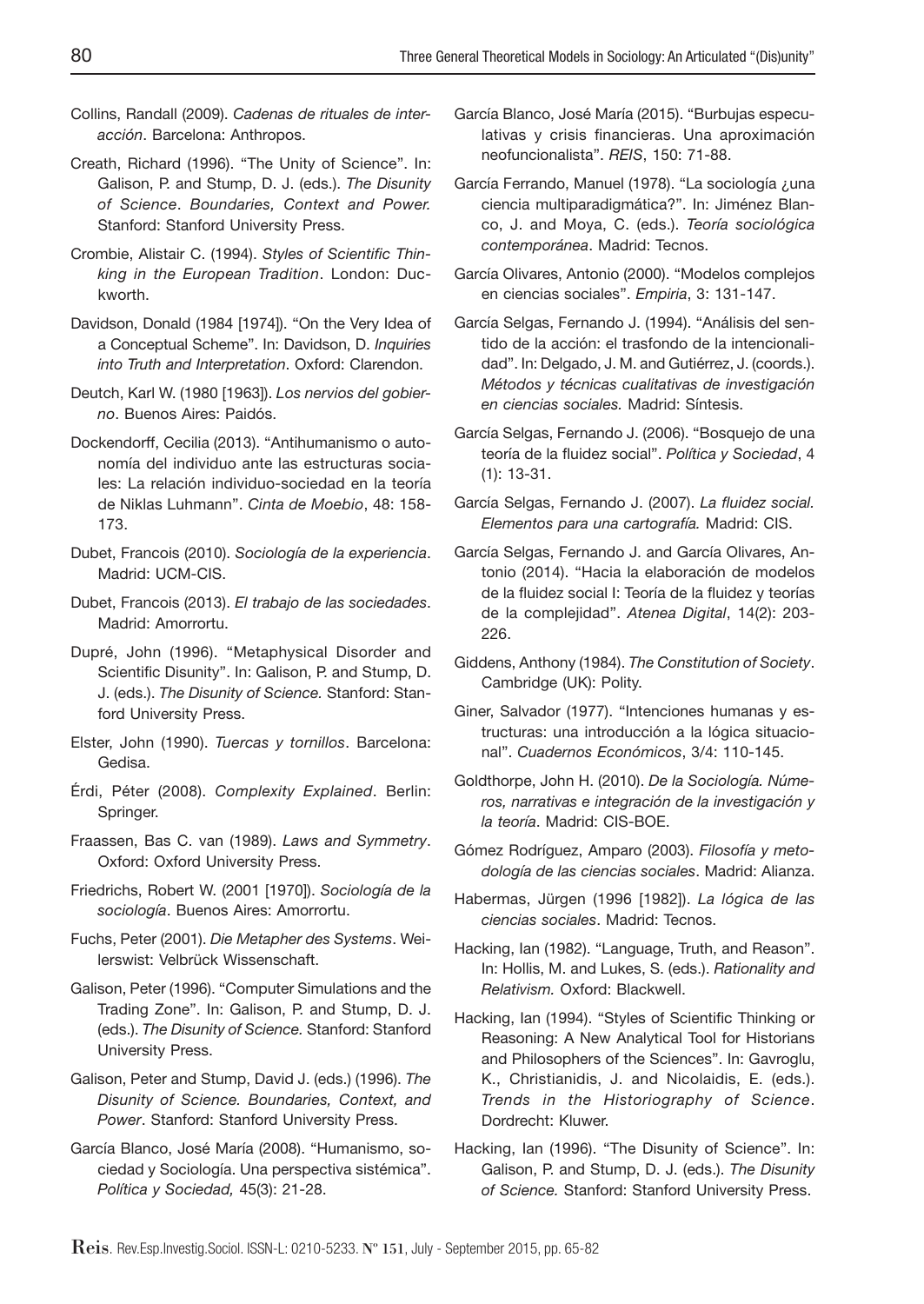- Hacking, Ian (2001). ¿La construcción social de qué? Barcelona: Paidós.
- Harvey, David (1991). The Condition of Postmodernity. Oxford: Blackwell.
- Iranzo, Juan Manuel (2009). "Una Sociología radical de las cadenas de rituales de interacción". Proemio a Randall Collins. Cadenas de rituales de interacción. Barcelona: Anthropos.
- Knorr-Cetina, Karin (1981). The Manufacture of Science. Oxford: Pergamon.
- Knorr-Cetina, Karin (1999). Epistemic Cultures: How the Sciences Make Knowledge. Cambridge (Mass.): Harvard University Press.
- Kuhn, Thomas S. (1977 [1962]). La estructura de las revoluciones científicas. Madrid: FCE.
- Kuhn, Thomas S. (1978). Segundos pensamientos sobre paradigmas. Madrid: Tecnos.
- Lash, Scott (1989). Sociology of Postmodernism. London: Routledge.
- Latour, Bruno (1993). Nunca hemos sido modernos. Barcelona: Debate.
- Latour, Bruno (1998). "La tecnología es la sociedad hecha para que dure". In: Doménech, M. and Tirado, F. J. (eds.). Sociología simétrica. Barcelona: Gedisa.
- Latour, Bruno (2001). La esperanza de Pandora. Barcelona: Paidós.
- Latour, Bruno (2005). Reassembling the Social. Oxford: Oxford University Press.
- Law, John (2004). After Method. London: Routledge.
- Luhmann, Niklas (1991). Sistemas sociales. Buenos Aires: Alianza-Iberoamericana.
- Masterman, Margaret (1975 [1970]). "La naturaleza de los paradigmas". In: Lakatos, I. and Musgrave, A. (eds.). La crítica y el desarrollo del conocimiento. Barcelona: Grijalbo.
- Mol, Annemarie (2002). The Body Multiple. London: Duke University Press.
- Noguera, José A. (2003). "¿Quién teme al individualismo metodológico? Un análisis de sus implicaciones para la teoría social". Papers, 69: 101-131.

**RECEPTION:** April 05, 2014 **REVIEW:** August 04, 2014 **ACCEPTANCE:** November 11, 2014

- Noguera, José A. (2010). "El mito de la sociología como 'ciencia multiparadigmática'". Isegoría, 42: 31-52.
- Osorio, Francisco (ed.) (2004). Ensayos sobre Socioautopoiesis y Epistemología Constructiva. Santiago de Chile: Ediciones MAD.
- Preda, Alex (2007). "The Sociological Approach to Financial Markets". Journal of Economic Surveys, 21: 506-528.
- Ramos, Claudio (2012). El ensamblaje de ciencia social y sociedad. Santiago de Chile: Universidad Alberto Hurtado.
- Ramos, Ramón (1999). "Homo tragicus". Política y Sociedad, 30: 213-240.
- Ritzer, George (1975). Sociology: A Multiple Paradigm Science. Boston: Allyn and Bacon.
- Ritzer, George (1993). Teoría sociológica contemporánea. Madrid: McGraw-Hill.
- Rodríguez, Darío and Arnold, Marcelo (2007). Sociedad y teoría de sistemas. Santiago de Chile: Editorial Universitaria.
- Rouse, Joseph (1996). "Beyond Epistemic Sovereignty". In: Galison, P. and Stump, D. J. (eds.). The Desunity of Science. Stanford: Stanford University Press.
- Searle, John (1992). Intencionalidad. Madrid: Tecnos.
- Searle, John (1997). La construcción de la realidad social. Barcelona: Paidós.
- Stump, David J. (1996). "Afterword". In: Galison, P. and Stump, D. J. (eds.). The Desunity of Science. Stanford: Stanford University Press.
- Thomas, David (1979). Naturalism and Social Sciences. A Post-empiricist Philosophy of Social Science. Cambridge (UK): Cambridge University Press.
- Winther, Rasmus G. (2012). "Interweaving Categories: Styles, Paradigms, and Models". Studies in History and Philosophy of Science, 43: 628-639.
- Woolgar, Steve (1991). Ciencia: Abriendo la caja negra. Barcelona: Anthropos.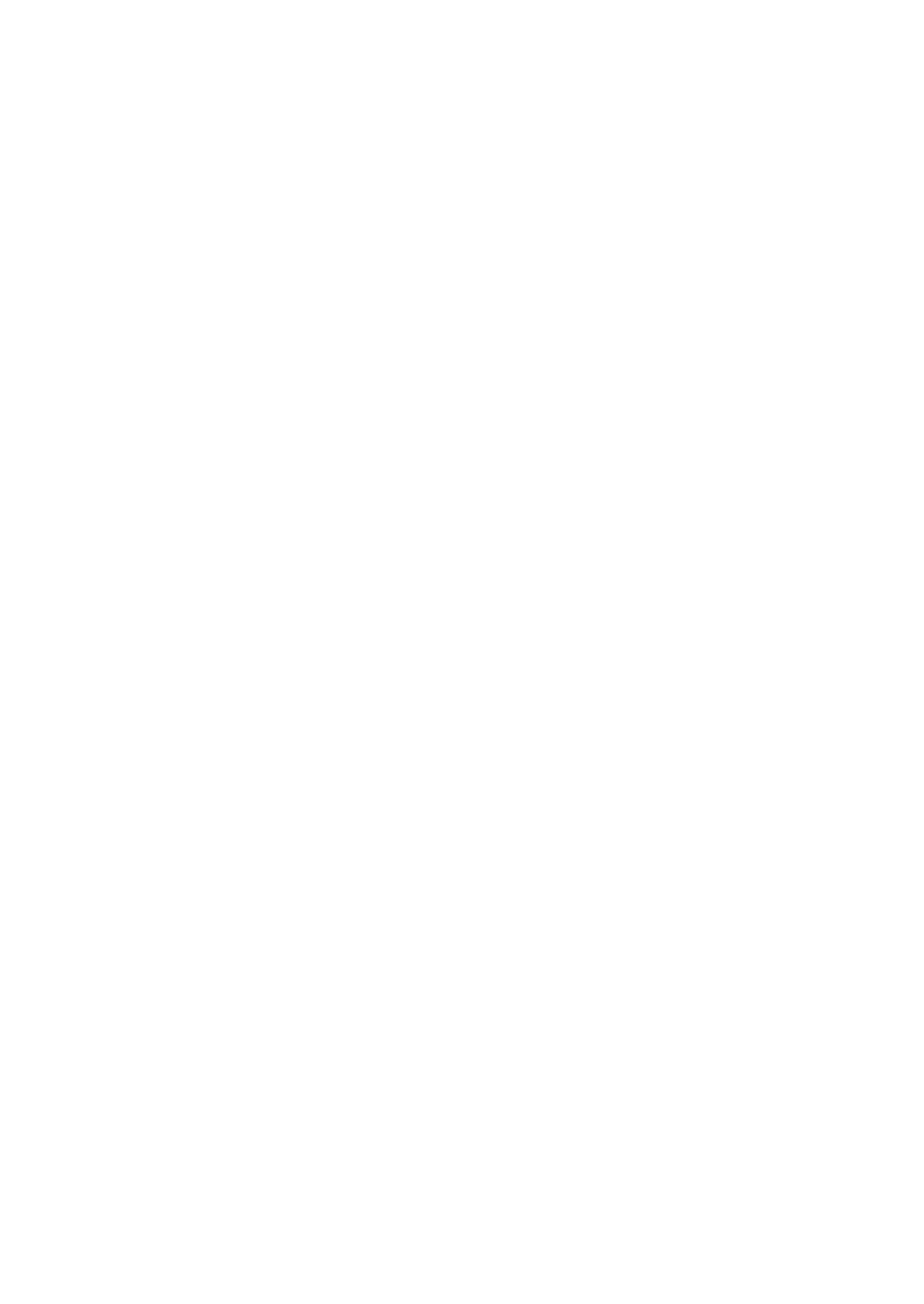# Tres modelos teóricos generales en Sociología: una «des-unidad» articulada

*Three General Theoretical Models in Sociology: An Articulated "(Dis)unity"*

#### **Fernando J. García Selgas**

## **Palabras clave**

Fluidez social

- Individualismo
- Modelos
- Sociología de la ciencia
- Sociología analítica
- Teoría de sistemas
- Teoría sociológica

## **Key words**

Social Fluidity

- Individualism
- Models
- Sociology of Science
- Analytical Sociology
- Systems Theory
- Sociological Theory

#### **Resumen**

La reconstrucción esquemática y comparativa de los tres modelos teóricos más generales que subyacen en la Sociología contemporánea (el atómico, el sistémico y el de flujos) lleva a replantear la cuestión de la unidad o pluralidad de la Sociología. Ese es el objetivo principal de este trabajo. Para lograrlo, actualizo el planteamiento de dicha cuestión, siguiendo las tendencias dominantes en las reflexiones actuales sobre la ciencia, y muestro las divergencias y convergencias que se producen en los tres modelos. Ello me permite concluir, no sin alguna discusión adicional, que la Sociología contemporánea no es unitaria ni lo necesita. Es plural, pero con una pluralidad limitada y articulada por dichos modelos, de modo que podemos hablar de integración, conmensurabilidad e incluso unidad parcial e inestable ("des-unidad"), que se puede asimilar en buena medida a lo que sucede en las ciencias naturales.

## **Abstract**

After merely a brief, comparative reconstruction of the three most general theoretical models underlying contemporary Sociology (atomic, systemic, and fluid) it becomes necessary to review the question about the unity or plurality of Sociology, which is the main objective of this paper. To do so, the basic terms of the question are firstly updated by following the hegemonic trends in current studies of science. Secondly the convergences and divergences among the three models discussed are shown. Following some additional discussion, the conclusion is reached that contemporary Sociology is not unitary, and need not be so. It is plural, but its plurality is limited and articulated by those very models. It may therefore be portrayed as integrated and commensurable, to the extent that a partial and unstable (dis)unity may be said to exist in Sociology, which is not too far off from what happens in the natural sciences.

## **Cómo citar**

García Selgas, Fernando J. (2015). «Tres modelos teóricos generales en Sociología: una "des-unidad" articulada». Revista Española de Investigaciones Sociológicas, 151: 65-82. (http://dx.doi.org/10.5477/cis/reis.151.65)

La versión en inglés de este artículo puede consultarse en http://reis.cis.es y http://reis.metapress.com

**Fernando J. García Selgas:** Universidad Complutense de Madrid | fgselgas@cps.ucm.es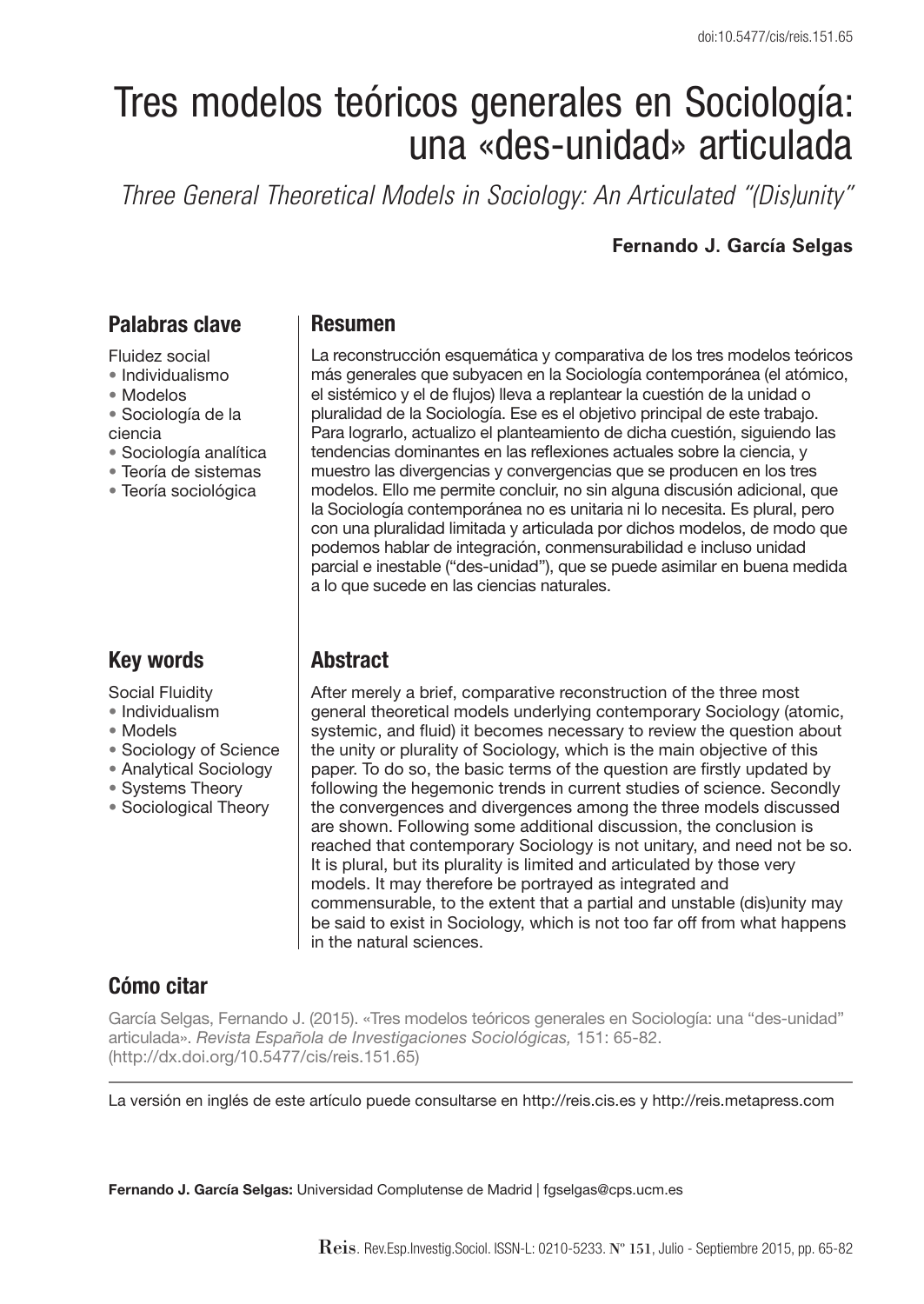# **INTRODUCCIÓN**

Por diversos motivos, como el reciente cincuentenario de la publicación de La estructura de las revoluciones científicas de T. S. Kuhn (1977, e. o. 1962) o las luchas de poder en el campo sociológico patrio, en la última década ha reaparecido la cuestión de la unidad de la Sociología, especialmente de la mano de quienes fijan en ella la posibilidad de su cientificidad. Por ello me he propuesto volver a abordarla aquí, pero empezando por considerar los desplazamientos que se han producido en el modo de plantearla (del apriorismo filosófico a la reflexividad metateórica), en las expectativas (de la pretensión de unidad a la gestión de la «des-unidad») y en los términos hegemónicos (de paradigmas a modelos teóricos). Posteriormente, tomando como concepto analítico el de «modelo teórico», reconstruiré los tres modelos más generales que subyacen en la Sociología contemporánea (el atómico, el sistémico y el de flujos). Detectar sus divergencias y convergencias nos hará ver que la Sociología es hoy una pluralidad de prácticas científicas parcialmente limitada y articulada por esos modelos, por lo que hablaremos de una pluralidad limitada, una unidad parcial e inestable o «des-unidad» articulada.

### **PLANTEAMIENTO <sup>Y</sup> TÉRMINOS DE LA CUESTIÓN: DE PARADIGMAS A MODELOS TEÓRICOS**

La mencionada obra de Kuhn no presentaba la dimensión socio-histórica de la ciencia como mero contexto de descubrimiento o sistema de organización de las ciencias sino como uno de sus constituyentes internos más fundamentales. Esto supuso una sacudida escéptica para el racionalismo y el sueño de la ciencia unificada que anidaban en la Filosofía, la Historia y la Sociología de la ciencia precedentes; una sacudida que se vería redoblada por el constructivismo de los estudios sociales de la ciencia y la tecnología realizados, entre otros, por Barnes (1986), Knorr-Cetina (1981) o Woolgar (1991) y que, con ciertas correcciones, terminaría llevando a hablar de la «des-unidad» de la ciencia (Galison y Stump, 1996).

En ese camino la Sociología ha estado sometida a dos empujes específicos parcialmente contradictorios. Primero, la duda planteada por Kuhn (1977: 40) respecto a la falta de una unificación paradigmática suficiente en Sociología y otras ciencias sociales que las impediría ser ciencias maduras, llevó a muchos sociólogos a intentar salvar su cientificidad tildándola de «multiparadigmática», frente a otros que lo han intentado forzando una unidad. Ambos sometían la Sociología a las supuestas exigencias de las ciencias naturales. Segundo, los nuevos estudios sociales de la ciencia han invertido esa relación al defender que toda ciencia es y viene determinada por una realidad social que es conocida y representada por las ciencias sociales, pero con ello, además de desbordar las expectativas de una epistemología naturalizada (a la Quine), venían a reafirmar la dicotomía naturaleza/sociedad y a situarnos en un sociologismo historicista tan unilateral como el naturalismo racionalista que quería combatir (Latour, 1993: 137-68; Hacking, 2001). No obstante, lo que aquí me interesa es recordar de manera esquemática el primer empuje y lo problemático de asumir la confrontación a que ha conducido.

Masterman (1975, e. o. 1970), en su famosa crítica al concepto de paradigma, defendió que una ciencia normal podría ser multiparadigmática y que ese era el caso de la Sociología, lo que la redimiría de la duda sembrada por Kuhn. Simultáneamente, Friedrichs (2001, e. o. 1970), que aplicaba las ideas de Kuhn en un recorrido histórico por la sociología posterior a la Segunda Guerra Mundial, vino a reafirmar esa tesis, como poco después hizo Ritzer (1975), quien incluso pretendió convertirla en herramienta de un análisis metateórico. Posteriormente esta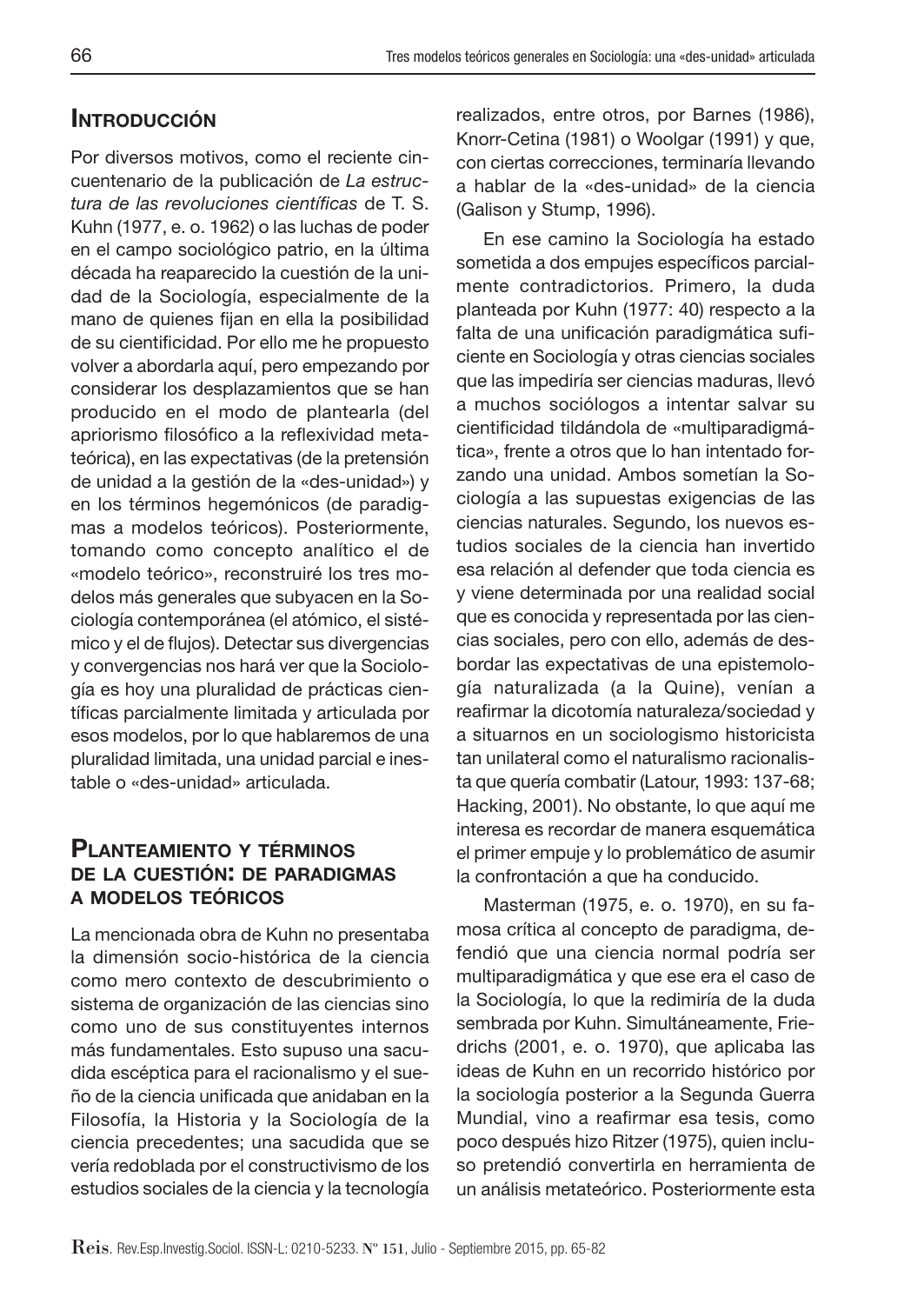tesis1 ha sido mantenida por algunos teóricos como Thomas (1979), García Ferrando (1978), Habermas (1996) o Gómez (2003).

La mayoría de los argumentos que sostienen esta tesis se remiten en última instancia a la ambigua concepción kuhniana de paradigma y a buena parte de los condicionantes sociales que en ella se exigían a una disciplina madura o plenamente científica. Así es como Masterman (1975: 179-182) pudo argumentar que la pluralidad de paradigmas en una disciplina no tiene por qué conducirla a un estado revolucionario o preparadigmático sino que puede darle la unidad necesaria en forma de disciplina multiparadigmática, como ocurriría con la Sociología. Así es como Thomas (1979: 166- 9) pudo decir que la existencia de más de una visión moral de la sociedad y la indeterminación de las teorías respecto a los hechos hacen necesaria la pluralidad y avalan la situación multiparadigmática de la Sociología. Así es como Ritzer (1993: 598-612) pudo organizar tres «paradigmas», como conjuntos de elementos referidos por las historias de las tradiciones teóricas en Sociología (básicamente, obras ejemplares, imagen del objeto, métodos y teorías que los aplican), que luego él pretendía integrar en un cuarto, que sería más bien una construcción ad hoc en torno a la noción de «niveles de análisis» como recurso para reducir, esto es, simplificar y ordenar, «la complejidad del mundo social» (1993: 605), manteniendo su unidad ontológica. Así es como Gómez (2003: 265-267) pudo afirmar que la pluralidad de paradigmas no es incompatible con la racionalidad y la objetividad, si cada uno de esos paradigmas es capaz de definir sus propios conceptos, problemas y soluciones.

Por todo ello no puede extrañarnos que los mejores contraargumentos sean aquellos que critican la ambigüedad y vaguedad del concepto de paradigma, tanto si provienen de quienes promulgan una unidad disciplinaria (Noguera, 2010) cuanto si es de quienes defienden otro tipo de pluralidad teórica (Beltrán, 1979). Sin embargo, no es lo mismo rechazar el concepto de situación multiparadigmática porque aluda, aunque sea por connotación, a un futuro (mono)paradigmático, evidente en Ritzer (Beltrán: 1979: 302), que hacerlo porque impediría la «integración» de un auténtico y necesario pluralismo teórico al no establecer unas mínimas «reglas de juego» de la competencia y atrincherar cada paradigma con la excusa de su inconmensurabilidad (Noguera, 2010: 38-40; Goldthorpe, 2010: 27-34). La dirección contrapuesta de estas críticas hace manifiesta la tensión existente entre predicar una unidad y defender una pluralidad de la Sociología. Es cierto que se podría intentar saltar por encima de esta contradicción diciendo que afirmar, en términos kuhnianos, que una comunidad científica tiene múltiples paradigmas implica afirmar que hay en ella múltiples comunidades incomunicadas e inconmensurables, por lo que no se podría afirmar que estamos ante una comunidad científica, ni ante una ciencia. Pero ello no haría sino remitirnos de nuevo a la revisión del concepto de paradigma, que abordaré tras comentar su rechazo total por parte de quienes pretenden establecer la unidad a toda costa.

La pretensión de reducir unas teorías o perspectivas sociológicas a otras y ese rechazo que ella alimenta no se derivan del estudio de la práctica científica sino de una concepción a priori sobre la unidad de la ciencia que llega a desbordar lo planteado por sus principales impulsores<sup>2</sup> y remite a

<sup>1</sup> Que no se debe atribuir, como hace Noguera (2010: 32-35), a todos los que debaten en torno a la pluralidad teórica y su eventual unificación.

<sup>2</sup> La propuesta de unidad de la ciencia en Carnap es más la preferencia por la coherencia que el imperialismo de la Física (Creath, 1996: 168-169). Los argumentos de Davidson (1984) respecto a la noción de «marco conceptual» muestran que no es lógicamente imposible una conmensurabilidad e incluso una unificación, pero toda-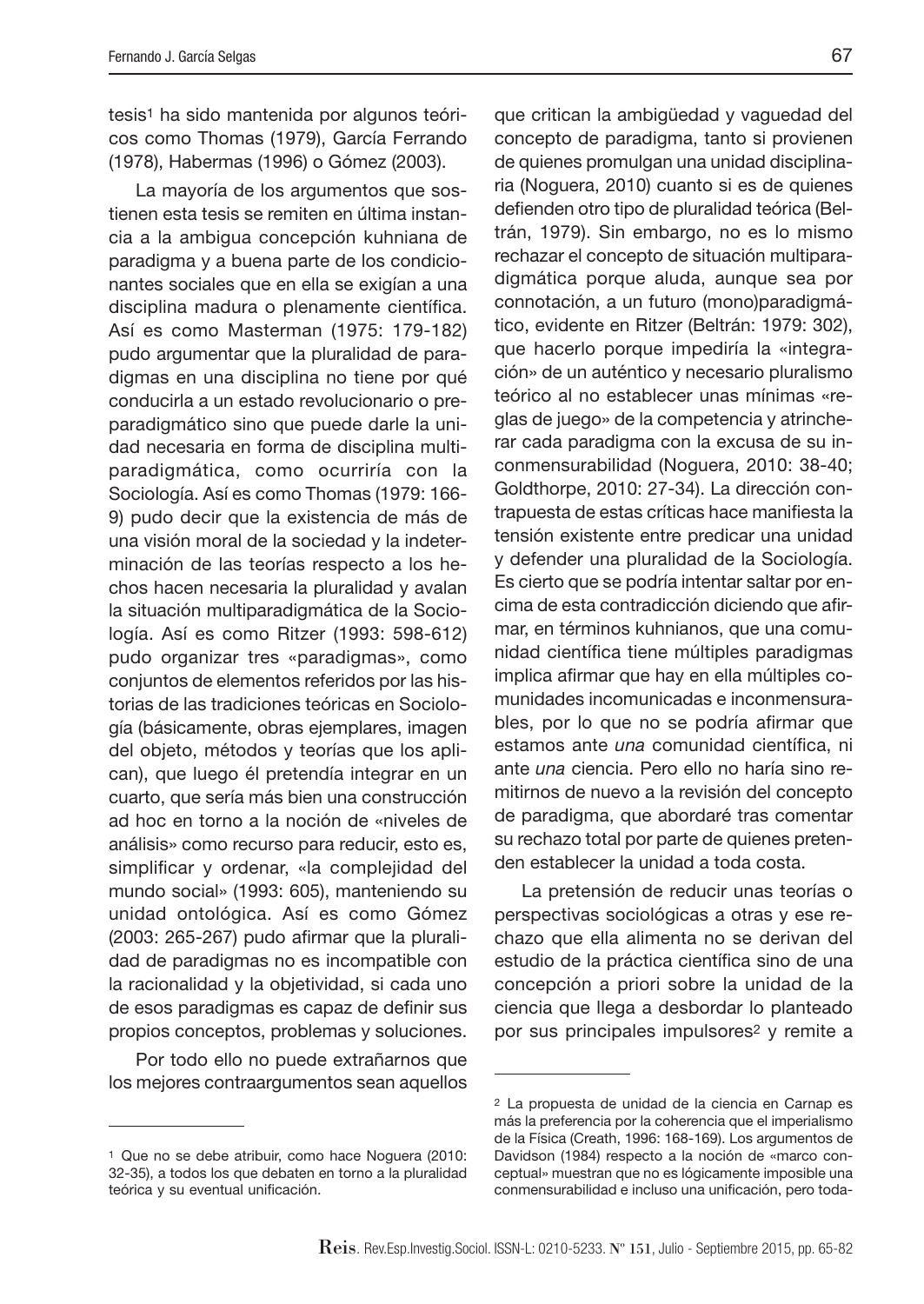una visión algo obsoleta de la ciencia que la identifica con la reducción de la complejidad (Noguera, 2010: 43-44), comprometiéndola con la reducción de unas teorías a otras, la simplificación, la identificación de procesos y mecanismos básicos (acción racional, agregado de acciones individuales, regularidades sociales, etc.) que permitirían explicar los fenómenos (sociales) y el establecimiento de una «lógica de la inferencia» (Goldthorpe, 2010: 34-47, 264-266). Todo lo cual es contrario al hecho de que en la mayoría de las ciencias en las que se tratan fenómenos complejos, de la cinética química y la biología teórica a la sociología, se ha venido optando por impulsar la aplicación de instrumentos analíticos (matemáticos, gráficos, computacionales, etc.) que asuman esa complejidad y la indeterminación que la

ción (Érdi, 2008; García Olivares, 2000). La alternativa a esta empecinada creencia en la unidad de la Sociología y de la ciencia en general no puede estar en una ambigua concepción de paradigma que pueda conducirnos a un relativismo irrestricto (a lo Feyerabend). Es una disyuntiva tramposa que se desmonta al actualizar nuestra concepción de la ciencia (frente a los unitaristas) y al revisar críticamente la herencia kuhniana (frente a los relativistas). Son dos tareas que no están separadas, pues en gran medida fue el impacto de los trabajos de Kuhn y de sus diferentes continuadores (Sneed y Moulines, Lakatos y Toulmin, McCloskey, etc.) lo que impulsó una nueva filosofía de la ciencia de carácter más holista y menos separada de los estudios sociales de la ciencia, que ha ido tendiendo a aceptar, analizar y gestionar la falta de unidad en la ciencia. A este

acompaña sin forzar su reducción o integra-

desplazamiento han contribuido tanto constataciones hechas en los estudios de las ciencias, como la realizada por Knorr-Cetina (1999) respecto a algunas ciencias experimentales punteras, como la física de altas energías y la biología molecular, que se mueven en epistemologías muy distintas, o la evidente fragmentación que actualmente vive la biología entre la genético-molecular y la orgánico-ecológica, cuanto el empuje de procesos históricos generales tales como la defensa de la autonomía de las subculturas, el respeto a las diferencias o la vitalidad del multilateralismo frente a las tendencias a la homogeneización (Galison y Stump, 1996: 1-8, 32-33)3. Pero lo que aquí nos interesa es recordar que también nos ha conducido a ello la revisión crítica de la noción de paradigma, que además nos ayuda a perfilar el concepto de «modelo teórico». Con él podremos realizar el estudio metateórico de las convergencias y divergencias entre las principales tendencias teóricas en Sociología y apreciar así su pluralidad limitada y articulada.

La revisión del concepto de paradigma se hizo inevitable tras la inmediata constatación de su enorme ambigüedad y polisemia. Algo que el mismo Kuhn reconoció e intentó solucionar planteando en la famosa «Postdata: 1969» su sustitución por el concepto de «matriz disciplinar». Con él denominaba un conjunto ordenado de distintos factores, compartido por una comunidad o disciplina científica a la que constituye en tanto que tal, y que incluye generalizaciones simbólicas, modelos analógicos u ontológicos, casos ejemplares o paradigmáticos de resolución de problemas y valores o criterios de selec-

vía habrá que ver en qué términos podría darse, si es deseable y si de hecho se da, que es lo que en el fondo interesa. Por no hablar de la falta de univocidad y unidad que encontramos en las distintas concepciones (metafísicas, prácticas o metodológicas) de la unidad de la ciencia (Hacking, 1996: 43-52).

<sup>3</sup> También el ideal de la unidad de la ciencia ha tenido soportes internos a la epistemología (la atribución de universalidad a las leyes científicas o la concepción causal de las explicaciones) y avales socio-culturales (su continuidad con los procesos de unificación política germana, soviética y europea o su condición progresista frente a los tradicionalismos).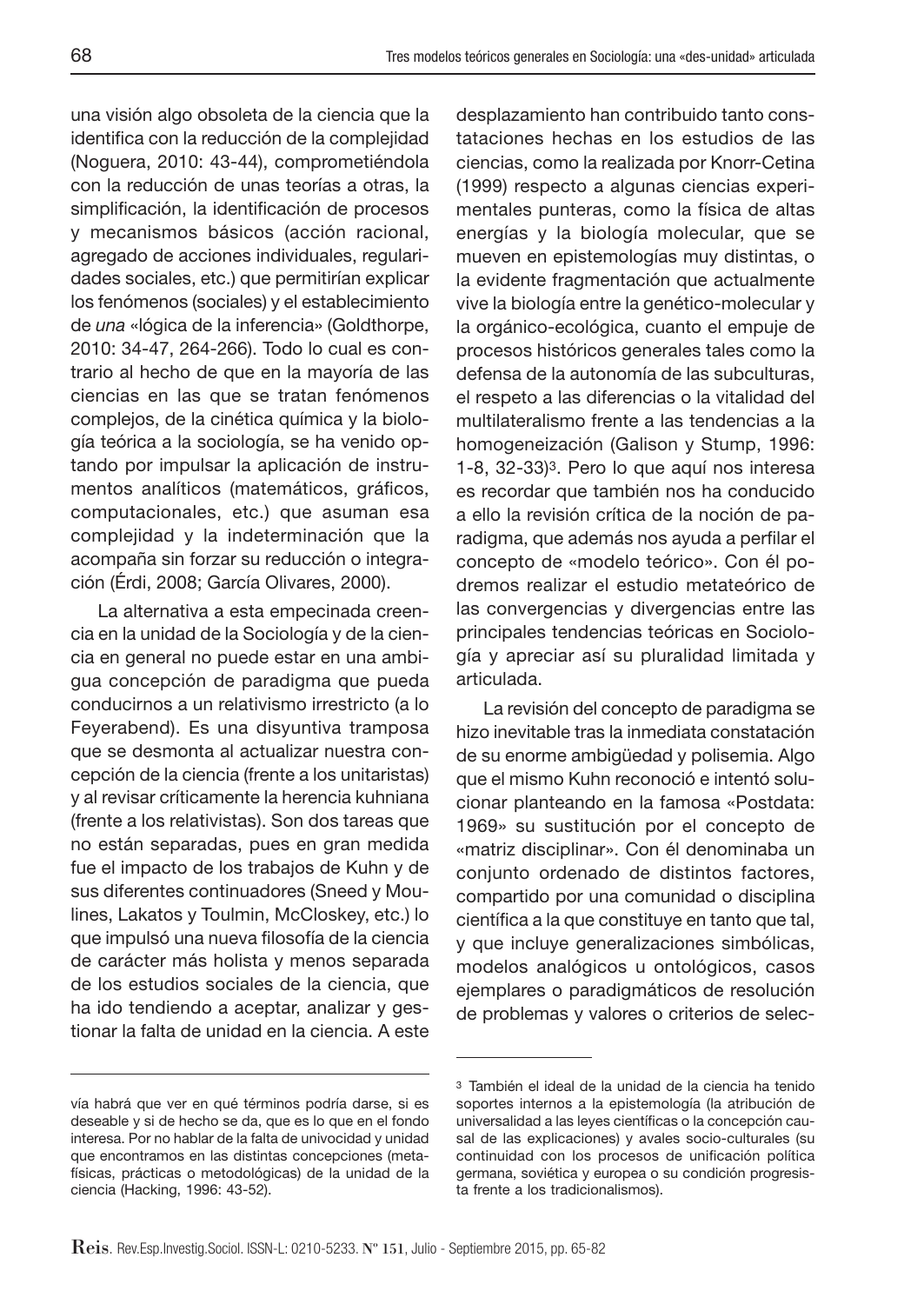ción (1977: 279-287)4. Por ello mismo, y porque ha seguido existiendo una polisemia peligrosa en el uso del concepto de «paradigma»5, no tiene sentido mantenerlo como caballo de batalla en el debate sobre la unidad o pluralidad de la Sociología. Es más operativo seguir el ejemplo de la mayoría de los estudios de la ciencia que, una vez aceptada la intuición kuhniana básica de que hay elementos cognitivos compartidos en una comunidad científica que habilitan su trabajo, encuentran poco justificada, y contraria a las evidencias mostradas por los estudios socio-históricos de la ciencia, la propuesta de una «integración teórica compleja» sobre la base de procesos universales de argumentación, corrección y discusión, como los postulados por la filosofía tradicional de la ciencia (Álvarez, 1997). Les resulta excesivo seguir exigiendo que se compartan todos los factores de una matriz disciplinar para poder afirmar la normalización de una comunidad o disciplina científica. De aquí que se acojan a la idea de Kuhn (1977: 275) de que lo que importa no es qué sea lo que se comparte sino que ello permita identificar los enigmas, aportar guías para su solución y garantía de éxito para el practicante inteligente. Pero mientras unos han optado por utilizar la noción de «estilos de razonamiento», un concepto centrado en el ámbito metodológico y especialmente útil para analizar la continuidad histórica o diacrónica dentro y fuera de una misma ciencia6, otros han preferido atender a los modelos, como factor fundamental de las matrices disciplinares que son7, lo cual facilita el análisis de convergencias y divergencias sincrónicas de distintas construcciones teóricas en una «misma» disciplina. Esto es lo que me ha llevado a inclinarme por esta opción, pero hay más razones para ello.

Como ya dijera Kuhn (1977: 282-283), los modelos «proporcionan al grupo las analogías y metáforas preferidas o permisibles» con una «potencia» que va de lo heurístico a lo ontológico y de lo particular a lo general, adoptando las más variadas formas matemáticas, gráficas, analógicas, teóricas, etc. Los modelos son básicamente el modo como una teoría, un conjunto de teorías o toda una ciencia conciben, suponen o dibujan a sus objetos o temas de consideración. De su aportación fundamental al conocimiento científico nos dan idea un par de ejemplos clásicos: la doble hélice como modelo del ADN (Watson y Crick) o el sistema solar como modelo de un átomo (Bohr). Pero lo que ahora me interesa resaltar es aquello que les hace especialmente indicados para tratar la cuestión de la (des-)unidad de una disciplina, esto es, resaltar su capacidad para mostrar los núcleos teórico-conceptuales que arraciman las actividades de una ciencia; su rechazo a una fundamentación sintáctica o lógica de la ciencia, alimento

<sup>4</sup> Aunque este último factor desapareció posteriormente (Kuhn, 1978: 16-17).

<sup>5</sup> Se sigue pudiendo señalar en el propio Kuhn, en sus continuadores y en diferentes aplicaciones de sus ideas, cuatro sentidos básicos del término «paradigma»: 1) caso ejemplar para identificar y resolver problemas, 2) aquello que, por compartido, define y constituye a la comunidad científica, 3) constelación de creencias y técnicas disciplinadamente compartidas (= la matriz disciplinar) y 4) conjunto de supuestos teóricos o metodológicos dominantes (Thomas, 1979: 161-163; Gómez, 2003: 257-263; Winther, 2012: 631-632).

<sup>6</sup> Los «estilos de razonamiento o de argumentación científica» se han venido entendiendo en casi todos los ca-

sos (Hacking, 1982 y 1994; Crombie, 1994: vol. 1; Bueno, 2012) como tradiciones procedimentales de selección, interpretación y comprobación de evidencias para el conocimiento científico. Siguiendo a Crombie se diferencian el estilo axiomático, el experimental, el probabilístico o estadístico, el taxonómico, el hipotético o analógico y el histórico-genético, a los que, pensando en algunas ciencias sociales, se podría añadir el hermenéutico o interpretativo. Véanse los debates en el monográfico de Studies in History and Philosophy of Science, 43 (2012).

<sup>7</sup> Así viene sucediendo tanto en el seno de las más estrictas concepciones semánticas de la ciencia, sean estructurales (Balzer, Moulines y Sneed, 1987) o pragmáticas (Fraassen, 1989), cuanto en la reflexión de algunos teóricos de la Sociología (Deutch, 1980; Friedrich, 2001: 68-69; Beltrán, 1979).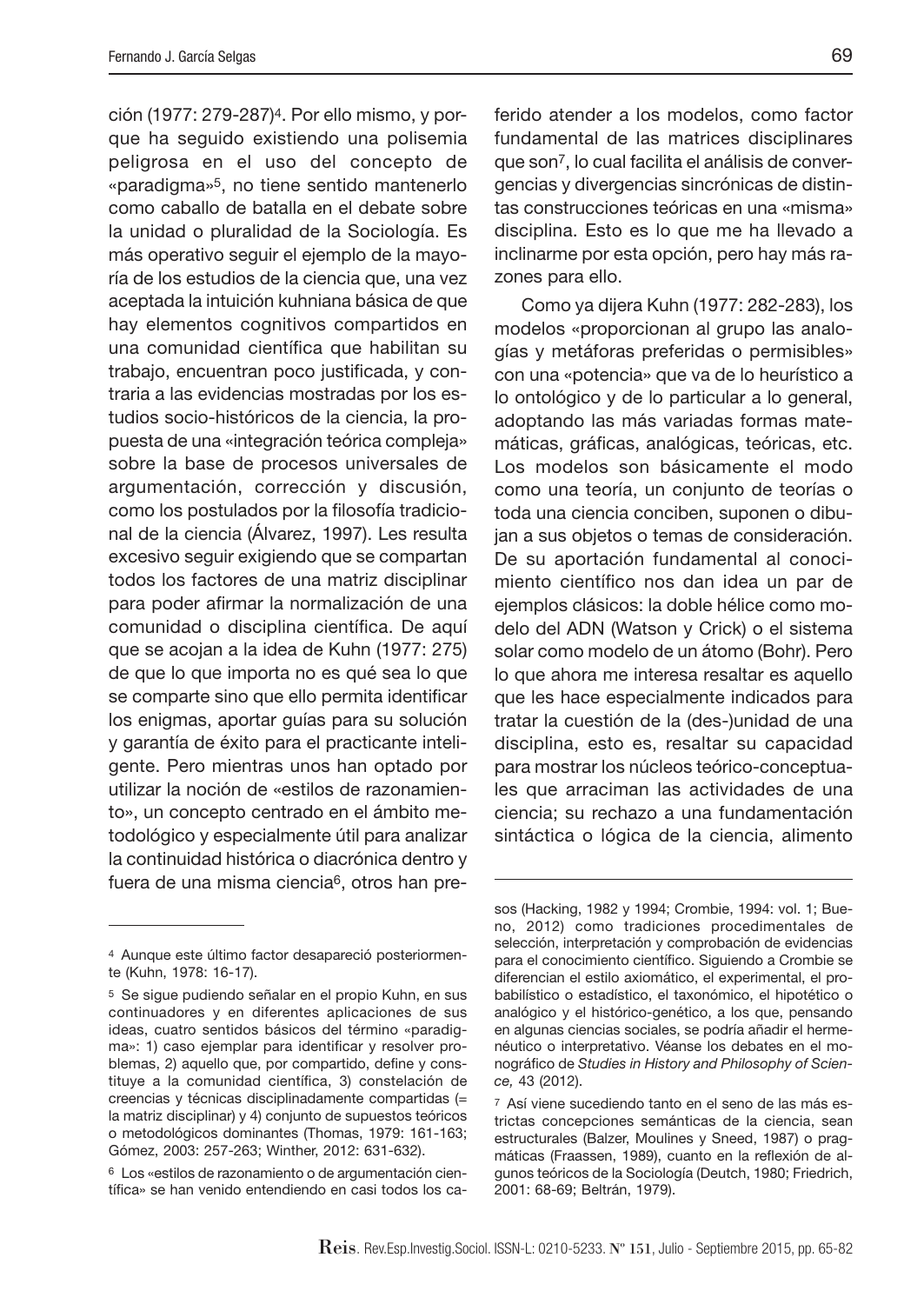fundamental del mito de la unidad de la ciencia; su proximidad a la actividad de las ciencias al desarrollarse siempre como una cara del par modelo/aplicaciones; su manera de encarnar simultáneamente la necesidad de restringir la búsqueda y la asunción de que las cosas estudiadas no son rigurosamente únicas ni incomprensibles; y su variabilidad, que lo hace sensible a la naturaleza dinámica, cambiante e histórica de las ciencias.

Hay también razones específicas para aplicarlo en el caso de la Sociología, una disciplina en la que, más allá de los modelos concretos necesariamente incorporados en las investigaciones empíricas y del evidente carácter histórico de lo social, la preocupación por un modelo teórico general que especificara su naturaleza ha estado muy presente, y no solo como cuestión filosófica puntual (p.e., Searle, 1997), sino como preocupación seminal inscrita en sus fundadores: el paso de la sociedad tradicional a la moderna les llevó a hablar de lo social como relaciones (antagónicas) de producción (Marx), hecho estructural (Durkheim) o acción con sentido compartido (Weber). Una preocupación que ha resurgido con el cuestionamiento de la modernidad (Latour, 1993), el avance de distintos constructivismos (Hacking, 2001), la evidencia de su propio poder performativo (Alexander, 2006) y la constatación de una enorme dispersión en el saber sociológico que llega hasta la definición del actor social (Dubet, 2010: 12). Lo cual se conjuga con el hecho de que estos mismos autores terminan remitiéndose en su propio trabajo a algún modelo teórico general: así le sucede a Dubet (2010) con el modelo atomista, a Alexander (2006) con el estructural o a Latour (2005) con el de flujos. Precisamente este hecho nos permite recordar que la pluralidad de la Sociología no le impide ser una disciplina con una activa asociación internacional (ISA), congresos mundiales regulares y una gran cantidad de revistas y publicaciones internacionales en las que confluyen autores radicados en modelos

teóricos diferentes, lo cual suscita disputas que unas veces parecen razonables y otras una caza de brujas, pero suelen ser comprensibles desde dentro y desde fuera de ellas. Se hace así manifiesta también una cierta articulación y una limitación a esa dispersión o eventual inconmensurabilidad que reciben expresión y, quizá, sustento en la existencia de un número limitado de modelos teóricos generales. De hecho, al mostrar la coexistencia de estos quedará negada tanto «la unidad» de las teorizaciones sociológicas cuanto el «todo vale» y evidenciado el pluralismo limitado, unidad parcial e inestable o «des-unidad» que hoy las rige8.

#### **LOS TRES MODELOS TEÓRICOS GENERALES DE LA SOCIOLOGÍA CONTEMPORÁNEA**

Me propongo mostrar que la Sociología actual, dentro y fuera de España, está articulada por tres modelos teóricos generales: el atomista, el estructural o sistémico y el de flujos. A este respecto conviene hacer dos acotaciones iniciales. En primer lugar, es cierto que tales modelos han ido surgiendo sucesivamente en el desarrollo del pensamiento y la investigación social (el primero aparece ya esbozado en Aristóteles, el segundo surge enfrentado a él con el impulso del romanticismo —Hegel— y el tercero emerge del derrumbe de las certidumbres y solidificaciones de la modernidad), pero ello no implica una trayectoria de progreso de un modelo a otro, pues más bien, y a pesar de Kuhn, se han ido acumulando conflictivamente. En segundo lugar, como ya he dicho, mi análisis va a ser metateórico, esto es, se va a circunscribir a los movimientos, propuestas y prácticas teoréticas, buscando establecer el núcleo de cada modelo, su

<sup>8</sup> Hacking (1996: 64-74) apunta una conclusión parecida tras aplicar aquí la categoría de «estilos de razonamiento».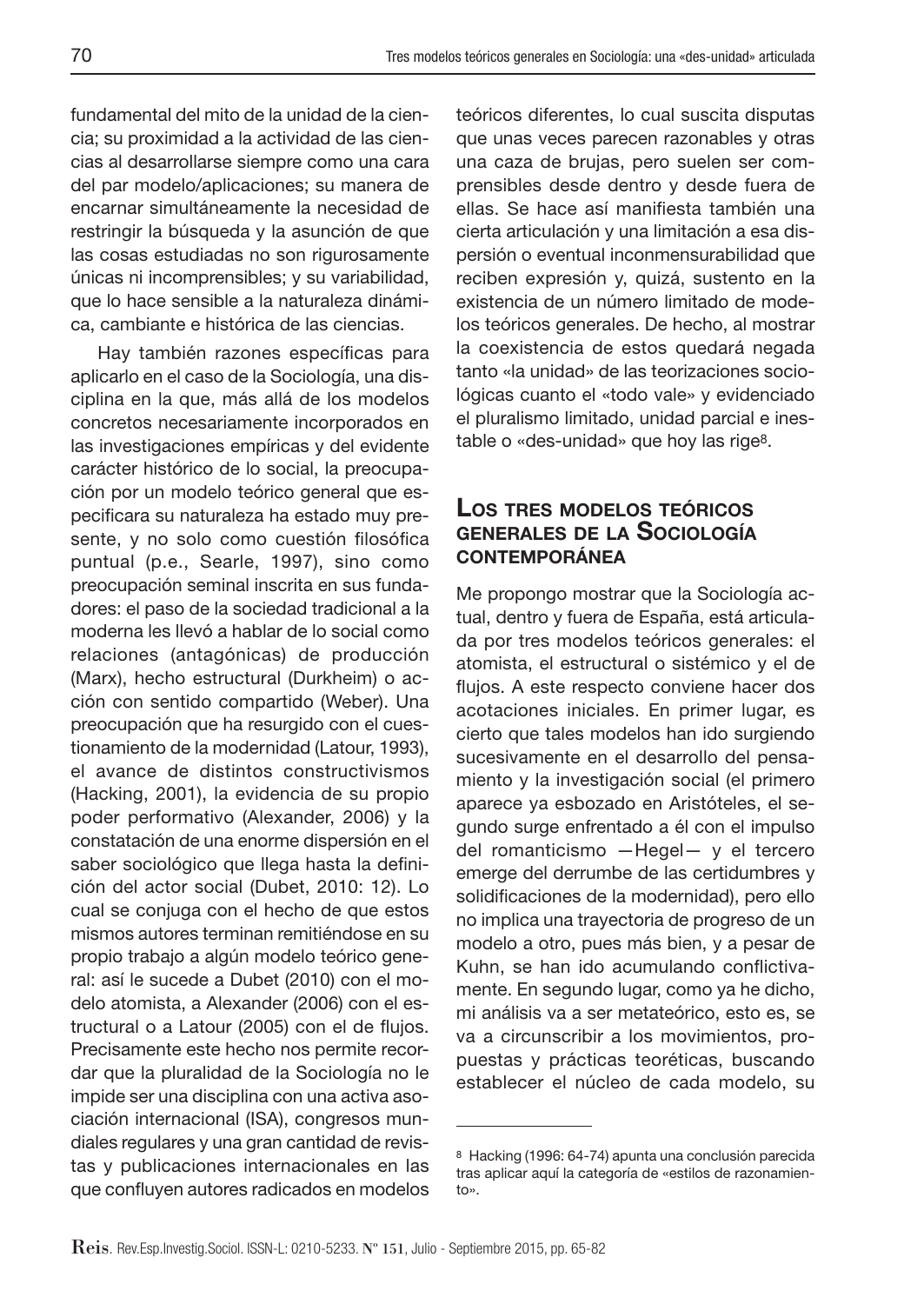concepción básica del ser social y sus características principales, que es lo que permite entrelazar las distintas teorizaciones que cada modelo alimenta. Por ejemplo, el entrelazamiento, en el seno del modelo atomista, del interaccionalismo simbólico, la etnometodología y la elección racional, entre otros, se hace posible porque en la práctica científica el modelo teórico nuclear siempre se complementa con una serie de herramientas conceptuales (básicamente generalizaciones simbólicas, casos ejemplares y modos establecidos de resolución de problemas) que pueden variar, permiten la aplicación, desarrollo y concreción del modelo y, unidas al despliegue de distintas técnicas de investigación y a su implementación en relación a temas predominantes, llevan a que un mismo modelo pueda alimentar teorizaciones y prácticas científicas diferentes<sup>9</sup>.

#### **El modelo atomista: lo social como agregado**

El modelo más antiguo y longevo es el atomista, que se puede retrotraer hasta la Ética a Nicómaco de Aristóteles y su identificación entre lo social y la «naturaleza comunitaria, política o social» de los individuos, que respondería a su dependencia respecto al intercambio (material, comunicativo o funcional) con otros seres humanos. El individuo, fácilmente identificable con un ser humano, sería el átomo (por sociológicamente indivisible) con que se constituye lo social. Por ello podemos decir que el centro de este modelo afirma un sustancialismo individualista en el que lo social remite en última instancia a la sustancia individual, al individuo. De ahí su connivencia con el humanismo moderno, constatable en Giner (1977). Para el caso es igual que esa sustancia humana se identifique con una mente volitiva y lingüísticamente cargada (el yo-mí) o se asocie con un «preferidor racional» que, en el cruce de preferencias, oportunidades y cálculos de acción, tiende a maximizar su propia situación (el homo economicus), pues sigue siendo el centro absoluto de referencia.

La forma más clásica del atomismo ha venido constituida por un individualismo metodológico, de raíces hermenéutico-weberianas o directamente ligado a los postulados de la economía marginalista, caracterizado por mantener que los hechos o acciones sociales solo pueden ser conocidos a partir de los efectos agregados de las acciones de los individuos y que lo macro-social se explica causal o comprensivamente a partir de las interacciones micro-sociales. Ello le diferencia, en principio, de un individualismo ontológico que afirma que los individuos son las únicas entidades reales mientras la sociedad, las clases y lo social en general serían un efecto, residuo o abstracción de interacciones de individuos, y así le permite declararse comprometido con los procedimientos de las ciencias empíricas y contrario a cualquier mirada metafísica que suponga entidades sociales que no sean observables (Noguera, 2003). Pero o renuncia a toda forma de realismo o tiene que asumir un modelo ontológico atomista en el que lo básico o «realmente existente» son los individuos humanos. Así se puede ver claramente en la obra de J. Elster y otros impulsores de la llamada sociología analítica. Si el reputado autor noruego puede sostener (1990: 13-24) que los hechos sociales (por ejemplo, la mayoría nacionalista en las elecciones catalanas de 2012), que concibe como instantáneas en un flujo de acontecimientos, se explican en base a estos y que «en las ciencias sociales los acontecimientos elementales son las acciones individuales» (los votos particulares en las citadas elecciones), es porque apuesta decididamente por la existencia de «mecanismos causales» o cadena de elementos que causarían los fenómenos sociales y darían razón de ellos remitiendo

<sup>9</sup> Otro tanto sucede hoy dentro del modelo estructural con el neofuncionalismo, el estructuralismo genético, el funcionalismo-estructural y la morfogénesis, entre otros.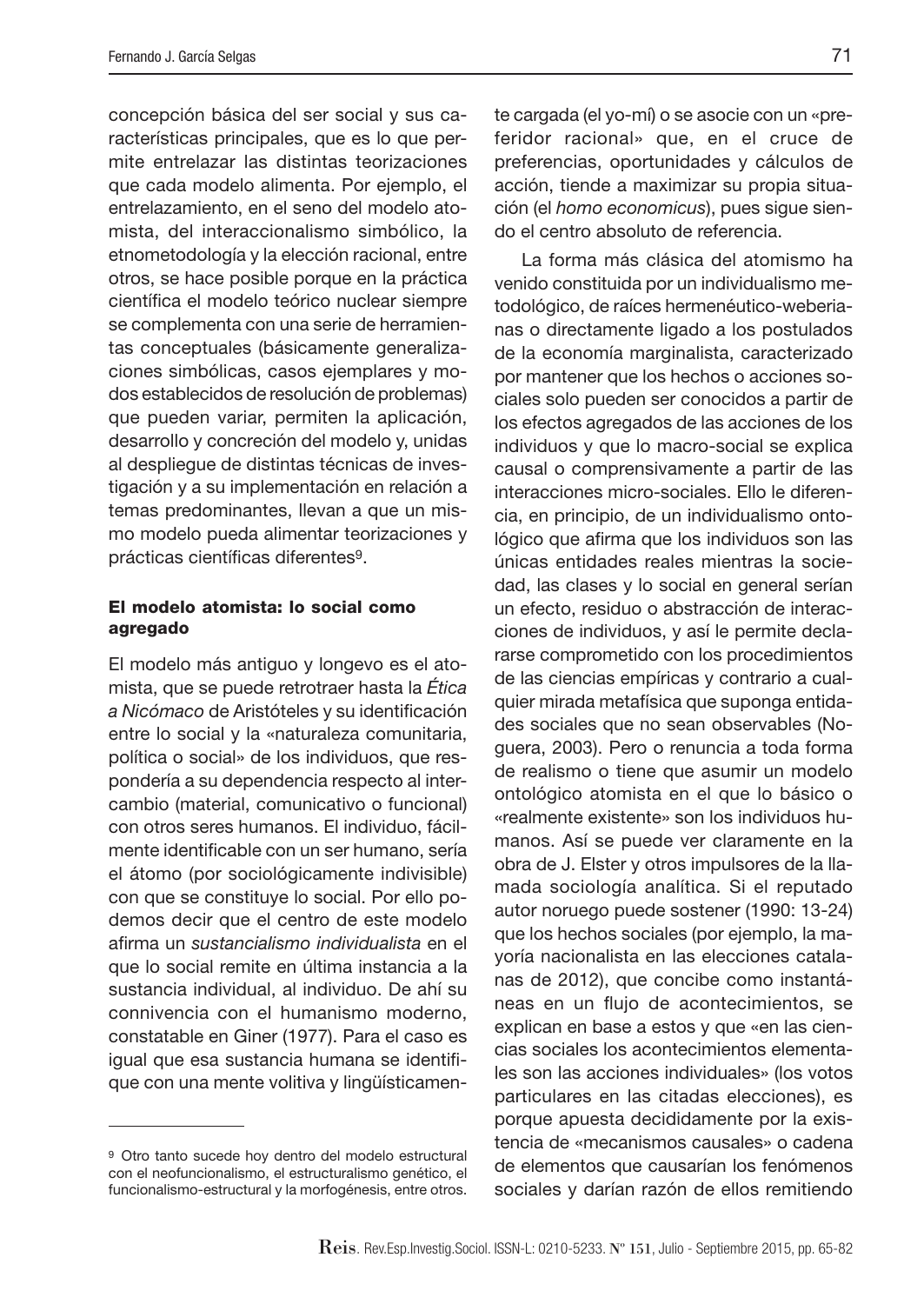en última instancia a las creencias, deseos e interacciones de los actores individuales.

En algunos casos la concepción atomista se ha querido reforzar apelando a los supuestos requisitos de la explicación científica que ella vendría a cumplir apoyándose bien en la teoría económica de la elección racional, algo que lleva a su culmen J. Coleman al defender (1990: 531-532) que atribuir toda la soberanía a los actores individuales es lo que permite a la sociología evaluar el funcionamiento de los sistemas sociales<sup>10</sup>, bien en la consideración de las consecuencias no queridas y de mecanismos cooperativos como la acción colectiva o las instituciones, que no dejarían de ser, sin embargo, derivados de la acción (racional) individual (Boudon). Es cierto que atender a los mecanismos causales les ha permitido superar las limitaciones que imponía el neopositivismo (Elster, 1990: 14-16), pero les ha recluido en el horizonte marcado por el positivismo ilustrado, con su confianza total en el éxito de los procedimientos de un determinado modelo de la ciencia natural, como se puede constatar entre nuestros analíticos más airados, que tantos números monográficos (Papers, 80, 2006) y debates (RIS, 67, 2, 2009) vienen gestando estos últimos años. El encomiable afán de mantenerse en los parámetros de un proceder rigurosamente científico les ha llevado a mantener una concepción de las ciencias naturales de corte más bien newtoniano que les justifica en su crítica al concepto de emergencia, pero lo hace a costa de limitarles frente a un mundo plagado de incertidumbres, complejidades y paradojas y de dejarles ciegos para la creciente relevancia de las teorías de la complejidad en muchas ciencias.

En otros casos, como en la etnometodología o el interaccionalismo simbólico, el naturalismo es sustituido por una vía de carácter hermenéutico, en la que la centralidad del individuo e incluso la idea de una constitución de lo social se desarrollan mediante teorizaciones en las que los «mecanismos sociales» se arman con intenciones, empatías, marcos de sentido, dialogismo, etc. y la individualidad se ve referida, en última instancia, a la caja negra de la mente y su intencionalidad11. Sin embargo, aquí nos encontramos con otra limitación a la aplicabilidad de este modelo, ya que dicha caja negra viene a cerrar en falso la indagación sobre el contenido mismo de esa intencionalidad que, como el propio Searle (1992) ha ayudado a demostrar, solo puede establecerse sobre una red de actitudes compartidas y un trasfondo de prácticas y encarnaciones, esto es, materialidades concretas y, en buena medida, supraindividuales (García Selgas, 1994).

No puede extrañarnos por todo ello que algunos de los desarrollos actuales más refinados de este modelo apunten posibles conexiones con otros modelos. La insistencia de Randall Collins en que todo macrofenómeno no es más que la suma y la reiteración de fenómenos micro, que siempre pueden ser reducidos a «pautas de interacción micro repetitivas», lo que ahora denomina «cadenas de rituales de interacción», le emparenta claramente con las ideas de Coleman y su empirismo radical. Sin embargo, en su última gran obra (2009), a pesar de que esas cadenas de rituales interactivos siguen apareciendo como los protocolos elementales de construcción de la realidad social y de producción de energía emocional para los que

<sup>10</sup> Coleman ratifica la tesis de que los fenómenos macrosociales, que son específicos de la Sociología, deben ser explicados desde los fenómenos micro o individuales, tanto por razones metodológicas (ahí es donde se produce la observación) como políticas (ahí es donde se puede intervenir socialmente). El más elemental sistema social queda constituido por dos actores que controlan un conjunto de recursos (1990: 29) y a partir de aquí se forman o constituyen los actores corporativos.

<sup>11</sup> Este mentalismo se da también en teóricos de la elección racional (Goldthorpe, 2010) que, siguiendo a Searle (1997: 63-68), entienden que los hechos sociales resultan de una intencionalidad colectiva aplicada por los individuos a procedimientos, hechos, objetos, etc.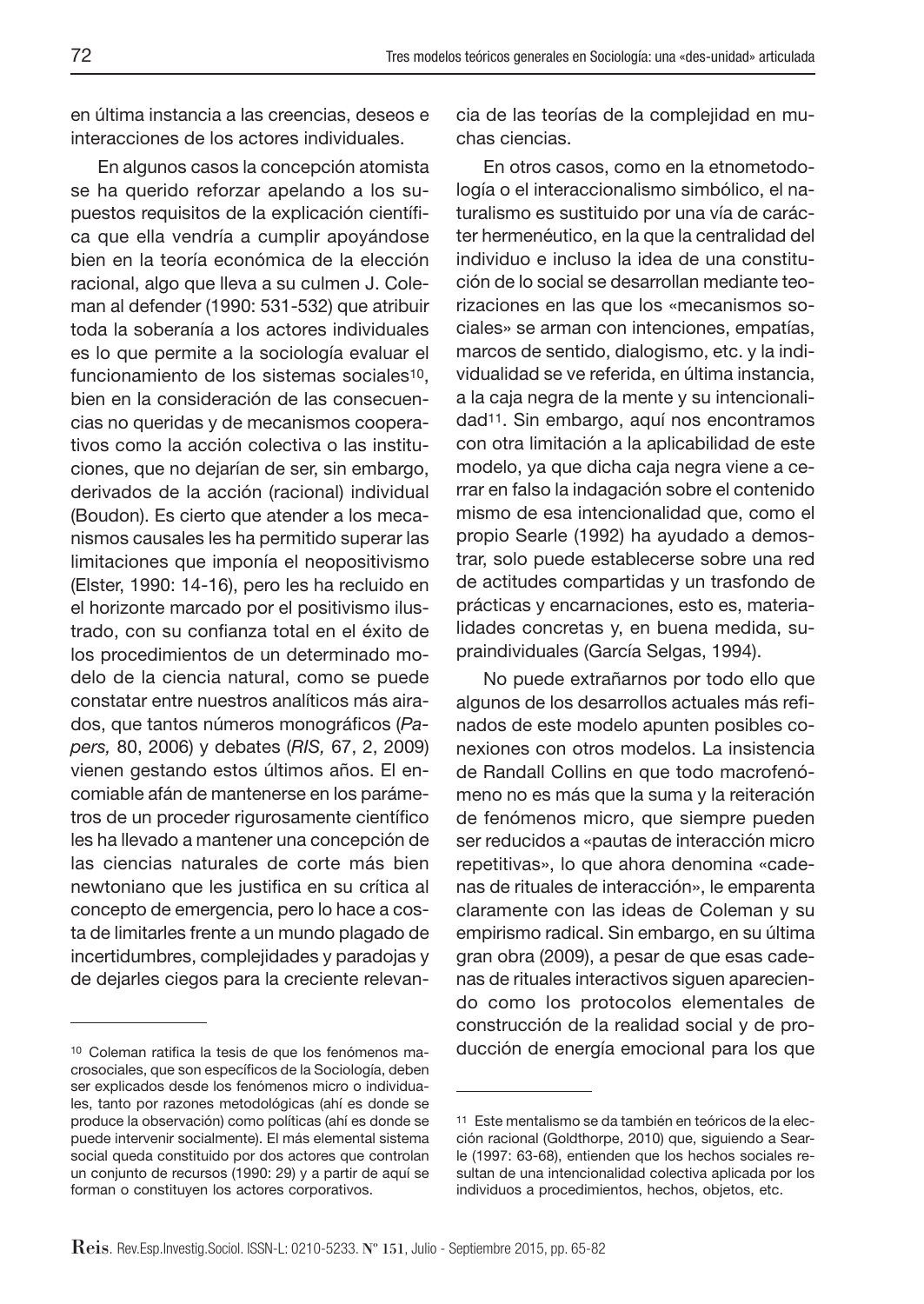estamos dotados e inclinados naturalmente, presenta a los individuos como precipitados transitorios de tales rituales y ello puede llevar a pensar que la pieza constitutiva y fundacional de lo social habría pasado de los individuos y sus interacciones al flujo de esos rituales que anudan y dispersan la energía somato-emotiva y dibujan situaciones (Iranzo, 2009: viii). Lo cual vendría, por otro lado, a ser prueba de la existencia de líneas de continuidad con los otros modelos (en este caso con el de la fluidez)<sup>12</sup>.

#### **El modelo estructural: lo social como sistema**

El modelo estructural tiene su centro en la visión de la sociedad como una realidad autónoma que constituye una totalidad o sistema y ha de ser explicada por sí misma. Este modelo puede ser identificado con lo que desde su inicio ilustrado (Saint-Simon, Comte) constituyó la visión distintiva de la sociología, que tomaría cuerpo en los distintos estructuralismos y funcionalismos. Probablemente en su origen y sustento estén tanto las miradas holistas de Hegel y Adam Smith y el concepto/metáfora de organismo cuanto la paulatina prevalencia de «las masas» y el establecimiento de la democracia moderna en el seno de los Estados nacionales. Todo ello empujaba a identificar lo social con un determinado orden que define las posiciones y posibilidades de individuos y demás agentes sociales, por lo que este modelo tendía a percibir la sociedad «como un sistema, un Estado-nación y un conjunto institucional» (Dubet, 2010: 18).

En las décadas posteriores a la Segunda Guerra Mundial la hegemonía del estructuralfuncionalismo y del materialismo histórico hizo pensar que solo era posible concebir lo social si se atendía al hecho de que constituye una estructura, esto es, a su forma constitutiva. Lo social se situaba más allá de los individuos, pero no separado de ellos y más bien como su determinante. Desde el capital como sujeto estructural del capitalismo a los análisis de redes y los sistemas autopiéticos luhmannianos, pasando por la dureza de la «cosa social» durkheimiana o las consecuencias-no-pretendidas de los funcionalistas, la historia de la teoría sociológica está plagada de este tipo de respuestas<sup>13</sup>, que podríamos calificar de estructuralismos o formalismos abstractos, pues en ellas lo social viene a identificarse con la estructura, sistema o forma de las relaciones, posiciones, oposiciones, distinciones o diferenciaciones, que condiciona y posibilita tanto lo social como lo individual.

Para dar contenido a este formalismo se le ha complementado con distintas antropologías teóricas: en las versiones más clásicas, con la idea del homo sociologicus, que se constituye en su socialización bien mediante la interiorización de las normas sociales (Durkheim, Parsons, el homo moralis, según Ramos, 1999) bien guiando su comportamiento a partir de la imagen que le devuelven los demás (Smith, Goffman: homo specularis); en su desarrollo luhmaniano, el individuo se convierte en periférico o «entorno» del sistema social y es contemplado como sistema psíquico o de conciencia que se «co-produce

<sup>12</sup> También pudiera ser visto como un refinamiento más del modelo atomista, semejante al promovido por Coleman y Collins cuando sostienen que las preferencias o las cargas emocionales de los individuos emanan en gran medida de interacciones e instituciones sociales, pero afirmando a continuación que estas no dejan de ser efecto en última instancia de la agregación de las actividades individuales. Aunque en este caso habría una cierta aproximación al modelo estructural.

<sup>13</sup> En nuestro país este modelo ha dominado entre los autores de inspiración funcionalista o marxista y tanto entre quienes desarrollaban una perspectiva estadísticoestructural-distributiva cuanto entre quienes han venido dando prioridad a miradas crítico-cualitativistas alimentadas por una semiótica estructural (Lévi-Strauss, Greimas, etc.). Un caso muy significativo fue el de Jesús Ibáñez, decidido defensor de la versión sistémica de segundo orden o autopoiética de este modelo (véase el Suplemento 22 de Anthropos, 1990).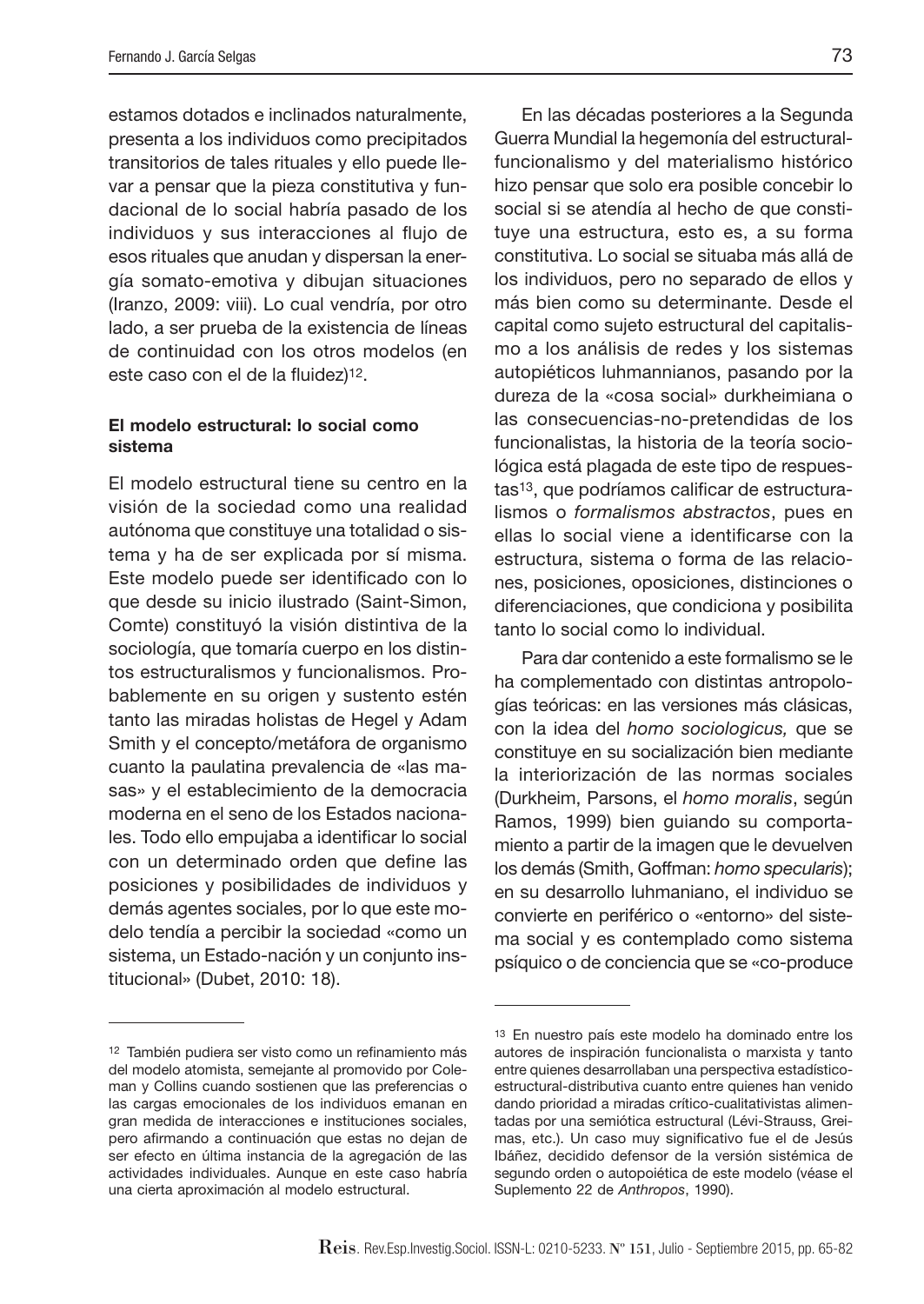condicionadamente» con él y con el sistema orgánico (Fuchs, 2001: 17-19, 169-173) y como personificación de la estructuración social de expectativas (García Blanco, 2008: 24; Dockendorff, 2013: 163-166).

Esta diversidad de antropologías refleja la enorme variedad de expresiones que ha ido teniendo este modelo que, más que a la conflictiva confluencia original de marxistas y estructuralistas, parece deberse a la paulatina asimilación de la teoría de sistemas, que ha llevado de considerar el sistema social como un todo (que es más que la suma de las partes y las subordina bajo el eje de la comunidad nacional) a considerarlo como un sistema autorreferencial (o proceso de reducción de la complejidad del mundo mediante la distinción sistema/entorno y la comunicación como operación de autoorganización): del estructural-funcionalismo al funcionalismo-estructural (Rodríguez y Arnold, 2007: 88-90 y 116-126). Es un paso importante que asume algunos de los cambios históricos y científicos de las últimas décadas, entre los que yo destacaría: la asimilación del constructivismo y de las teorías de la complejidad, así como la apertura de vías de conexión con el modelo de la fluidez. Con la autorreferencialidad o autopoiesis comunicativa, la construcción del sistema es a la vez reducción de complejidad en relación al entorno y aumento de la misma en el interior del sistema, al incrementar las relaciones estructuralmente posibilitadas. La complejidad se convierte en tema básico de la teoría social (Luhmann, 1991: cap. 1), a la vez que esta se abre a un constructivismo duro que no cuenta con el atajo externo de la metodología científica ni el de la conciencia del sujeto, pues su operación cognitiva es interna a lo social y constitutiva de ello (Rodríguez y Arnold, 2007: xxxii-vi)14. Hay aquí una aceptación de la inestabilidad intrínseca de lo social que se acentúa posteriormente cuando el «sistema» se presenta como efecto de la constante oscilación diferenciadora entre él y su entorno, y termina siendo considerado «una traslación (una transgressio, translatio) de una diferencia a algo sencillamente distinto», que solo un observador puede pretender ordenar, lo que lo convierte en una metáfora: la metáfora básica susceptible de distintas definiciones (Fuchs, 2001: 15-17, 242-246).

Pero ni estos desplazamientos conceptuales, ni el productivo trabajo de Bourdieu historizando agentes y estructuras, ni aquel complemento de las antropologías teóricas han sido suficientes para impedir que el formalismo que alimenta a este modelo continúe tendiendo a convertir, como ya señalaron Elster, Mulkay y Giddens, un principio metodológico (un hecho social se explica por la función que cumple en un sistema, la homología entre habitus y campo o la diferencia sistema/entorno define lo observado frente al contexto) en un supuesto ontológico (se toma esa función, homología o diferencia como lo que constituye la sistematicidad social). Tampoco han podido evitar el choque que se produce entre hacer de la diferenciación el principio rector de la dinámica social, de modo que las distintas formas de autorreferencialidad irían cerrando los (sub)sistemas sociales sobre sí mismos, y la abrumadora constatación de que habitamos un mundo literalmente arrasado a todos los niveles por procesos que desmontan los límites y las distinciones de toda clase y producen una «de-diferenciación» (Lash, 1989). Es más, la enorme extensión y fuerza de algunos de esos procesos ha sido el motor principal del desarrollo del tercer modelo. Así ha sucedido con el paso de una dinámica histórica regida por la ruptura con el pasado a otra dominada por la compleja e inestable coexistencia de

<sup>14</sup> El neofuncionalismo hermenéutico de Alexander (2006) también se abre al constructivismo y, con él, a la complejidad y al predominio del enfoque cultural-cognitivo en este modelo, cuando concibe la realidad social

como una trama de hechos y teorías tejida performativa y simbólicamente.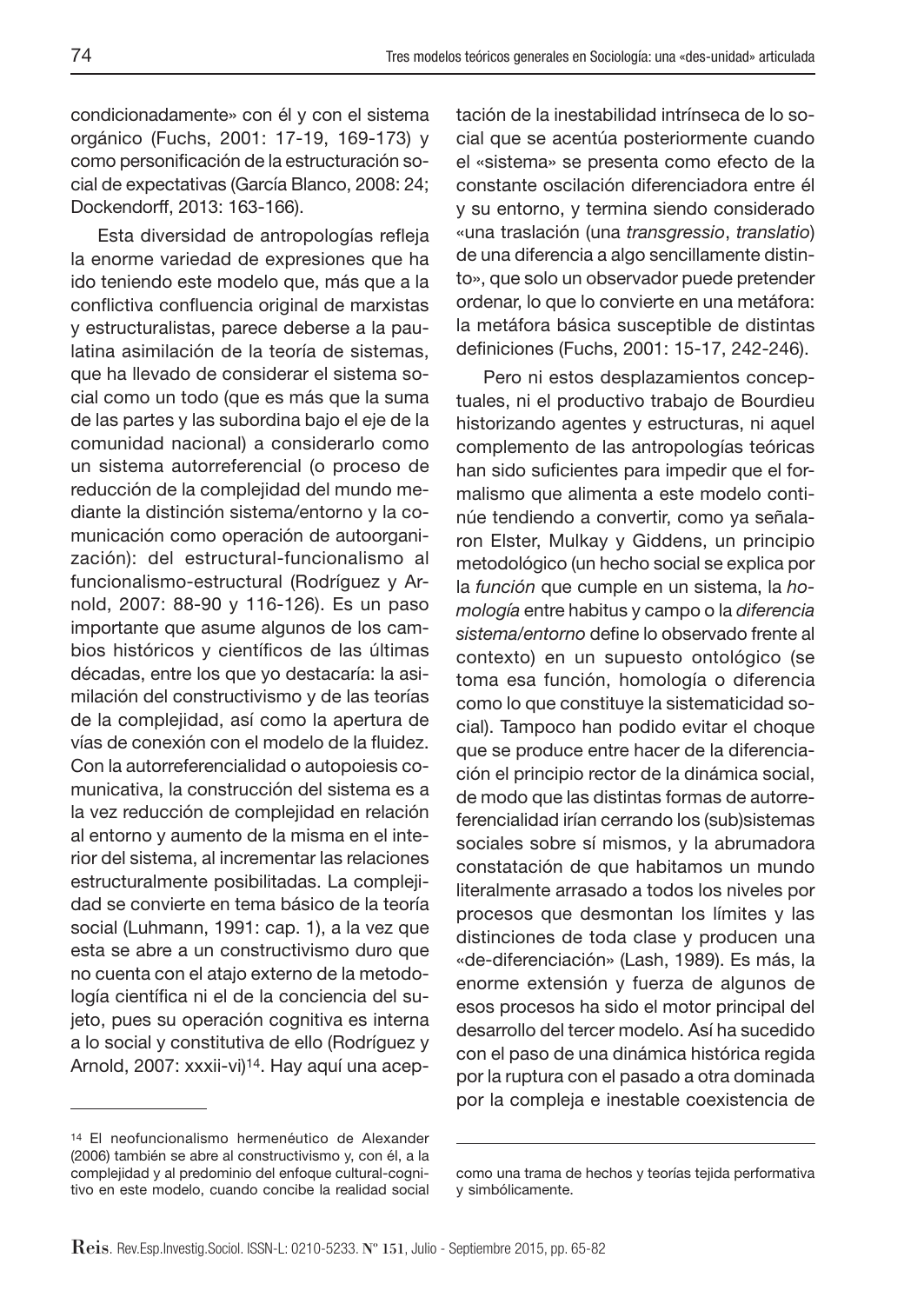los muchos presentes (Berman, 1988); la imparable fluidificación de todos los ámbitos y niveles de lo social producida por el tránsito del régimen fordista-keynesiano de acumulación de capital al régimen flexible (Harvey, 1991); y la conversión de los flujos de capital, información, mercancías y personas en los materiales básicos de una sociedad postindustrial y globalizada (Castells, 1997).

#### **El modelo de flujos: lo social como** ensamblaje de flujos

El tercer modelo es mucho más reciente e inmaduro que los otros dos. Pero pueden rastrearse sus antecedentes en autores como Heráclito, Spinoza, Nietzsche, James o Whitehead y señalarse su alineamiento con ciertos desarrollos postestructuralistas (Foucault, Deleuze, Derrida, Butler). Surge impulsado por los procesos históricos que acabo de mencionar, al calor de la imperiosa necesidad que estos imponen de una renovación teórico-metodológica (iniciada por los teóricos del postindustrialismo, Bell, Touraine, etc.) que busca captar esos nuevos espaciotiempos y agencias sociales que, con su fluidez e impredictibilidad, pueblan hoy nuestra realidad social (García Selgas, 2007). Aparecen así trabajos de distinta índole y procedencia que por ahora simplemente apuntan, queriéndolo o no, a un tercer tipo de visión sobre qué o cómo es lo social. De hecho, la principal razón para afirmar la existencia de este modelo teórico es que aparece como subsuelo de toda esa serie de trabajos entre los que, además de los mencionados al señalar los procesos de cambio, están los muchos que se han generado en torno a la teoría del actor-red (Latour, Callon, Law, Mol, etc.): trabajos que no dejan de hablar de una inestabilidad intrínseca en los distintos fenómenos sociales, de su fluidificación creciente y de que, en definitiva, los hechos sociales son hoy maleables, como los fluidos, pero, también como ellos, se resisten a permanecer en la forma que se les confiere (Bauman, 2000: 8). En este modelo hablar de flujos no

es tanto resaltar la relevancia de los flujos, entendidos como secuencias de intercambio de elementos previos entre diferentes posiciones estructurales (Castells, 1997: 445), cuanto hacer patente un modo distinto de existencia social que lo asemeja a las turbulencias y otros fluidos complejos: la socialidad como «fluidez compleja». Es un desplazamiento teórico que modela lo social a partir de la noción de fluidez y hace insostenible la oposición entre el individualismo sustancialista y el formalismo estructuralista, de modo que lo social se presenta como una relacionalidad material que no se da entre elementos previos o independientes de ella, sino entre ingredientes que son constituidos como tales por esa relacionalidad que es lo social. No se hablará así de relaciones entre individuos ni de formas o estructuras relacionales, sino de procesos relacionales abiertos o ensamblajes semiótico-materiales en los que se van constituyendo distintos espaciotiempos simbólicos y agencias que rebasan la exclusividad de lo humano. Es un «relacionalismo» semiótico-material.

Afirmar la fluidez constitutiva de la realidad social es afirmar, en primer lugar, que no tiene una composición (formal o sustancial) unívoca ni cerrada sino que es una composición heterogénea, abierta e inestable de flujos de materias (cuerpos, mercancías, tecnologías, etc.), energías (emociones, fuerza, calor, etc.) e informaciones (sentidos, valores, software, etc.). Los distintos e inestables ensamblajes de estos flujos componen nuestra realidad social e incluso componen aquellas entidades que, como agentes, procesos, instituciones, comunicaciones o sistemas, han sido consideradas por los otros modelos como los elementos constitutivos de lo social. De este modo los «ingredientes básicos» de lo social no serían esas entidades sino las relaciones, procesos, trayectorias, enlaces, atracciones, desplazamientos, etc., que se van trazando en el ensamblaje de flujos (Latour, 2005); y la lógica de la realidad social no sería tanto la de la reproduc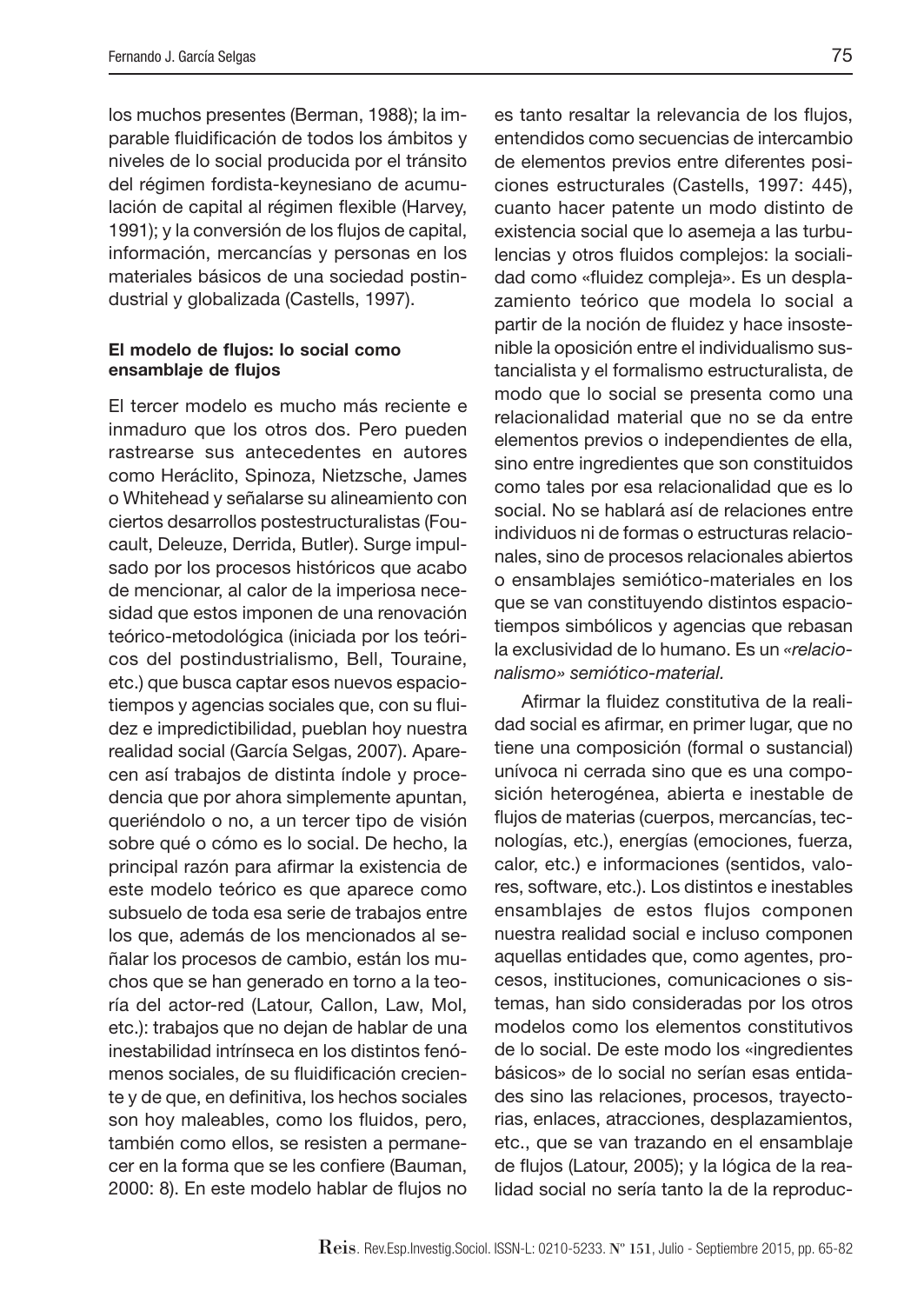ción, la diferenciación, la agregación, la mano invisible o la movilidad de esas identidades cuanto la de una relacionalidad que se muestra promiscua e inestable, aunque omnipresente, en su capacidad de generar y ensamblar flujos de distinta naturaleza.

A todo ello podemos añadir algunas de las implicaciones que conlleva esa fluidez (García Selgas, 2006: 21-28):

- la mayoría de las formas y formaciones sociales (hechos, agentes, instituciones, etc.) son inestables en tanto que resultan de ensamblajes dinámicos de una multiplicidad de ingredientes, que no son exclusivamente humanos;
- es la relación mutua y materialmente constituyente entre esa multiplicidad de ingredientes lo que los convierte en tales y sostiene a todo lo social, por lo que no hay elementos previos, todo permanece en (re)construcción y los límites son abiertos o porosos, incluso entre lo humano y lo no humano (cyborg), y
- no se excluye un mínimo de estabilidad, forma o estructuración social, pero una forma social fluida es básicamente una articulación semiótico-material, contingente, abierta y disputada de relaciones que son parte y efecto de procesos constantes de (des)estabilización.

En definitiva, en tanto que fluida, la realidad social aparece definida como relacional, múltiple, heterogénea y porosa, esto es, como una «fluidez compleja». Lo cual reafirma la apuesta por emparentarla más con las nociones de ensamblaje o articulación que con las de sistema o red y por ver en ella la referencia simultánea y complementaria a los procesos históricos de fluidificación y a esa cualidad específica de lo social que no es una forma o estado (atemporal) sino un fluir, un estado fluyente, en el que «la esencia es existencia y la existencia es acción» (Latour, 1998: 254).

Por último, a la hora de señalar líneas de fuga de este modelo hay que resaltar su inmadurez general. Para afianzarse y refinarse necesita ser utilizado en muchas más investigaciones empíricas, desplegadas en campos muy diversos, e implementado por distintos enfoques teóricos que lo estiren y dinamicen, así como complementado con el desarrollo de un aparato metodológico que se adecue a la visión que promueve tanto con la propuesta de técnicas de investigación capaces de nadar con eficacia en esta caótica fluidez (Law, 2004) cuanto con el eventual ajuste de medios gráficos o matemáticos con los que construir modelos aplicados de esta concepción (García Selgas y García Olivares, 2014). La renuencia de no pocos científicos a reconocer que sus investigaciones asumen alguna versión de este modelo teórico y, por tanto, a embarcarse en estas tareas dificulta que se vaya disipando la ambigüedad que hay en las categorías de un modelo que no termina de encontrarse en un estado incipiente y dubitativo.

# **CONCLUSIONES <sup>Y</sup> DISCUSIÓN: «DES- UNIDAD» ARTICULADA**

La siguiente tabla me permite resumir comparativamente las principales características de cada uno de los tres modelos teóricos generales. Con ella se ponen claramente de manifiesto las enormes diferencias que hay entre ellos, mostrándose así que la Sociología contemporánea no está unificada, no hay unidad, algo que ratifican tres hechos adicionales: cada modelo resulta suficientemente fructífero como para perdurar y sostener diversas aplicaciones; la mayor fortaleza investigadora de cada uno se da preferentemente en terrenos diferentes (recursos y decisiones, (des-)ordenación y desplazamientos, respectivamente); y, a pesar de no pocos intentos, ninguno de ellos ha conseguido imponerse a los otros.

Otra serie de hechos que hemos referenciado nos ayuda a ver que esa falta de unidad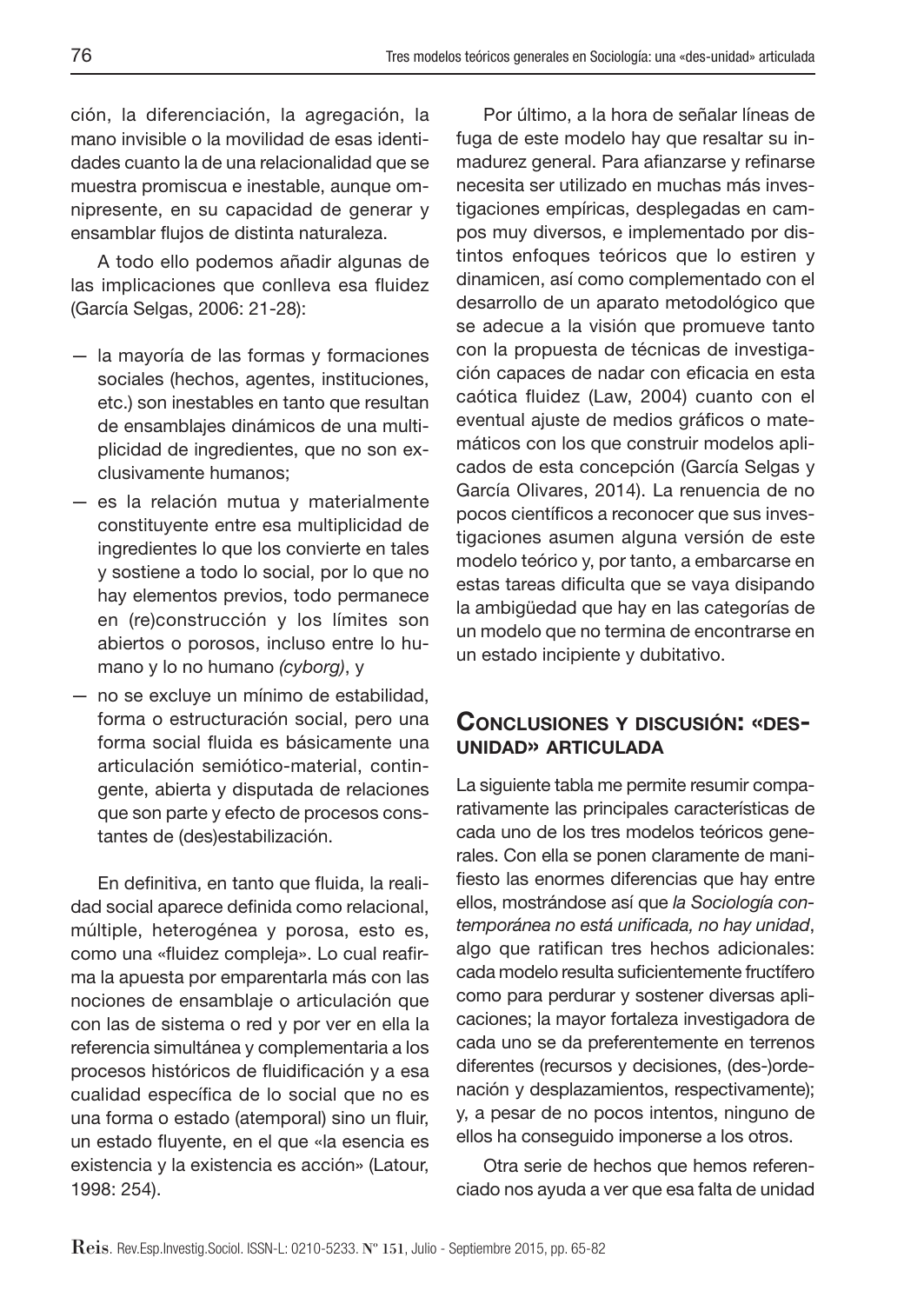|                      | Atomista o analítico             | Estructural o sistémico                                                          | De flujos o procesual    |
|----------------------|----------------------------------|----------------------------------------------------------------------------------|--------------------------|
| Ontología social     | Agregado de (inter)accio-<br>nes | Totalidad estructurada /<br>sistema autorreferencial                             | Ensamblaje de flujos     |
| Metáfora básica      | Composición de átomos            | Organismo / Sistema                                                              | Fluidez compleja         |
| Lógica               | Sentido / racionalidad           | Diferenciación funcional /<br>social                                             | Relacionalidad promiscua |
| Antropología teórica | Yo-mí / homo economicus          | Homo sociologicus / sis-<br>tema psíquico y personifi-<br>cación de expectativas | Ciborg (posthumanismo)   |
| Enfoque dominante    | Psicológico / económico          | Político / cultural-cognitivo                                                    | Semiótico-material       |
| Patología básica     | Sustancialismo                   | Formalismo                                                                       | Ambigüedad               |

TABLA 1. Comparación de los tres modelos teóricos generales en Sociología

no implica una pluralidad abierta e irrestricta sino una pluralidad limitada, incluso otro tipo de unidad, que deja fuera el «todo vale». Tales hechos serían: que la mayoría de los enfoques teóricamente relevantes en sociología quedan anudados por alguno de estos tres modelos, lo cual supone una limitación de facto a la pluralidad; que cada uno de los tres modelos ha surgido a partir de otro o contra otro; y que, aunque no han dejado de producirse confrontaciones y debates, no se ha consolidado otro modelo general.

Son dos conclusiones bien establecidas que básicamente constituyen constataciones empíricas<sup>15</sup> lo que, unido a la historicidad de lo social y su constitución performativa por la Sociología, impide que se las pueda dar por definitivas, universales o necesarias. Eso no quiere decir que podamos declararlas inaceptables en base al ideal de la unidad científica. Un ideal que, como ya se dijo, no se corresponde con el estado actual de las ciencias más desarrolladas ni con las tesis dominantes en los estudios de la ciencia. Entre los teóricos sociales, solo los analíticos más recalcitrantes enarbolan este ideal monoteísta al identificar la ciencia con la reducción de la complejidad mediante el establecimiento de mecanismos básicos y de una única «lógica de la inferencia» (Goldthorpe, 2010: 263-265)16. Pero esa identificación es rechazada de plano por la mayoría de los teóricos sociales que asumen que la propia Sociología genera complejidad como «doble hermenéutica» (Giddens, 1984), autoobservación sistémica (Luhmann, 1991) y práctica disputada y heterogénea (Latour, 2001) que es. Tampoco tendría sentido ahora declarar inaceptables esas conclusiones porque implicaran la inconmensurabilidad o inexistencia de medios comunes de evaluación o medida entre estos tres modelos, pues, además de haber desechado el cierre absoluto que conllevaba el concepto de pa-

<sup>15</sup> Puede pensarse, sin embargo, que no son accidentales, dado su paralelismo con los modelos clásicos de la ciencia moderna, incluyendo las ciencias sociales: el mecanismo, el organismo y el proceso (Deutsch 1980: 54-69, 105).

<sup>16</sup> También pueden enarbolarlo al suponer que es la unicidad del objeto lo que impondría la unidad, pero este realismo (Elster, 1990) choca frontalmente con los constructivismos que encontramos hoy en muchos enfoques teóricos, incluyendo algunos dentro del modelo atomista (etnometodología, p.e.).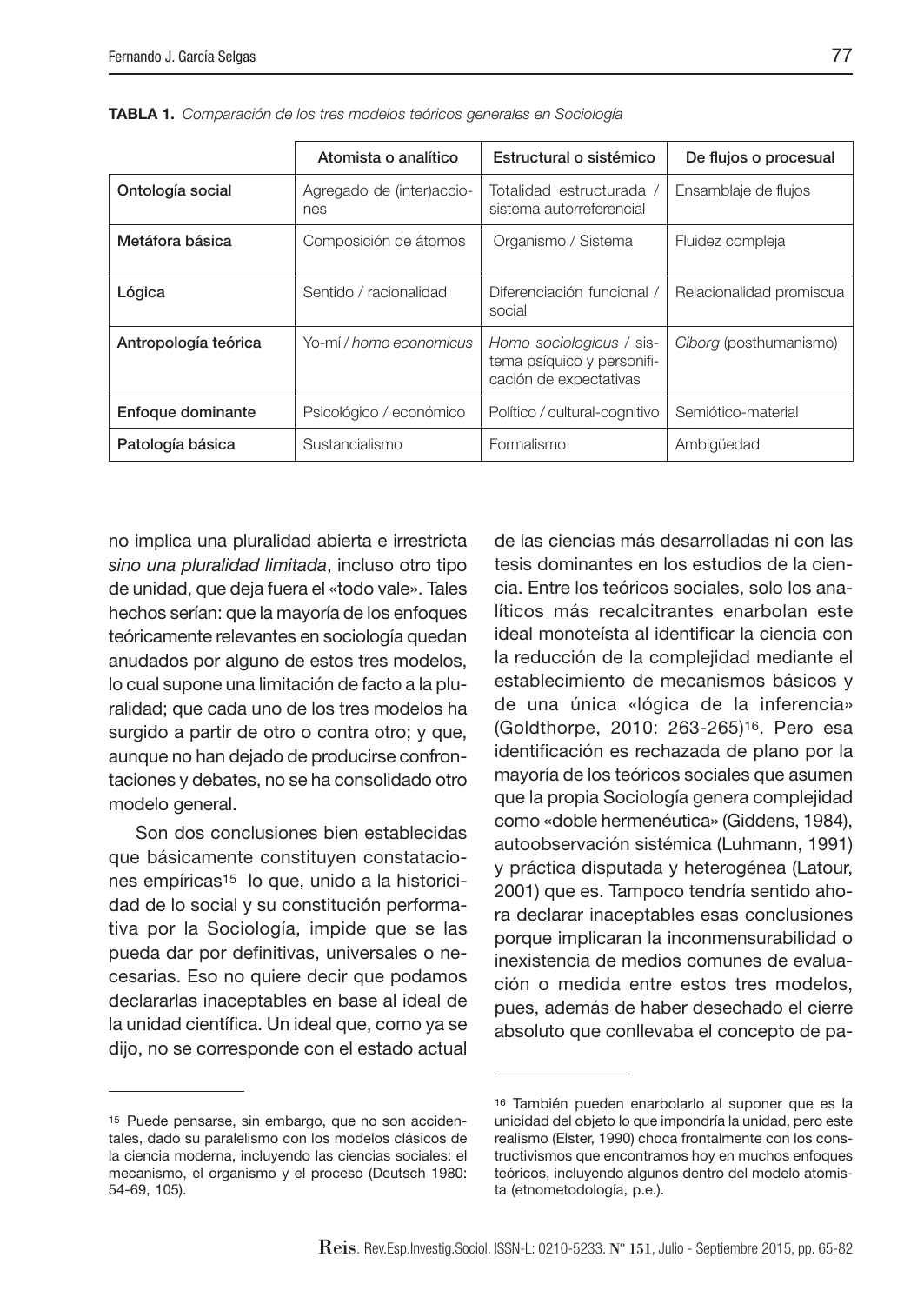radigma, hemos cuestionado que la actividad científica esté regida por un cuerpo soberano (jueces máximos y paradigma) o por una lógica única (Rouse, 1996) y no sea más bien un campo de poder (Bourdieu, 1999) dinámico, diseminado, complejo, contradictorio y contestado, en el que hay investigaciones empíricas que muestran la existencia efectiva de «zonas de transición o mercadeo» (Galison, 1996) entre distintos modelos teóricos o, incluso, ciencias distintas.

Más aún, entre estos tres modelos no hay ni incompatibilidad ni complementariedad. De entrada, los constantes debates y críticas entre ellos evidencian ya un diálogo permanente y abierto que deja fuera a la inconmensurabilidad. Así, por ejemplo, encontramos a Bourdieu (1991: 94-111) defendiendo que la supuesta elección racional es más bien una «estrategia práctica» producida en la homología de historia subjetivada en disposiciones (habitus) y objetivada en el reparto institucional de recursos y capitales; a Latour (2005: 63-79) argumentando que la dureza o la durabilidad imputada a esas institucionalizaciones y otras estructuras son en realidad resultado del ensamblaje recurrente e inestable, esto es, fluido, de «actantes» humanos y no humanos; y a Dubet (2013: 13-17) reivindicando que esos trabajos constantes y singulares de ensamblaje tienen en la «experiencia social» de los individuos al «átomo elemental» y en los flujos, regulaciones y representaciones los «mecanismos fundamentales».

La no incompatibilidad total entre los tres modelos se ratifica en el hecho de que pueden convivir sin aguardar la llegada de un nuevo modelo que los supere anulándolos, como ocurrió inicialmente en Biología, o integrándolos, como si fueran conceptuaciones de distintos niveles de una única realidad social (Ritzer, 1993: 604-611). Lo primero no deja de ser un futurible que pone injustificadamente a la Sociología a la espera de su «príncipe-paradigma» y lo segundo apunta a una complementariedad que se contradice

con lo constatado (cada modelo pretende dar razón de los otros y subsumirlos) y para darse necesitaría bien un modelo adicional que los integrara y organizara, que no existe, bien un nivel de consistencia disciplinar y de éxitos pragmáticos o tecnológicos similar al que permite la tensa complementariedad de modelos teóricos divergentes en la Física contemporánea y que la Sociología no tiene. Por no hablar de que esa supuesta complementariedad contraviene dos consensos teóricos bastante extendidos en Sociología en las últimas décadas: la necesidad de huir de los dualismos entre acción y estructura, niveles micro y macro, etc. (Alexander, 2006; Dubet, 2010; Latour, 2005) y la aceptación de que no podemos separar la existencia social de sus representaciones (Luhmann, 1991; Dubet, 2013; Latour, 2005).

Por último, frente al monismo ontológico de lo social que, como baluarte final de la unidad, nos impediría aceptar una compatibilidad dinámica y conflictiva entre los tres modelos, contamos con la noción de realidad u ontología múltiple que propone Mol al argumentar que la existencia o realidad de algo viene dada en gran medida por las prácticas materiales y representacionales con las que accedemos a ello, de modo que:

[L]a ontología deja de ser monista. La ontologíaen-la-práctica es múltiple. Los objetos promulgados [enacted] no pueden ser alineados de menor a mayor, de lo simple a lo complejo. Sus relaciones son tan intricadas como las que encontramos en las prácticas. En lugar de ser apilados en una pirámide se relacionan como las páginas de un cuaderno de bocetos (2002: 157).

De esta manera, en lugar de una única realidad social ordenada en una pirámide de niveles (reductibles) hablaríamos de realidades sociales que corresponden a prácticas y concepciones distintas, cuyas relaciones son intrincadas, cambiantes y conflictivas, sin que ello implique necesariamente una guerra disciplinar o un relativismo: hablaría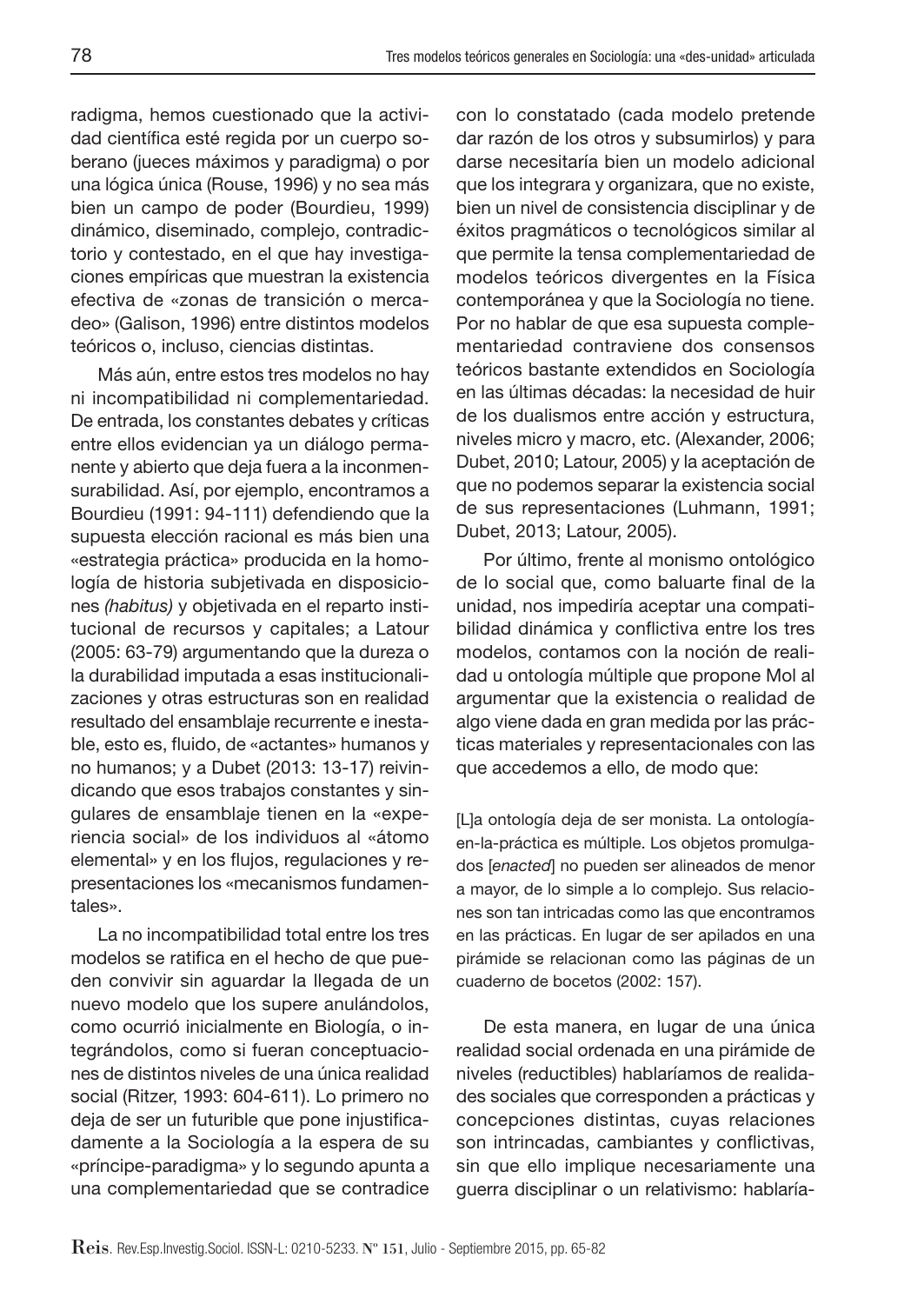mos de una ontología múltiple pero interconectada, que admite la convivencia de distintas formas de existencia de lo social e incluso que «una» entidad pueda pertenecer a varias de ellas, esto es, admite un «realismo promiscuo» (Duprè, 1996), que es compatible con el constructivismo del modelo sistémico (Rodríguez y Arnold, 2007: 86). Renunciar a una definición esencial y cerrada de lo social, además de dar una salida al sentir de «la mayor parte de los sociólogos profesionales [que] consideran que la idea misma de sociedad es inútil y hasta peligrosa» (Dubet, 2013: 11) nos permite apreciar que la no incompatibilidad de los tres modelos no les hace ser complementarios, pues no habría un todo definido que cumplimentar ordenadamente, y perfectamente pueden confluir antagónica, dinámica y, en cierta medida, articulada e incluso armónicamente. Precisamente el uso del concepto de modelo facilita esta percepción, ya que, por un lado, cada uno de los modelos teóricos generales sostiene una analogía respecto a «la cosa social» que será más o menos fructífera, potente o verosímil en comparación con la de los otros modelos (Beltrán, 1979: 290- 291) y, por otro, ese uso forma parte del «giro pragmático» producido en la reflexión sobre la ciencia (Winther, 2012: 632-633). Todo ello permite entender que la eventual unidad de una/la ciencia no tiene por qué consistir en la subordinación de todo fenómeno a un principio o lenguaje único, sino que puede ser resultado de una integración relativamente conflictiva y armónica de distintos modelos teóricos y diferentes dominios de investigación (Hacking, 1996: 40-42), de modo que hablaríamos de una unidad parcial e inestable: una «des-unidad»17.

La posibilidad de matizar estas conclusiones y extenderlas desde el ámbito de la teoría al resto de la práctica sociológica pasa por indagar en:

- los ajustes metodológicos que se producen de manera específica en cada uno de los modelos18, pero también en cómo en ellos y en los diferentes enfoques que cada uno agrupa se distribuyen de manera desigual pero confluyente distintos estilos de razonamiento y diferentes técnicas de investigación cuantitativa y cualitativa;
- las confluencias y divergencias que se pudieran dar en temas sustantivos, donde encontraríamos desde intentos de conjugar modelos distintos, como hace Ramos (2012) en la sociología de las ciencias sociales con diferentes desarrollos del modelo sistémico y otros del modelo fluido, hasta ámbitos que más bien parecen campos de batalla académica, como viene sucediendo con la sociología de los mercados financieros<sup>19</sup>;
- la eventual existencia de una tradición básica y común, aunque abierta y debatida, constituida principalmente por unos referentes clásicos (Marx, Weber, Durkheim, Simmel, etc.) y algunas creencias (incuso generalizaciones abstractas20), que coadyuva, junto con la exis-

<sup>17</sup> Frente a un discurso científico unificado por un único lenguaje, realidad o método básico (como en un libromanual de principios del siglo XX), se plantea un discurso que (como en una revista, enciclopedia o cuaderno de bocetos) integra con más o menos armonía distintos tratamientos de cuestiones diferentes que no pueden reducirse entre sí, pero podrían tener diferentes niveles

de éxito o estabilización (Hacking, 1996). Hablo de «dominios de investigación» en el doble sentido de órdenes distintos a los que puede pertenecer un individuo, sin que ninguno sea prioritario (Dupré, 1996), y de temáticas que arraciman distintas prácticas científicas y priorizan unas metodologías o estilos de razonamiento (Stump, 1996: 449).

<sup>18</sup> Revisando, por ejemplo, Goldthorpe (2010), Law (2004) y Osorio (2004).

<sup>19</sup> Hay aquí una confrontación abierta y dura, pero no incomunicación, como puede apreciarse en el debate que mantuvieron Callon, Miller y otros en Economic Sociology, (6, 2 y 3, 2005), o en Preda (2007) y García Blanco (2015).

<sup>20</sup> Quizá una de las más claras sea el concepto de «consecuencias no queridas de la acción» que permite enlazar la acción individual con el reconocimiento de que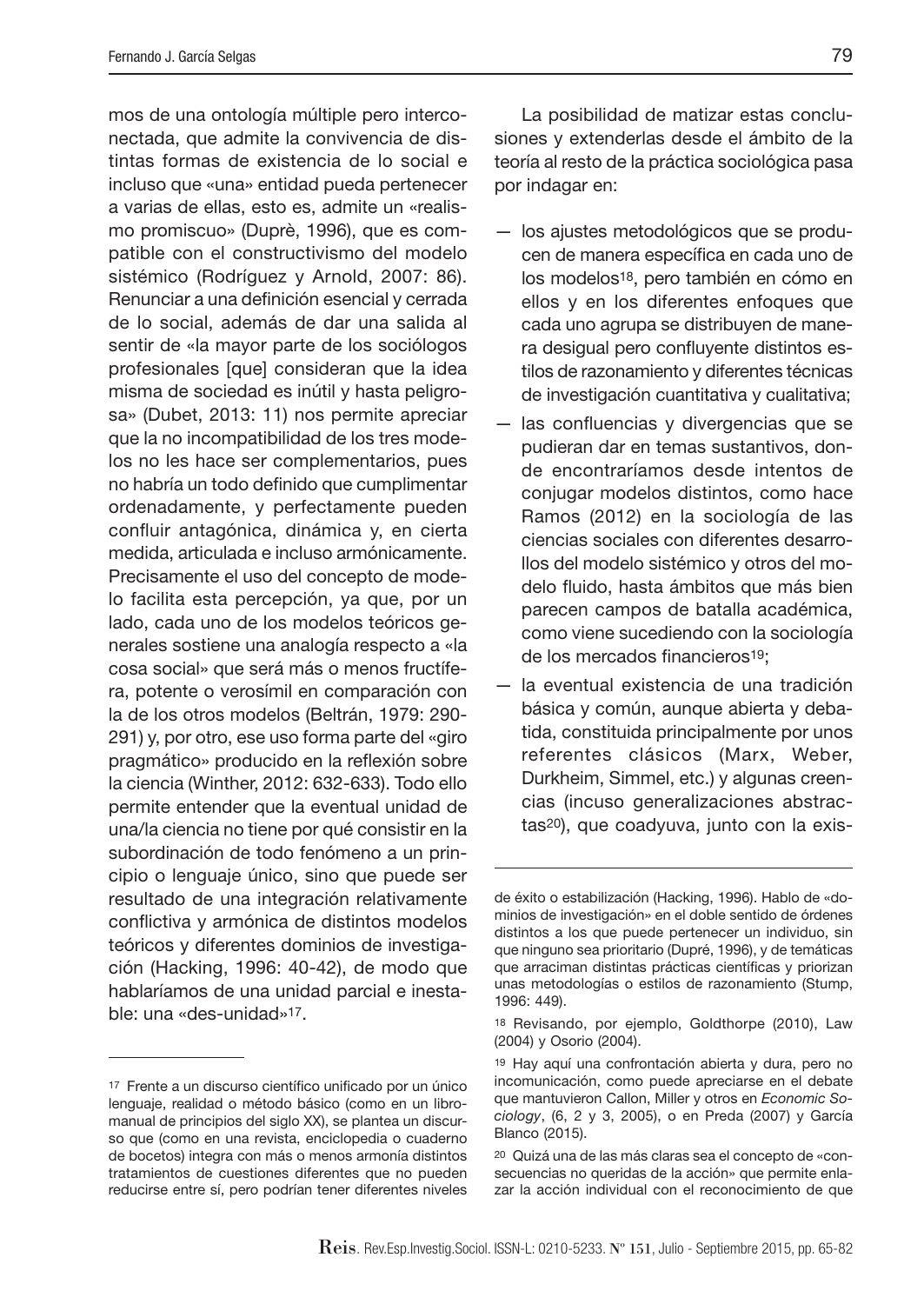tencia de unos temas prioritarios (género, trabajo, desigualdad, movimientos sociales, etc.), en la producción continua de una comunidad disciplinaria, y

— la posibilidad de que, como señalaba el anterior presidente de la Asociación Internacional de Sociología (Buroway, 2005: 200-209), la práctica sociológica esté organizada en cuatro formas (profesional, crítica, práctica y pública) que se dividen el trabajo y el campo de poder, se entrecruzan, se necesitan mutuamente y pueden conjugarse en la vida de un mismo practicante.

Creo que estas indagaciones vendrían a ratificar que la diversidad interna que encontramos en Sociología está lo suficientemente limitada y articulada como para dotarla de los recursos necesarios para transitar exitosamente por diferentes territorios, sin ser disoluta ni tener que someterse a otras ciencias o a una caduca unidad monoteísta.

## **BIBLIOGRAFÍA**

- Alexander, Jeffrey (2006). The Civil Sphere. Oxford: Oxford University Press.
- Álvarez, J. Francisco (1997). «Recuperar la retórica: T. S. Kuhn y las ciencias sociales». Éndoxa: Series Filosóficas, 9: 167-186.
- Balzer, Wolfgang; Moulines, Ulises y Sneed, Joseph D. (1987). An Architectonics for Science. Dordrecht: Reidel.
- Barnes, Barry (1986). T. S. Kuhn y las ciencias sociales. México: FCE.
- Bauman, Zygmunt (2000). Liquid Modernity. Cambridge (UK): Polity.
- Beltrán, Miguel (1979). Ciencia y Sociología. Madrid: CIS.
- Berman, Marshall (1988). Todo lo sólido se desvanece en el aire. Madrid: Siglo XXI.
- Bourdieu, Pierre (1991). El sentido práctico. Madrid: Taurus.
- Bourdieu, Pierre (1999). Intelectuales, política y poder. Buenos Aires: Eudeba.
- Bueno, Octavio (2012). «Styles of Reasoning: A Pluralist View». Studies in History and Philosophy of Science, 43 (4): 657-665.
- Buroway, Michael (2005). «Por una Sociología pública». Política y Sociedad, 42 (1): 197-225.
- Castells, Manuel (1997). La era de la Información. Vol. 1 La sociedad red. Madrid: Alianza.
- Coleman, James S. (1990). Foundations of Social Theory. Cambridge (Mas.): Harvard U. P.
- Collins, Randall (2009). Cadenas de rituales de interacción. Barcelona: Anthropos.
- Creath, Richard (1996). «The Unity of Science». En: Galison, P. y Stump, D. J. (eds.). The Disunity of Science. Boundaries, Context and Power. Stanford: Stanford University Press.
- Crombie, Alistair C. (1994). Styles of Scientific Thinking in the European Tradition. London: Duckworth.
- Davidson, Donald (1984 [1974]). «On the Very Idea of a Conceptual Scheme». En: Davidson, D. Inquiries into Truth and Interpretation. Oxford: Clarendon.
- Deutch, Karl W. (1980 [1963]). Los nervios del gobierno. Buenos Aires: Paidós.
- Dockendorff, Cecilia (2013). «Antihumanismo o autonomía del individuo ante las estructuras sociales: La relación individuo-sociedad en la teoría de Niklas Luhmann». Cinta de Moebio, 48: 158- 173.
- Dubet, Francois (2010). Sociología de la experiencia. Madrid: UCM-CIS.
- Dubet, Francois (2013). El trabajo de las sociedades. Madrid: Amorrortu.
- Dupré, John (1996). «Metaphysical Disorder and Scientific Disunity». En: Galison, P. y Stump, D. J. (eds.). The Disunity of Science. Stanford: Stanford University Press.
- Elster, John (1990). Tuercas y tornillos. Barcelona: Gedisa.
- Érdi, Péter (2008). Complexity Explained. Berlin: Springer.
- Fraassen, Bas C. van (1989). Laws and Symmetry. Oxford: Oxford University Press.

sus efectos son más bien producto de la conjunción de diversas condiciones y acaecimientos, esto es, del complejo confluir de una multiplicidad de cosas y procesos.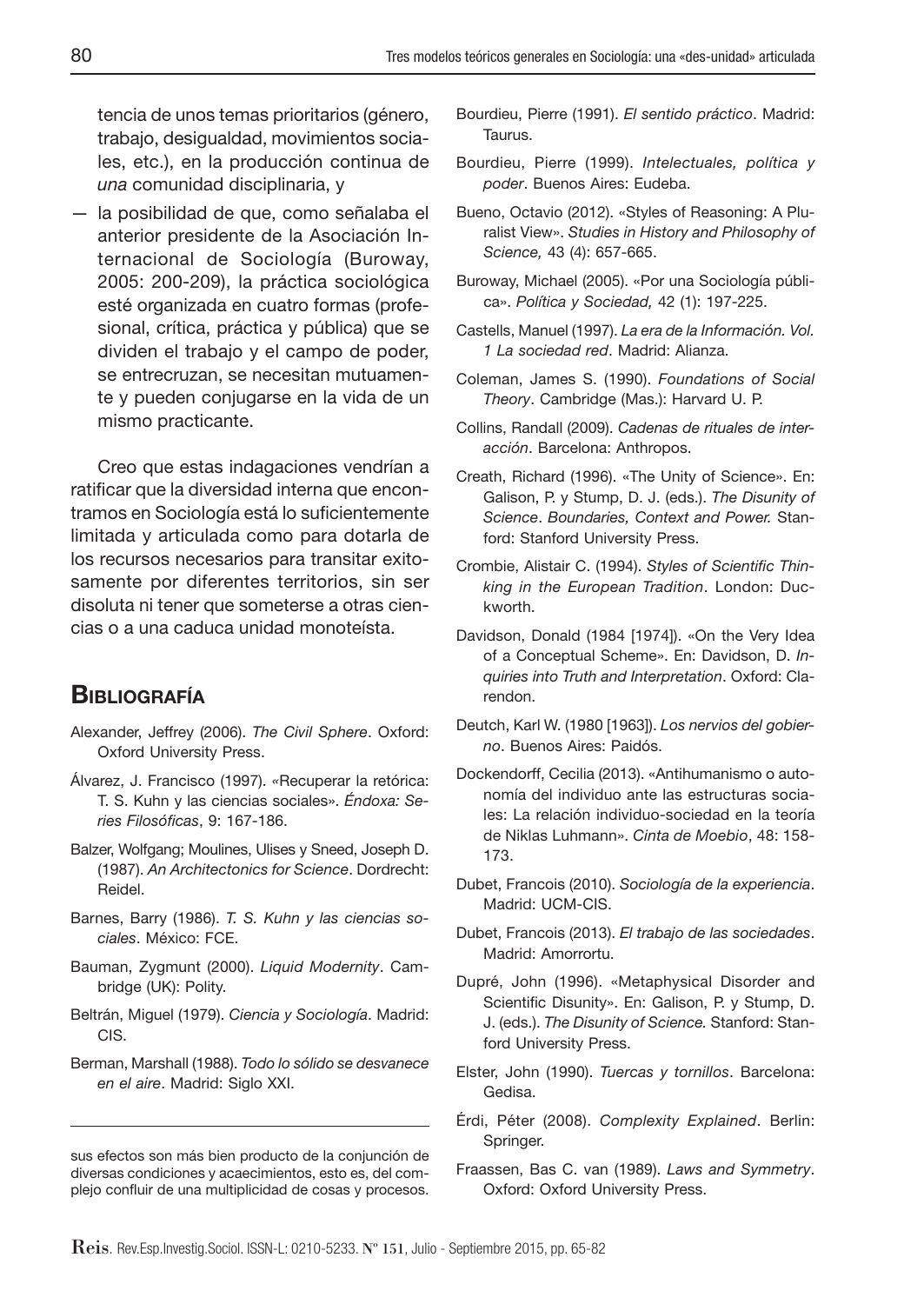- Friedrichs, Robert W. (2001 [1970]). Sociología de la sociología. Buenos Aires: Amorrortu.
- Fuchs, Peter (2001). Die Metapher des Systems. Weilerswist: Velbrück Wissenschaft.
- Galison, Peter (1996). «Computer Simulations and the Trading Zone». En: Galison, P. y Stump, D. J. (eds.). The Disunity of Science. Stanford: Stanford University Press.
- Galison, Peter y Stump, David J. (eds.) (1996). The Disunity of Science. Boundaries, Context, and Power. Stanford: Stanford University Press.
- García Blanco, José María (2008). «Humanismo, sociedad y Sociología. Una perspectiva sistémica». Política y Sociedad, 45(3): 21-28.
- García Blanco, José María (2015). «Burbujas especulativas y crisis financieras. Una aproximación neofuncionalista». REIS, 150: 71-88.
- García Ferrando, Manuel (1978). «La sociología ¿una ciencia multiparadigmática?». En: Jiménez Blanco, J. y Moya, C. (eds.). Teoría sociológica contemporánea. Madrid: Tecnos.
- García Olivares, Antonio (2000). «Modelos complejos en ciencias sociales». Empiria, 3: 131-147.
- García Selgas, Fernando J. (1994). «Análisis del sentido de la acción: el trasfondo de la intencionalidad». En: Delgado, J. M. y Gutiérrez, J. (coords.). Métodos y técnicas cualitativas de investigación en ciencias sociales. Madrid: Síntesis.
- García Selgas, Fernando J. (2006). «Bosquejo de una teoría de la fluidez social». Política y Sociedad, 4 (1): 13-31.
- García Selgas, Fernando J. (2007). La fluidez social. Elementos para una cartografía. Madrid: CIS.
- García Selgas, Fernando J. y García Olivares, Antonio (2014). «Hacia la elaboración de modelos de la fluidez social I: Teoría de la fluidez y teorías de la complejidad». Atenea Digital, 14(2): 203-226.
- Giddens, Anthony (1984). The Constitution of Society. Cambridge (UK): Polity.
- Giner, Salvador (1977). «Intenciones humanas y estructuras: una introducción a la lógica situacional». Cuadernos Económicos, 3/4: 110-145.
- Goldthorpe, John H. (2010). De la Sociología. Números, narrativas e integración de la investigación y la teoría. Madrid: CIS-BOE.
- Gómez Rodríguez, Amparo (2003). Filosofía y metodología de las ciencias sociales. Madrid: Alianza.
- Habermas, Jürgen (1996 [1982]). La lógica de las ciencias sociales. Madrid: Tecnos.
- Hacking, Ian (1982). «Language, Truth, and Reason». En: Hollis, M. y Lukes, S. (eds.). Rationality and Relativism. Oxford: Blackwell.
- Hacking, Ian (1994). «Styles of Scientific Thinking or Reasoning: A New Analytical Tool for Historians and Philosophers of the Sciences». En: Gavroglu, K., Christianidis, J. y Nicolaidis, E. (eds.). Trends in the Historiography of Science. Dordrecht: Kluwer.
- Hacking, Ian (1996). «The Disunity of Science». En: Galison, P. y Stump, D. J. (eds.). The Disunity of Science. Stanford: Stanford University Press.
- Hacking, Ian (2001). ¿La construcción social de qué? Barcelona: Paidós.
- Harvey, David (1991). The Condition of Postmodernity. Oxford: Blackwell.
- Iranzo, Juan Manuel (2009). «Una Sociología radical de las cadenas de rituales de interacción». Proemio a Randall Collins. Cadenas de rituales de interacción. Barcelona: Anthropos.
- Knorr-Cetina, Karin (1981). The Manufacture of Science. Oxford: Pergamon.
- Knorr-Cetina, Karin (1999). Epistemic Cultures: How the Sciences Make Knowledge. Cambridge (Mass.): Harvard University Press.
- Kuhn, Thomas S. (1977 [1962]). La estructura de las revoluciones científicas. Madrid: FCE.
- Kuhn, Thomas S. (1978). Segundos pensamientos sobre paradigmas. Madrid: Tecnos.
- Lash, Scott (1989). Sociology of Postmodernism. London: Routledge.
- Latour, Bruno (1993). Nunca hemos sido modernos. Barcelona: Debate.
- Latour, Bruno (1998). «La tecnología es la sociedad hecha para que dure». En: Doménech, M. y Tirado, F. J. (eds.). Sociología simétrica. Barcelona: Gedisa.
- Latour, Bruno (2001). La esperanza de Pandora. Barcelona: Paidós.
- Latour, Bruno (2005). Reassembling the Social. Oxford: Oxford University Press.
- Law, John (2004). After Method. London: Routledge.
- Luhmann, Niklas (1991). Sistemas sociales. Buenos Aires: Alianza-Iberoamericana.
- Masterman, Margaret (1975 [1970]). «La naturaleza de los paradigmas». En: Lakatos, I. y Musgrave,